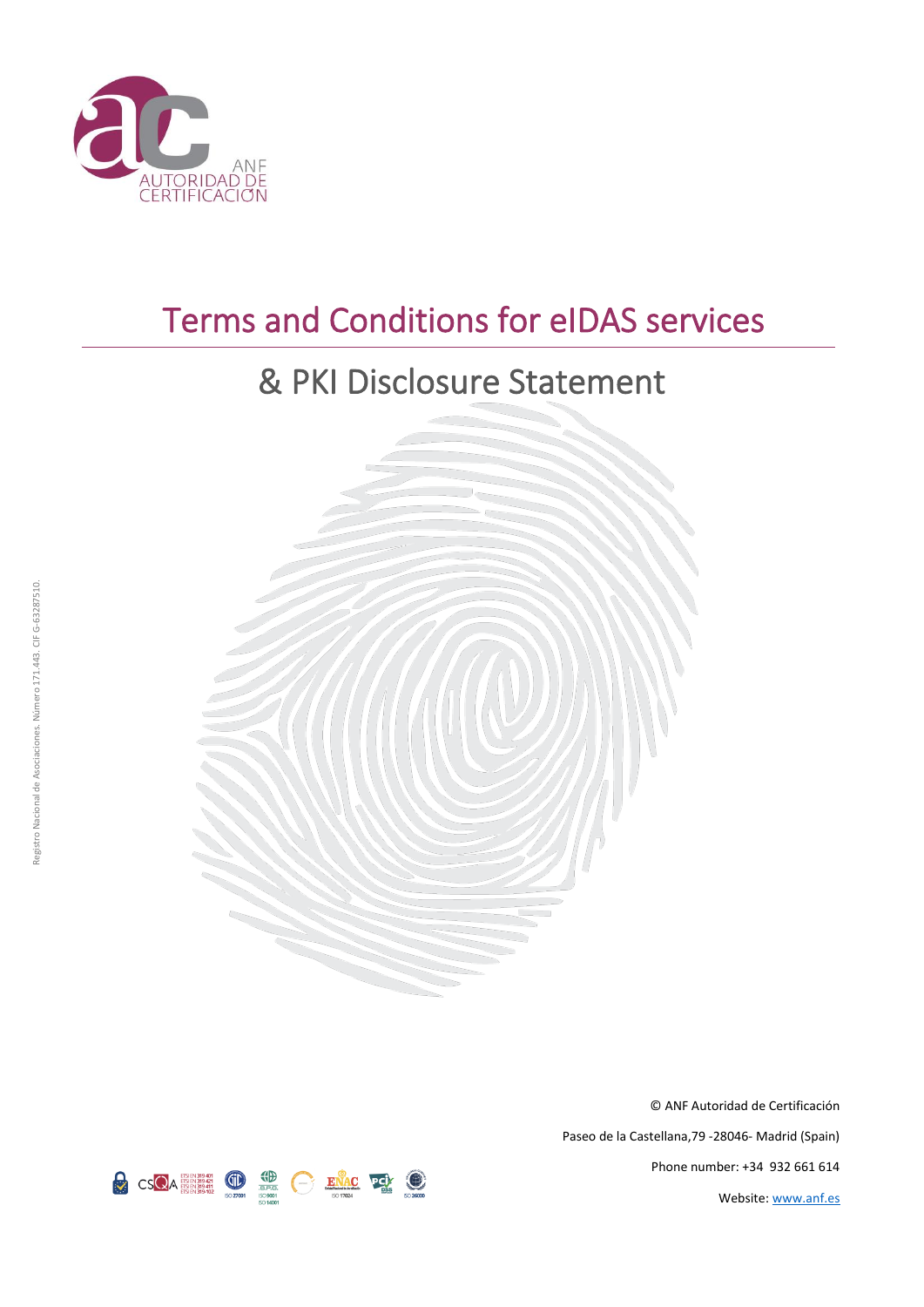**Security Level**

*Public Document*

#### **Important Notice**

*This document is the property of ANF Autoridad de Certificación*

*Its reproduction and dissemination is prohibited without the express authorization of ANF Autoridad de Certificación*

## **2000 – 2022 CC-BY- ND (Creative commons licenses)**

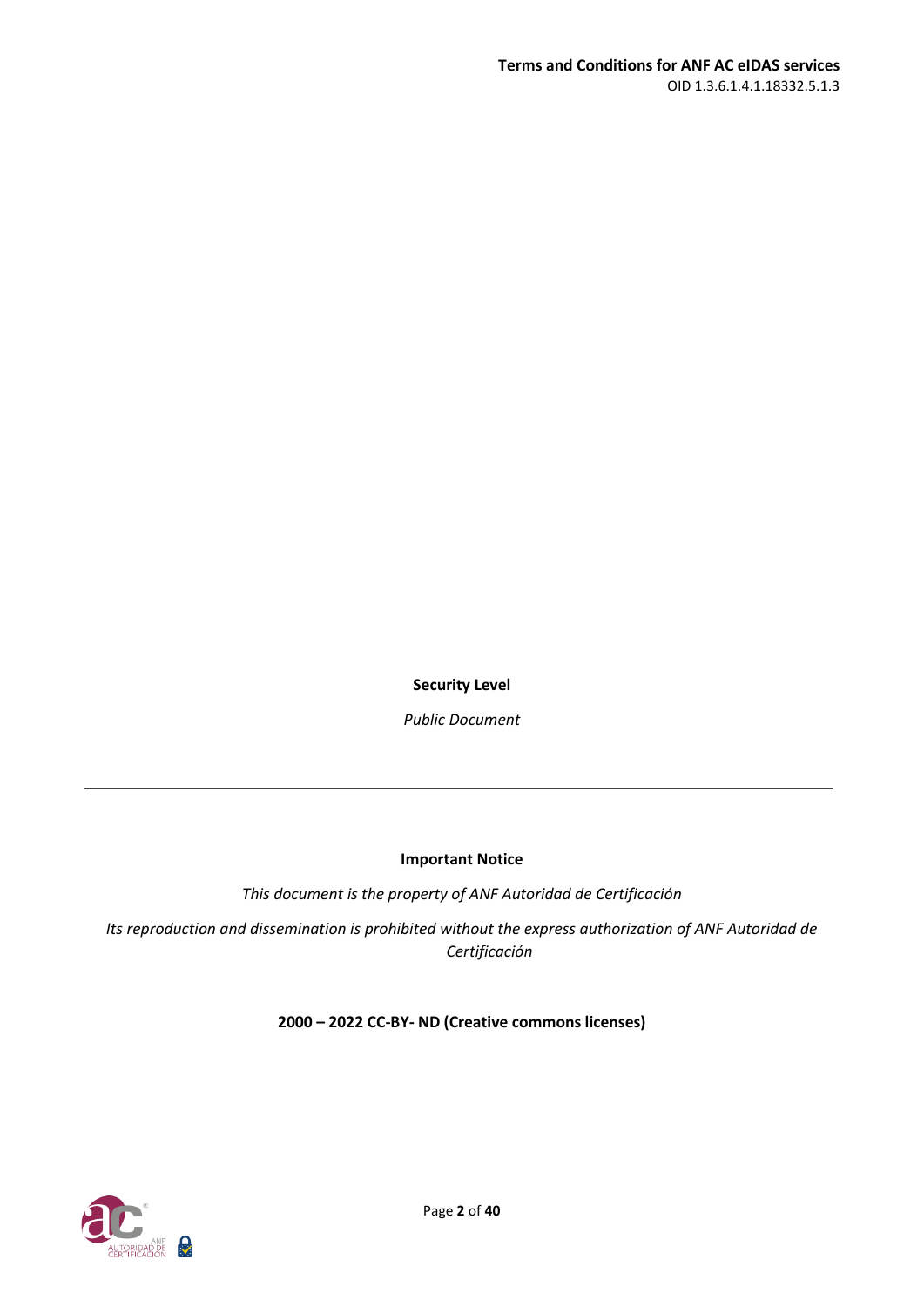# **INDEX**

| 1. |        |  |  |
|----|--------|--|--|
|    | 1.1.   |  |  |
|    | 1.1.1. |  |  |
|    | 1.2.   |  |  |
|    | 1.3.   |  |  |
|    | 1.3.1. |  |  |
|    | 1.3.2. |  |  |
| 2. |        |  |  |
|    | 2.1.   |  |  |
|    | 2.2.   |  |  |
|    | 2.3.   |  |  |
|    | 2.4.   |  |  |
|    | 2.5.   |  |  |
|    | 2.6.   |  |  |
|    | 2.7.   |  |  |
|    | 2.8.   |  |  |
|    | 2.9.   |  |  |
|    | 2.10.  |  |  |
|    | 2.11.  |  |  |
|    | 2.12.  |  |  |
|    | 2.13.  |  |  |
|    | 2.14.  |  |  |
| 3. |        |  |  |
|    | 3.1.   |  |  |
|    | 3.1.1. |  |  |
|    | 3.1.2. |  |  |
|    | 3.1.3. |  |  |
|    | 3.2.   |  |  |
|    | 3.3.   |  |  |
|    | 3.4.   |  |  |
|    | 3.4.1. |  |  |

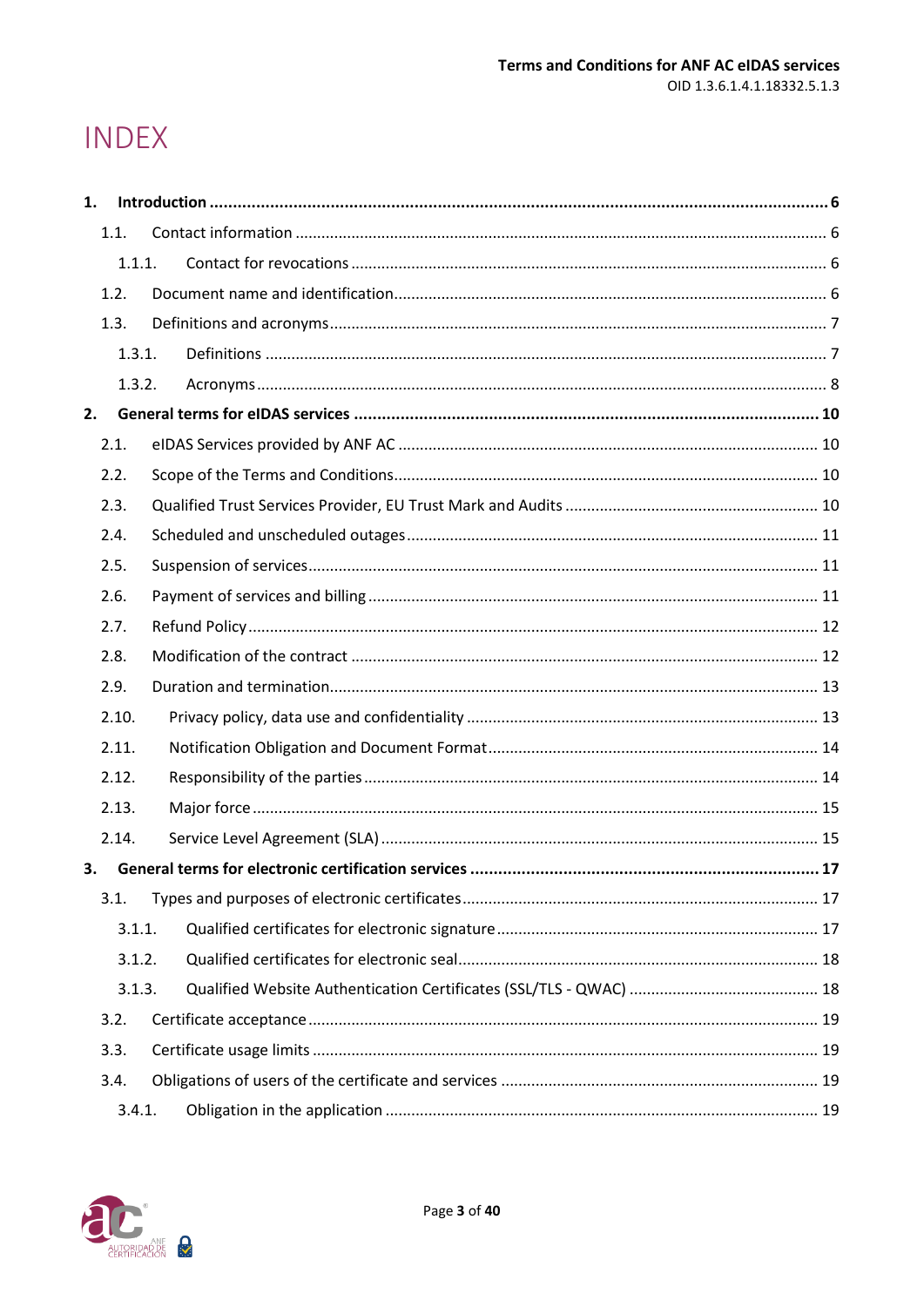#### **Terms and Conditions for ANF AC eIDAS services**

OID 1.3.6.1.4.1.18332.5.1.3

|    | 3.4.2. |                                                                                          |  |
|----|--------|------------------------------------------------------------------------------------------|--|
|    | 3.4.3. |                                                                                          |  |
|    | 3.4.4. |                                                                                          |  |
|    | 3.5.   |                                                                                          |  |
|    | 3.5.1. |                                                                                          |  |
|    | 3.5.2. |                                                                                          |  |
|    | 3.5.3. |                                                                                          |  |
|    | 3.6.   |                                                                                          |  |
|    | 3.7.   |                                                                                          |  |
|    | 3.8.   |                                                                                          |  |
|    | 3.9.   |                                                                                          |  |
| 4. |        |                                                                                          |  |
|    | 4.1.   | Centralized electronic signature certificates and remote electronic signature service 25 |  |
|    | 4.2.   |                                                                                          |  |
|    | 4.3.   |                                                                                          |  |
|    | 4.3.1. |                                                                                          |  |
|    | 4.3.2. |                                                                                          |  |
|    |        |                                                                                          |  |
|    | 4.3.3. |                                                                                          |  |
|    | 4.3.4. |                                                                                          |  |
|    | 4.3.5. |                                                                                          |  |
| 5. |        |                                                                                          |  |
|    | 5.1.   | Specific obligations of the Applicant, Holder and Responsible for the SSL certificate 28 |  |
|    | 5.2.   |                                                                                          |  |
|    | 5.2.1. |                                                                                          |  |
|    | 5.2.2. |                                                                                          |  |
| 6. |        |                                                                                          |  |
|    | 6.1.   |                                                                                          |  |
|    | 6.2.   |                                                                                          |  |
|    | 6.3.   |                                                                                          |  |
|    | 6.4.   |                                                                                          |  |
|    | 6.5.   |                                                                                          |  |
| 7. |        |                                                                                          |  |
|    | 7.1.   |                                                                                          |  |

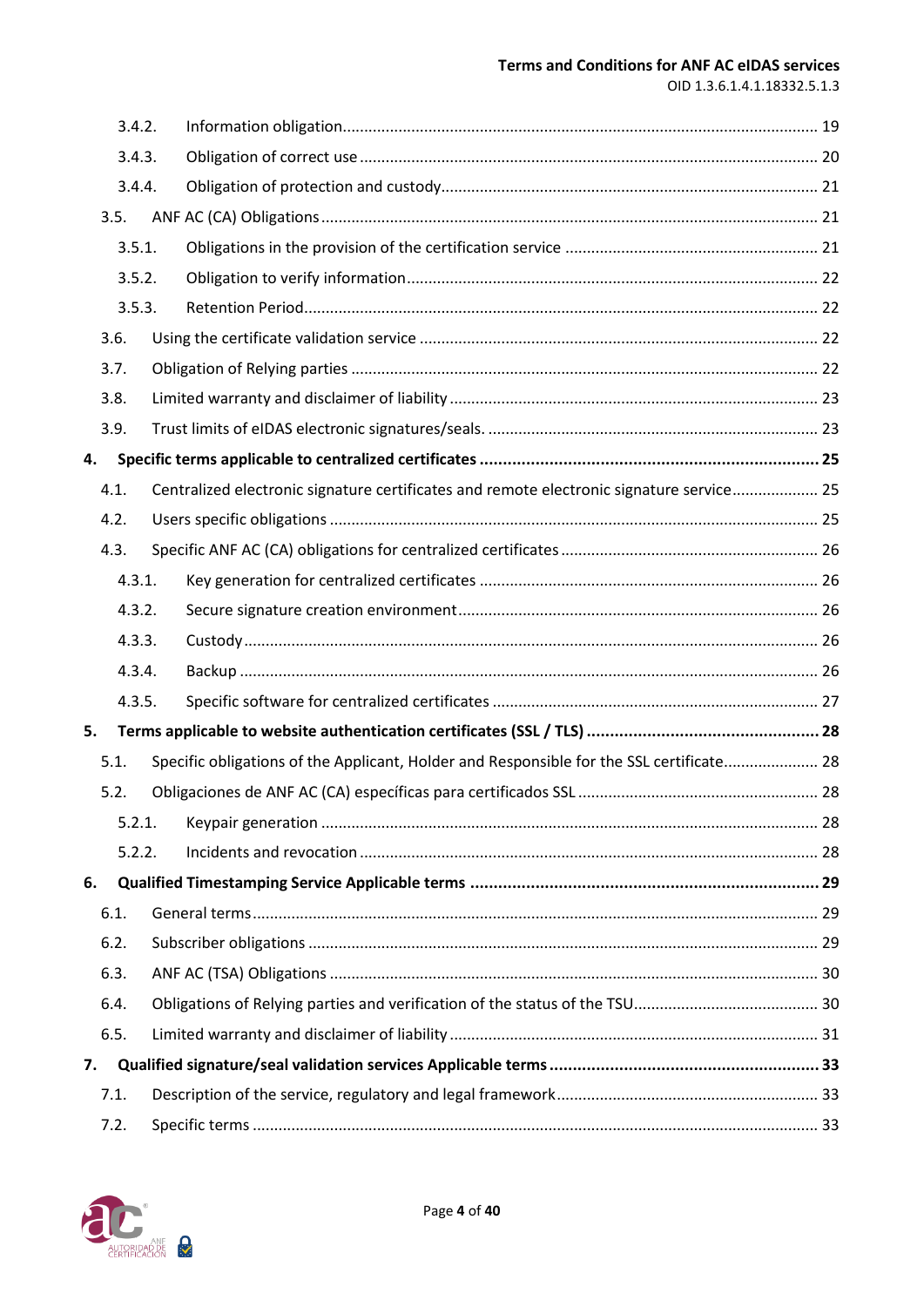#### **Terms and Conditions for ANF AC eIDAS services**

OID 1.3.6.1.4.1.18332.5.1.3

| 8. |        |                                                                                   |  |
|----|--------|-----------------------------------------------------------------------------------|--|
|    | 8.1.   |                                                                                   |  |
|    | 8.2.   |                                                                                   |  |
| 9. |        | Qualified electronic registered delivery service (eDelivery) Applicable terms  38 |  |
|    | 9.1.   |                                                                                   |  |
|    | 9.2.   |                                                                                   |  |
|    | 9.2.1. |                                                                                   |  |
|    | 9.2.2. |                                                                                   |  |
|    | 9.2.3. |                                                                                   |  |
|    | 9.2.4. |                                                                                   |  |
|    | 9.2.5. |                                                                                   |  |
|    |        |                                                                                   |  |

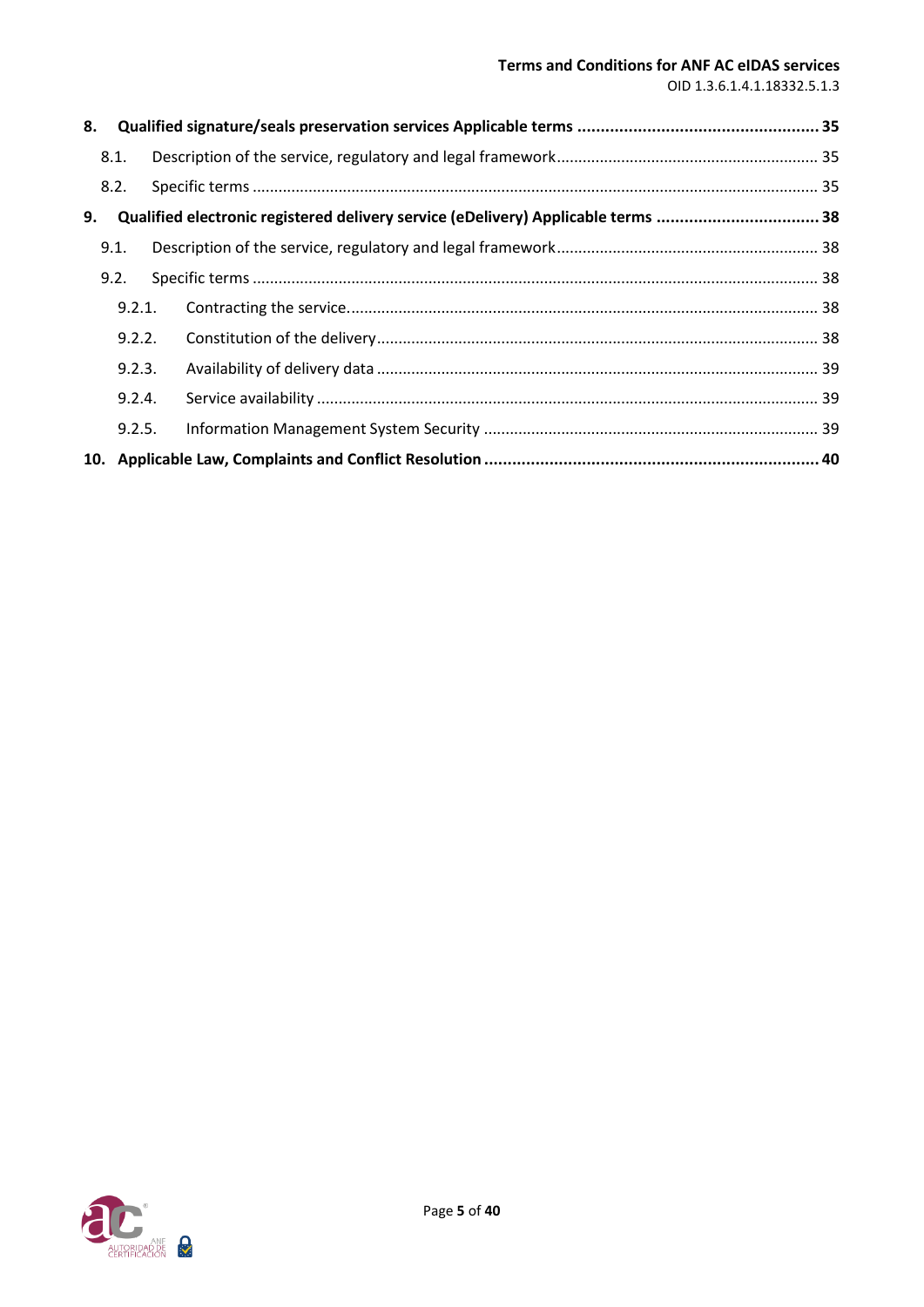## <span id="page-5-0"></span>1. Introduction

The purpose of this document is to describe the terms and conditions in which ANF Autoridad de certificación (hereinafter, ANF AC) issues electronic certificates and provides qualified trust services under the eIDAS Regulation.

This document has been created in accordance with the requirements established in:

- **ETSI EN 319 301**, section 6.2. *(eIDAS Services in general)*
- **ETSI EN 319 411-1**, section 6.9.4. *(Electronic Certificates)*
- **ETSI EN 319 411-2**, section 6.9.4. *(Electronic Certificates)*
- **ETSI EN 319 421**, section 6.3. *(TimeStamping)*
- **ETSI TS 119 441**, section 6.2. *(Signature/seal validation)*
- **ETSI TS 119 511**, section 6.2. *(Signature/seal preservation)*
- **ETSI EN 319 521**, section 4.2. *(Registered Delivery)*

In no case does it replace the Certification Practice Statement (CPS), nor the Certificate Policies (CP) and services, available at<https://www.anf.es/en/repositorio-legal/> .

### <span id="page-5-1"></span>**1.1. Contact information**

| Name of the provider                                  | ANF Autoridad de Certificación                               |
|-------------------------------------------------------|--------------------------------------------------------------|
| <b>VAT Number</b>                                     | G63287510                                                    |
| <b>Contact address</b> (technical and administrative) | Gran Vía de les Corts Catalanes 996, 4º, 2ª. 08018 Barcelona |
| <b>Contact telephone</b>                              | +34 932 661 614                                              |
| <b>Contact email</b>                                  | info@anf.es                                                  |

## 1.1.1. Contact for revocations

<span id="page-5-2"></span>Subscribers, trusting third parties, application software providers and other third parties can submit problem reports on certificates issued by ANF AC, detailing the reasonable cause for requesting to revoke a certificate:

- **During office hours**, by calling 932 661 614 or by visiting their premises.
- **Outside office hours,** 24x7x365 service, by calling +34 930 502 397.
- Directly by filling in the web form<https://www.anf.es/sat-incumplimiento-uso-indebido/>

The revocation request will be processed upon receipt. It must be authenticated in accordance with the requirements established in the corresponding section of the CPS. Once the request has been authenticated and valued, ANF AC may directly revoke the certificate.

It is especially important for ANF AC any information related to an alleged private key compromise, incorrect use of certificates, other types of fraud, misuse, inappropriate conduct or any other matter related to the certificates or the PKI of ANF AC that affect the trust in PKI.

## <span id="page-5-3"></span>**1.2. Document name and identification**

| Document name  | Terms and Conditions for ANF AC eIDAS services |
|----------------|------------------------------------------------|
| <b>Version</b> | 1.6                                            |
| <b>OID</b>     | 1.3.6.1.4.1.18332.5.1.3                        |

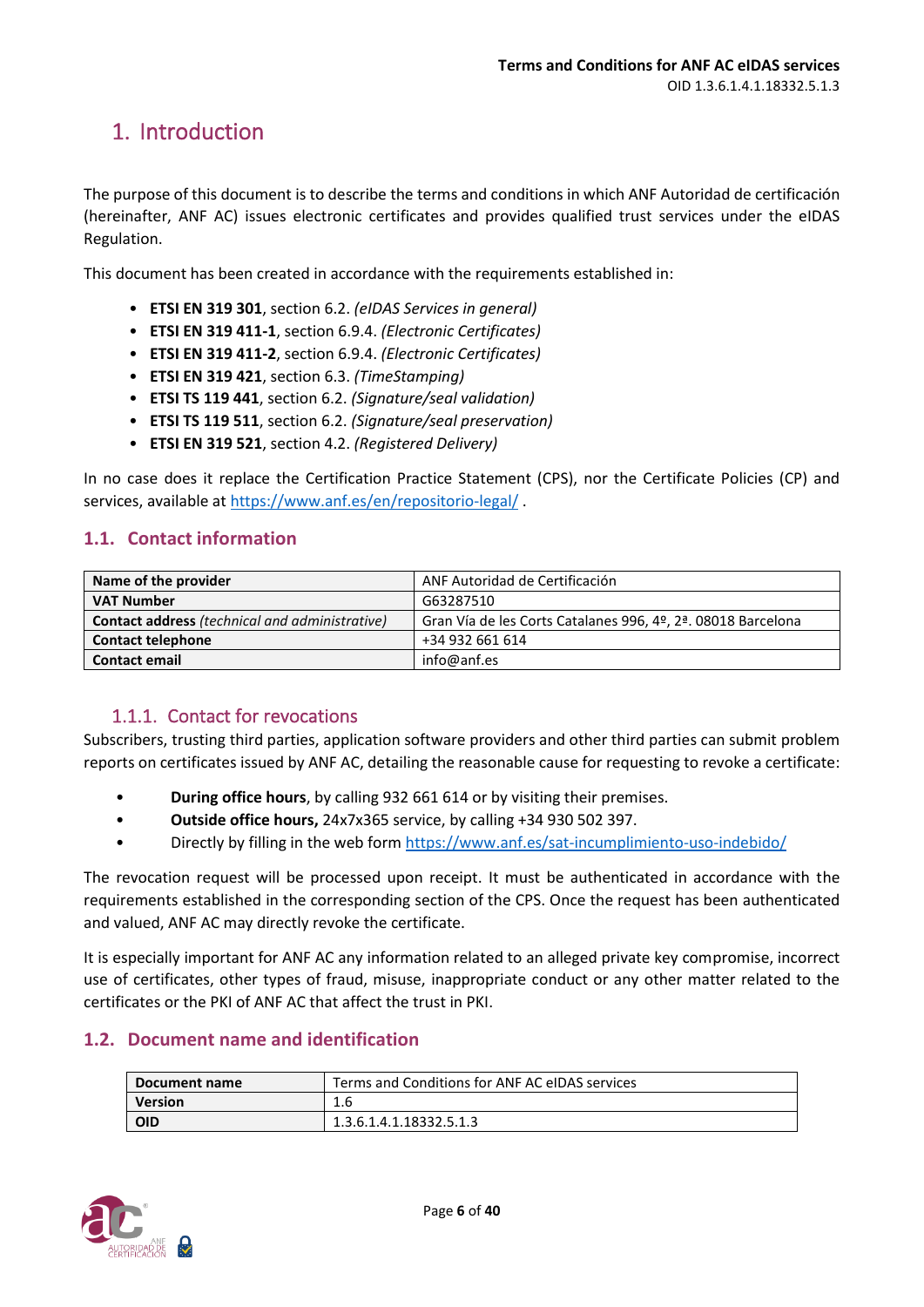OID 1.3.6.1.4.1.18332.5.1.3

## 1.2.1. Reviews

| <b>Version</b> | <b>Changes</b>                                                                                                                      | Approval   | <b>Publication</b> |
|----------------|-------------------------------------------------------------------------------------------------------------------------------------|------------|--------------------|
| 1.6.           | Annual review and inclusion of PKI Disclosure Statement                                                                             | 20/02/2022 | 20/02/2022         |
| 1.5.           | Annual review and update                                                                                                            | 30/03/2021 | 30/03/2021         |
| 1.4.           | General review, modification of the validation services and<br>certified delivery service and inclusion of the qualified<br>service | 29/10/2020 | 29/10/2020         |
| 1.3.           | General review and inclusion of PSD2 certificates                                                                                   | 31/01/2019 | 31/01/2019         |
| 1.2.           | Compliance with Regulation (EU) eIDAS                                                                                               | 18/04/2017 | 18/04/2017         |
| 1.1.           | Links update                                                                                                                        | 15/02/2017 | 15/02/2017         |
| 1.0.           | Initial version, creation of the document.                                                                                          | 01/06/2016 | 01/06/2016         |

Periodically, at least once a year and whenever substantial changes occur, this document is reviewed and updated. The latest version is published on the website,

#### https:/[/www.anf.es](http://www.anf.es/)

## <span id="page-6-0"></span>**1.3. Definitions and acronyms**

## <span id="page-6-1"></span>1.3.1. Definitions

- Authentication. Electronic process that enables the electronic identification of a natural or legal person, or of the origin and integrity of data in electronic format.
- Registration Authority. Unless it has been carried out by an OVP, it is the entity that carries out the identification tasks of the applicants, subscribers and those responsible for the certificates, verifies that the documentation provided by the applicant is original, current and obtains a certified copy of it . In all cases, it checks the supporting documentation the circumstances that appear in the certificates, inform and evaluate the applicant's capacity, adequacy of the certificate or requested service, process the issuance, revocation and renewal of the certificates before ANF AC.
- Charges. Monthly charges for the use of the Services.
- Certificate. Digital data that allows creating digital signatures, verification of digital identity, device identification, secure transmission of data, code signing and / or data encryption and where the public key is linked to the natural or legal person who owns the certificate.
- Qualified electronic signature certificate. An electronic signature certificate that has been issued by a qualified trust service provider and that meets the requirements established in Annex I of the eIDAS Regulation.
- Qualified Certificate of Centralized Electronic Signature. It is an electronic signature certificate created remotely in an electronic signature creation environment managed by ANF AC on behalf of the signer.
- Contract. Subscription Contract ratified between ANF AC and the Subscriber for the use of electronic certificates issued by ANF AC. The Subscription Agreement includes the Terms and Conditions.
- Policy Disclosure Statement. A set of statements of a CA's policies and practices regarding the operation of its PKI.
- eIDAS Regulation. Regulation (EU) No. 910/2014 of the European Parliament and of the Council of July 23, 2014, on electronic identification and trust services for electronic transactions in the internal market and repealing Directive 1999/93 /EC

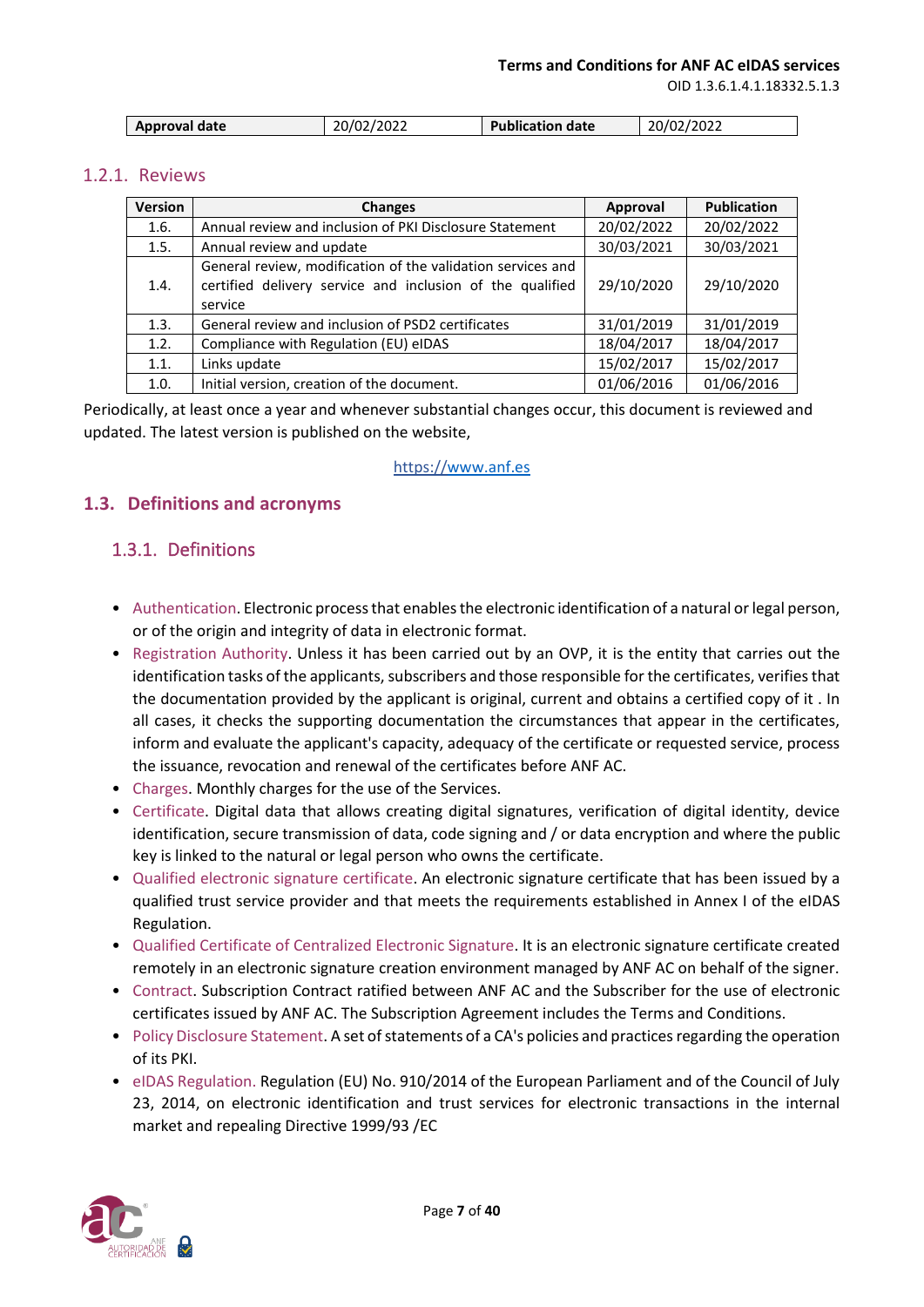- Advanced electronic signature. The electronic signature that meets the requirements contemplated in article 26 of the eIDAS Regulation. It has been prepared with a qualified electronic signature certificate.
- Qualified electronic signature. An advanced electronic signature that is created by a qualified electronic signature creation device and that is based on a qualified electronic signature certificate (Art. 3.12 eIDAS).
- Electronic identification. The process of using the identification data of a person in electronic format that uniquely represents a natural or legal person or a natural person representing a legal person.
- Public Key Infrastructure. Set of people, policies, procedures and computer systems necessary to provide authentication, encryption, integrity and non-repudiation services, through the use of public and private key cryptography and electronic certificates
- Electronic identification means. A tangible and / or intangible unit that contains a person's identification data and is used for authentication in online services.
- Identity Verification Office. Entity that performs the identification tasks of the applicants, subscribers and those responsible for the certificates, verifies that the documentation provided by the applicant is original, current and obtains a certified copy of it.
- Qualified Trust Services Provider. For the purposes of this document, ANF AC is the trust service provider that, in accordance with Regulation (EU) 910/2014, provides one or more qualified trust services and to which the supervisory body has granted the qualification by registering it in the eIDAS trusted lists,

## [\(https://sede.serviciosmin.gob.es/Prestadores/TSL/TSL.pdf\)](https://sede.serviciosmin.gob.es/Prestadores/TSL/TSL.pdf)

- Responsible for the certificate. Natural person expressly authorized by the subscriber to safeguard and activate the signature creation data.
- Service. Service contracted by the Subscriber and provided by ANF AC.
- Qualified Trust Service. A trust service that meets the applicable requirements established in eIDAS and which is provided by a Qualified Trust Service Provider.
- Website. For the purposes of this documen[t Https://www.anf.es/](https://www.anf.es/)
- Relying Party. All those natural or legal persons, or Public Administrations that, voluntarily, trust the electronic certificates, the electronic signatures and seals they generate.
- Terms and Conditions. This document describes the rights, obligations and responsibilities of the Subscriber, legal representative, responsible for the certificate, and Trusted Third Party while they use or trust the electronic certificate issued and / or ANF AC Services. The Terms and Conditions are part of the Contract.
- Certificate users.
	- o Subject requesting the certificate, every certificate must be requested by a natural person, in their own name or as the legal representative of a legal entity.
	- $\circ$  Subscriber of the certificate, holder, natural or legal person identified in the certificate.
	- $\circ$  Signatory, the signatory is the person who owns a signature creation device and who acts on his own behalf or on behalf of a legal person whom he represents. In accordance with Art. 3.9) of the eIDAS Regulation: "signer: a natural person who creates an electronic signature."

## <span id="page-7-0"></span>1.3.2. Acronyms

- ANF AC. ANF Autoridad de Certificación Asociación ANF AC, con domicilio social en Paseo de la Castellana, 79, inscrita en el Registro Nacional de Asociaciones, Grupo 1, Sección 1, Número Nacional 171443 y NIF G-63287510.
- RA. Registration Authority.

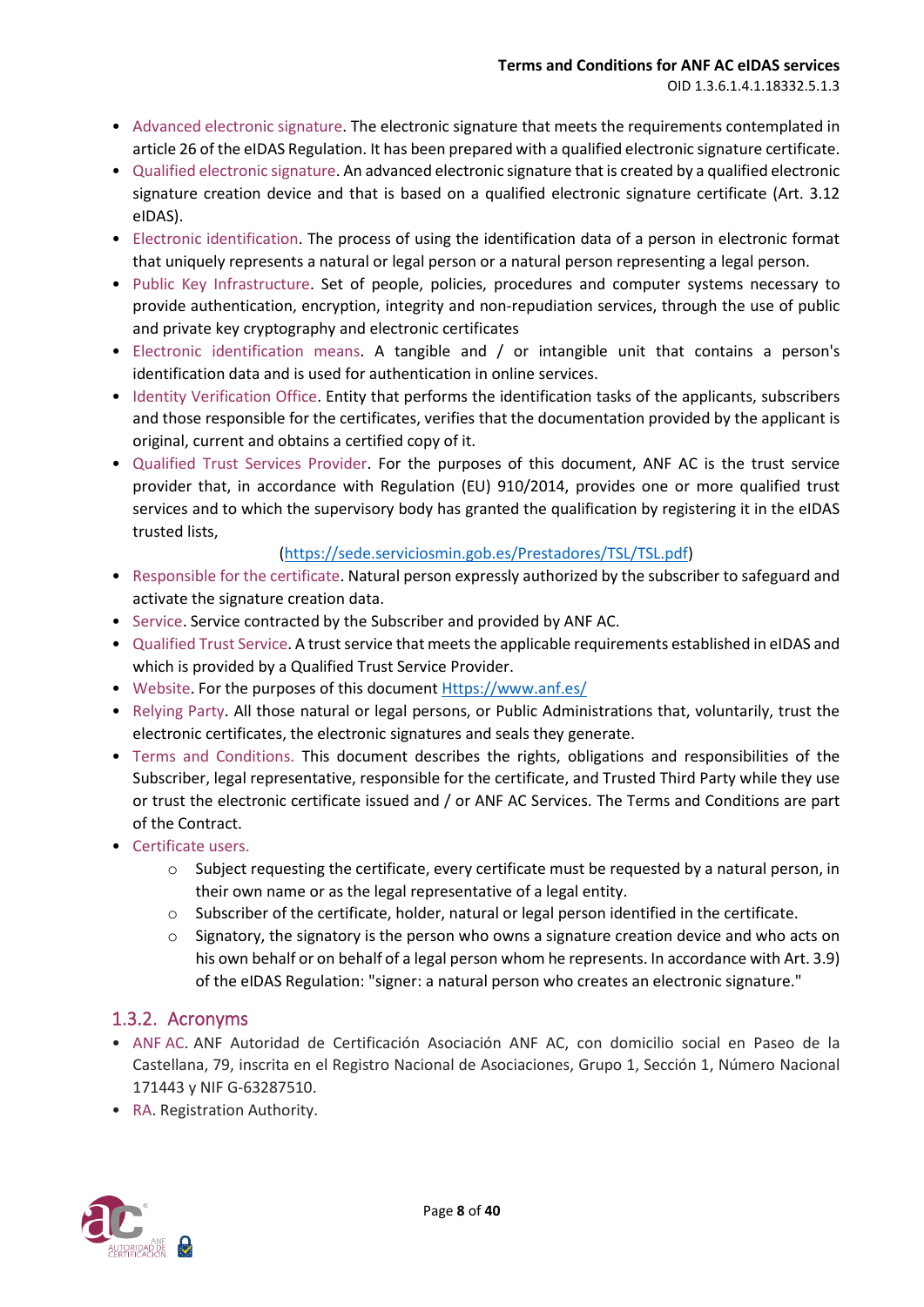OID 1.3.6.1.4.1.18332.5.1.3

- CA. Certification Authority (Qualified Trust Services Provider).
- CPS. Certification Practices Statement of ANF Autoridad de Certificación.
- LRDASEC. Ley 6/2020, de 11 de noviembre, reguladora de determinados aspectos de los servicios electrónicos de confianza.
- IVO. Identity Verification Office.
- CP. Certification Policy.
- QTSP. Qualified Trust Services Provider.
- IRM. Issuance Reports Manager.

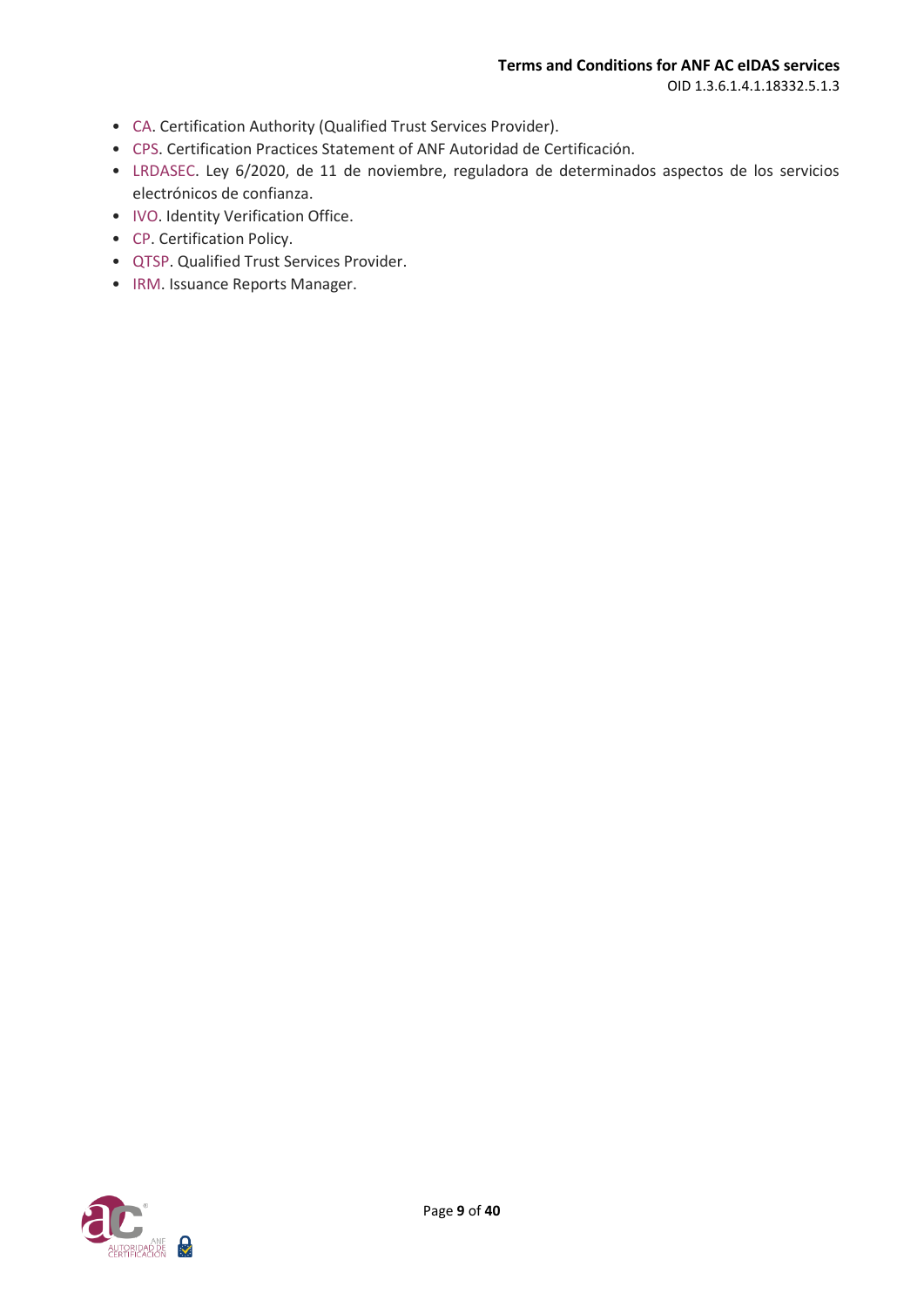## <span id="page-9-0"></span>2. General terms for eIDAS services

## <span id="page-9-1"></span>**2.1. eIDAS Services provided by ANF AC**

ANF AC is accredited to provide the qualified trust services outlined in this section. These services comply with the eIDAS Regulation and the LRDASEC.

Each service provided by ANF AC and its different categories is regulated by a specific policy which is published at ANF AC website.

| eIDAS Service                                            | ANF AC policy specific to the<br>service | <b>Applicable section</b><br>of this document |
|----------------------------------------------------------|------------------------------------------|-----------------------------------------------|
| Qualified certificates for electronic signature          | OID 1.3.6.1.4.1.18332.3.1.               | 2, 3, 4.                                      |
| Qualified certificates for electronic seal               | OID 1.3.6.1.4.1.18332.25.1.1             | 2, 3, 4.                                      |
| Qualified webiste authentication certificates (SSL/TLS)  | OID 1.3.6.1.4.1.18332.55.1.1             | 2, 3, 5.                                      |
| Qualified TimeStamping service                           | OID 1.3.6.1.4.1.18332.15.1               | 2, 6.                                         |
| Qualified electronic signature/seal validation service   | OID 1.3.6.1.4.1.18332.56.1.1             | 2, 7.                                         |
| Qualified electronic signature/seal preservation service | OID 1.3.6.1.4.1.18332.61                 | 2, 8.                                         |
| Qualified electronic registered delivery service         | OID 1.3.6.1.4.1.18332.60                 | 2, 9.                                         |

## <span id="page-9-2"></span>**2.2. Scope of the Terms and Conditions**

This Terms and Conditions describe the main commitments assumed by ANF AC in the provision of the services and the main obligations that the Subscriber assumes when contracting them. The Certification Policy, the CPS and its addendum provide detailed information on the conditions of use of the qualified services, and are binding on the Subscriber.

The Subscriber and ANF AC formalize their relationship through a Subscription Contract for products and services. This "Terms and Conditions" document is part of it, and in the event of a conflict between the Subscription Contract and these Terms and Conditions, the provisions of the Subscription Contract shall prevail. Likewise, this document has been translated into different languages, in case of conflict the document whose content is in Spanish will prevail.

Once the Subscription Contract is ratified, ANF AC will grant the Subscriber access to the products and/or services contracted.

ANF AC will provide the products and / or services, and the Subscriber agrees to use the Services in accordance with the terms defined herein. The Subscriber agrees to review and comply with the conditions of use, principles and technical specifications of the Services.

ANF AC reserves the right to modify the Terms and Conditions at any time if, at its discretion, there is a justified need to do so. The publication date of this document is the effective date of the document.

## <span id="page-9-3"></span>**2.3. Qualified Trust Services Provider, EU Trust Mark and Audits**

ANF AC is a Qualified Trust Service Provider, therefore, you can make use of the eIDAS Trust Label following the indications of the Commission Implementing Regulation (EU) 2015/806 of May 22, 2015 by which specifications are established regarding the form of the 'EU' trust label for qualified trust services.

The certifications in conformity and official accreditations obtained by ANF AC can be verified on the website,

<https://www.anf.es/acreditaciones/>

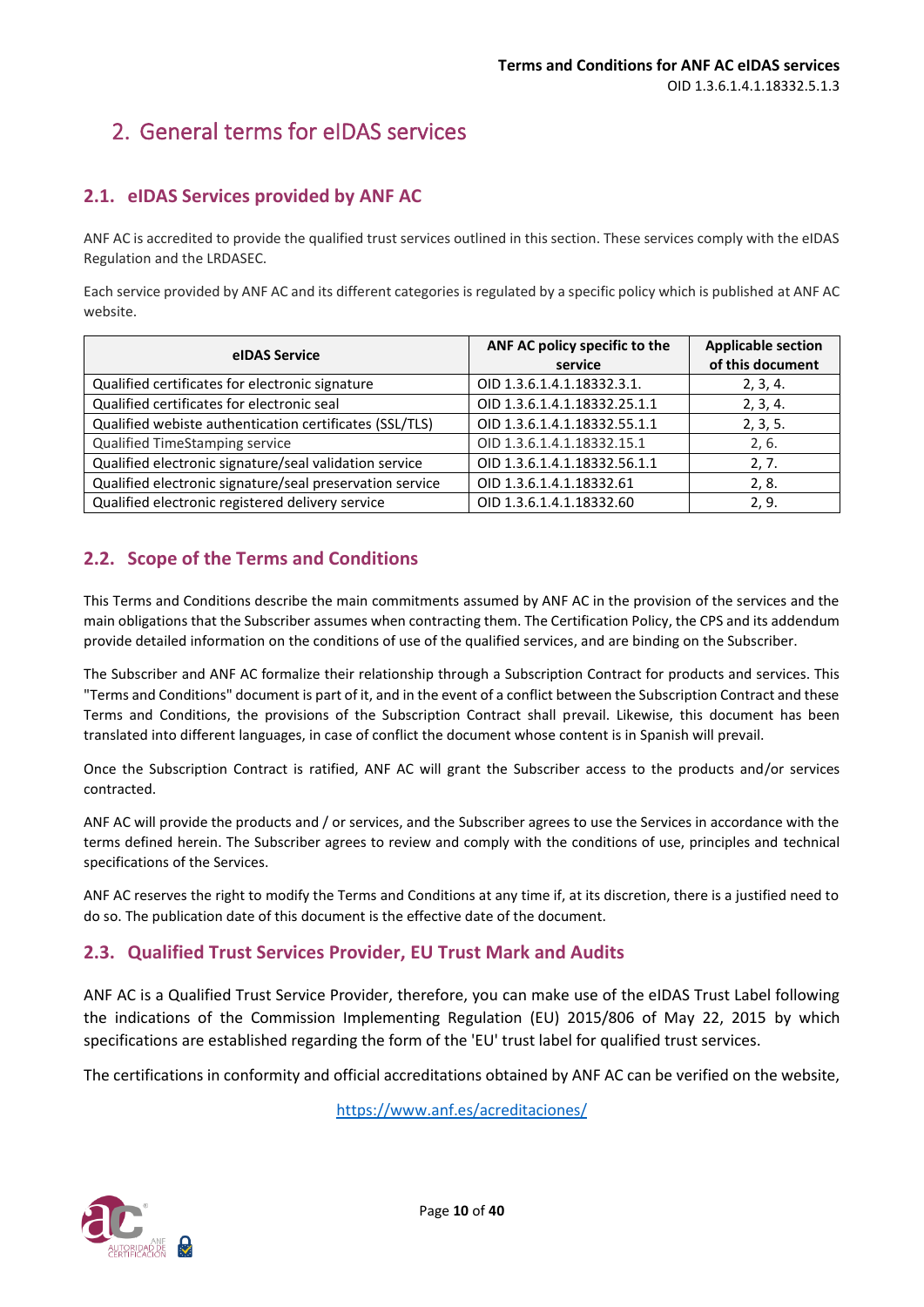ANF AC, with the periodicity established by the norms and standards on the matter, is audited by an accredited conformity assessment body in accordance with eIDAS, and against ETSI standards. ANF AC has achieved the certification under these technical specifications of all the services detailed in this document, as publicly stated on the website of the competent supervisory body and on the Spanish trust list (TSL).

<https://sedediatid.mineco.gob.es/Prestadores/Paginas/Inicio.aspx>

## <span id="page-10-0"></span>**2.4. Scheduled and unscheduled outages**

ANF AC will notify the Subscriber at least fifteen (15) days in advance of the scheduled interruption of the Service, by email and / or publication on the Website, including the reasons and the estimated time of restoration of the Service.

ANF AC will ensure that the **scheduled** interruptions of the Service:

- Do not exceed 2 times per calendar month;
- Do not exceed 12 times a year;
- Occur between 23:00 pm to 06:00 a.m .;
- are up to 3 hours at a time and up to 6 hours a month.

In case of **unscheduled** interruptions, ANF AC will notify Subscribers as soon as possible, by email and/or publication on the Website, and will ensure that the duration of unscheduled interruptions of the Service does not exceed:

- 45 minutes at a time during Business Hours and 90 minutes total per calendar month;
- 3 hours at a time outside of Business Hours and 6 hours in total per month.

It is not considered an uscheduled interruption if the number of failed requests during one of the periods described above is less than 10% of the total requests for the service.

## <span id="page-10-1"></span>**2.5. Suspension of services**

ANF AC will notify the Subscriber of any need to suspend the Service within a reasonable period of time. The Services will be suspended after the Subscriber does not rectify the communicated reasons within 7 days or within the period of time established by ANF AC.

Once the suspension has occurred, the service may be resumed if the Subscriber rectifies the communicated reasons for suspension within the period conferred for this purpose, which shall not be less than another 7 calendar days.

ANF AC has the right to suspend Subscriber Services without prior notice in the following cases:

- The Subscriber breaches the Terms and Conditions and/or the Contract.
- The Subscriber has a delay of ten (10) calendar days in the payment of an issued invoice;
- The Subscriber's actions pose a risk to the operation of the Services and their availability to other Subscribers.
- The Subscriber's actions pose a risk to the operation of the structure or the prestige of ANF AC.

ANF AC, in accordance with the rules that regulate its activity, has a Cessation Plan, to cover scenarios of termination of the service due to cessation of activity and guarantee its continuity.

## <span id="page-10-2"></span>**2.6. Payment of services and billing**

1. ANF AC, has the right to payment by the Subscriber for the services and products requested and effectively provided by ANF AC, or any of the entities that are part of the ANF AC Cluster. The price to be applied will be, except for specific agreement between the Parties, the price list published on the Website. The Subscriber in the

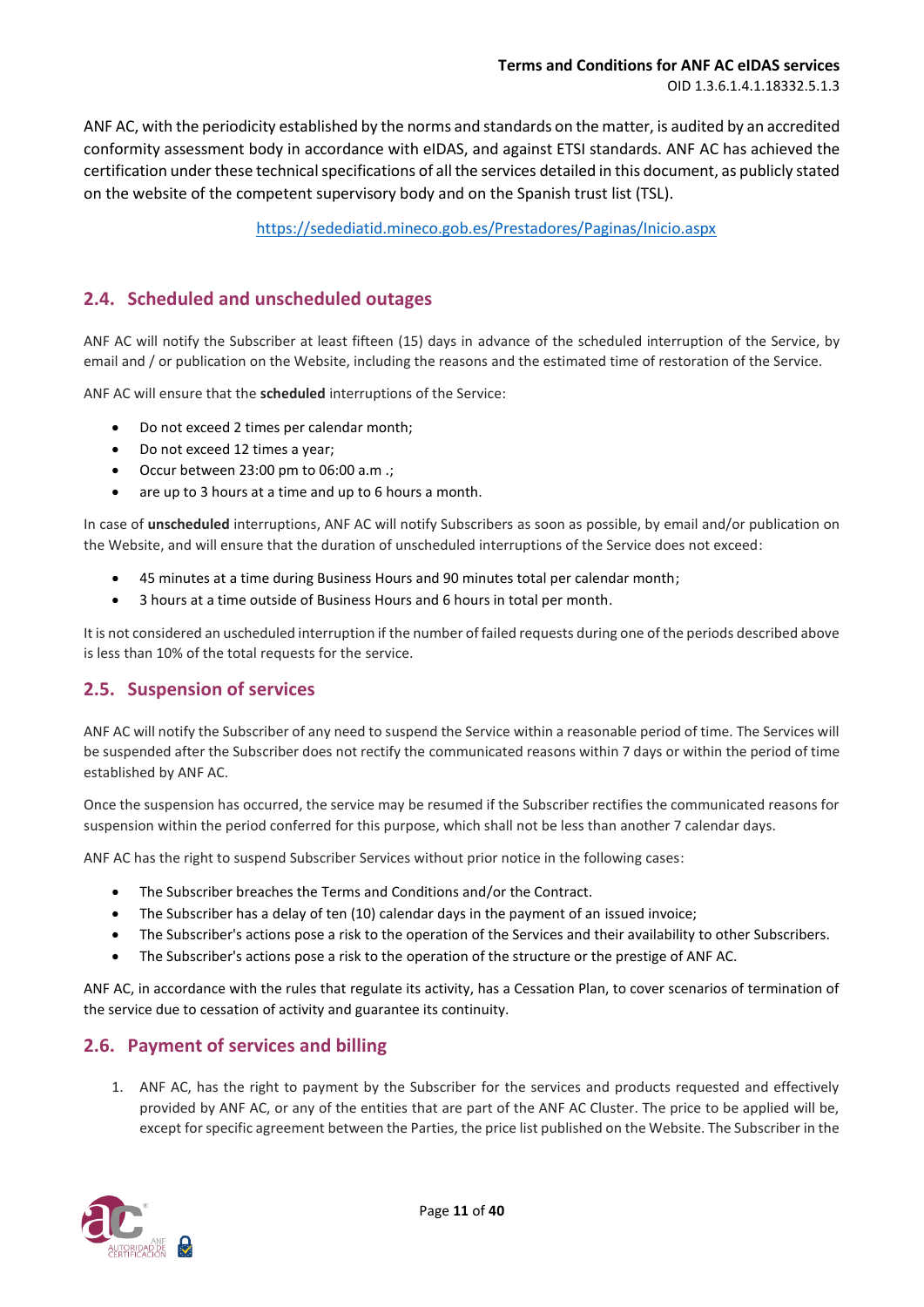process of requesting his certificate, receives detailed information on the services and products that he can consume and the prices applicable to each one of them. The Price List can be freely modified by ANF AC.

- 2. ANF AC issues invoices to Subscribers for the services provided and products supplied. The direct debit of the receipt against the Subscriber's bank account is established as a form of payment. Non-payment of this receipt entitles ANF AC to suspend the Service, revoke the Certificates issued, and initiate the corresponding claim actions for the amount invoiced, as well as for the expenses and interest incurred.
- 3. The Subscriber must pay the invoice for its Services to ANF AC within ten (10) business days from the date of issuance of the invoice.
- 4. ANF AC has the right to collect the expenses and interests caused by the non-payment by the Subscriber.
- 5. The price of certain products or services offered by ANF AC or, by entities belonging to the ANF AC Cluster, may be associated with an escalation by consumption. In this case, the price to be applied will be calculated based on the requests made by the Subscriber, within the period established by each escalation. Charges are calculated based on the minimum number of requests set in the Price List.
- 6. Requests made through the middleware provided by ANF AC are classified as Services and are priced in accordance with the Price List. ANF AC may charge an additional fee for the middleware use license.
- 7. The prices of the products and services do not include audit records, or the issuance of expert reports, or the statement of our experts before the Courts. In each case, and according to its complexity, rates will be applied according to the anticipated budget and accepted by the Subscriber or Relying Parties.

## <span id="page-11-0"></span>**2.7. Refund Policy**

ANF AC handles reimbursement requests on a case-by-case basisg.

#### <span id="page-11-1"></span>**2.8. Modification of the contract**

- 1. ANF AC has the right to make unilateral modifications to the Contract by making a one (1) month advance notice to the Subscriber, but in no case may it exercise this clause more than three (3) times a year. The Subscriber will be notified in accordance with the provisions of this document..
- 2. If the Subscriber does not agree with the unilateral modification made by ANF AC to the Contract, the Subscriber will have the right to terminate the Contract.
- 3. The Subscriber does not have the right to assign the Contract, nor the corresponding rights and obligations to third parties without the written consent of ANF AC. Any transfer of the acquired rights and the obligations assumed in the Contract to third parties by the Subscriber without the consent of ANF AC will be null.
- 4. Modifications and additions to the Contract will be documented in writing unless agreed by the Parties..
- 5. If the modification of the data of the Contract requires changes in the configurations of the Services, ANF AC must implement them within the following ten (10) business days.

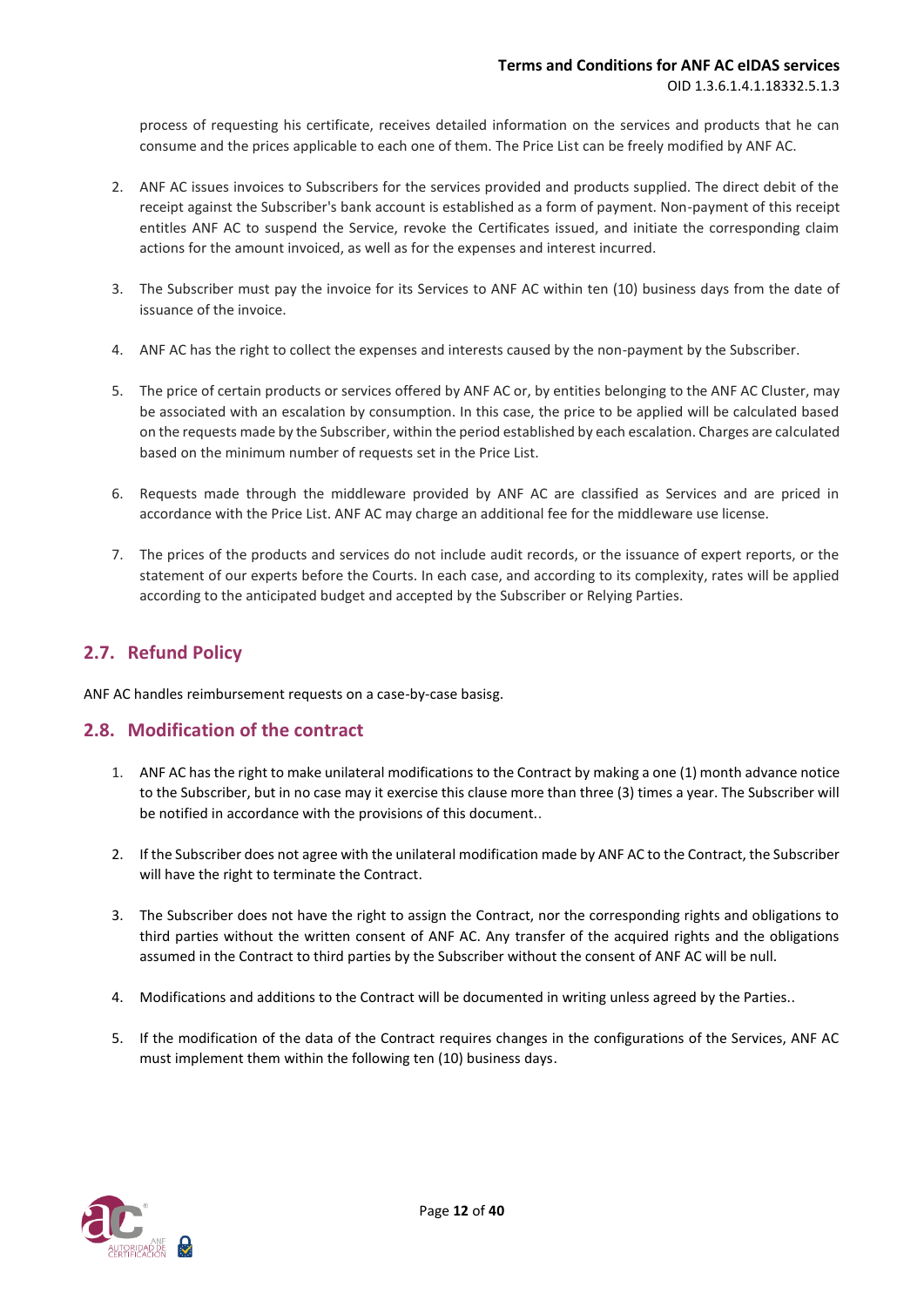## <span id="page-12-0"></span>**2.9. Duration and termination**

The Contract is concluded for an indefinite period, unless the Parties define otherwise in the Contract, and will enter into force at the time of its ratification, unless agreed by the Parties.

If the Subscriber is a natural person, the Contract will terminate upon his death. If the Subscriber is a legal entity, the Contract will be terminated with its dissolution / presentation of the contest request. The Contract will also be terminated after the dissolution, or cessation of activity, or loss of official accreditation of ANF AC, or prior agreement of the Parties, or unilateral termination for reasons established in the Contract.

ANF AC has the right to unilaterally resolve in the following cases:

- The Services have ceased to be provided by ANF AC, giving the Subscriber two (2) months' notice;
- The Subscriber uses the Services for purposes for which they were not provided, to carry out an illegal activity, or in a way that may cause substantial damage, whether material or in the good name and prestige of ANF AC or third parties. The termination will be immediate without prior notice;
- The Subscriber has not rectified the reasons for the suspension within one (1) month from the suspension of the Service.
- The Subscriber does not comply with his obligations, especially: payment of invoices, keeping his information updated and accurate, not communicating a risk situation in which the certificates that have been supplied may be found.

The termination of the Subscription Contract will not release the Subscriber from his obligation to pay the bills for the Services, until the expiration date specified in the Contract.

The termination / rescission of the Contract will not have any impact on the execution or settlement of the financial credits that arise before the termination / rescission of the Contract.

## <span id="page-12-1"></span>**2.10.Privacy policy, data use and confidentiality**

The Parties undertake to safeguard the confidentiality of the other Party's information, that of its clients, business partners, and employees. Special reserve will be given to personal data, documents that have been communicated for the provision of services, as well as consumption made, the financial situation and the transactions that are disclosed due to the celebration, execution, modification and / or termination of the contract. and All parties agree not to disclose such information to third parties without the consent of the other party, except in compliance with a judicial or tax mandate. This clause has an unlimited duration, it persists even after the termination of the Contract.

When the Services are provided to third parties, the Parties have the right to refer to the existence of the Contract, if it is expressly established in said document, but not to the details regarding its substance or technical data, or economic information such as prices, escalations or any other agreed commercial conditions.

All information that has become known while providing services and is not intended for publication is confidential. The Subscriber has the right to obtain information from ANF AC about him / her, except that which affects the intellectual or industrial property of ANF AC. Non-personalized statistical data on ANF AC products and services is considered private intellectual property information of ANF AC. ANF AC may publish statistical data that does not include the identity of the Subscriber, nor is it identifiable.

ANF AC protects the confidential information and data transmitted by the Subscriber, Subject, and, where appropriate, the Responsible for the Certificate. This information has security measures that guarantee integrity, availability and access control, all data transmission is carried out using the SSL / TLS communication protocol.

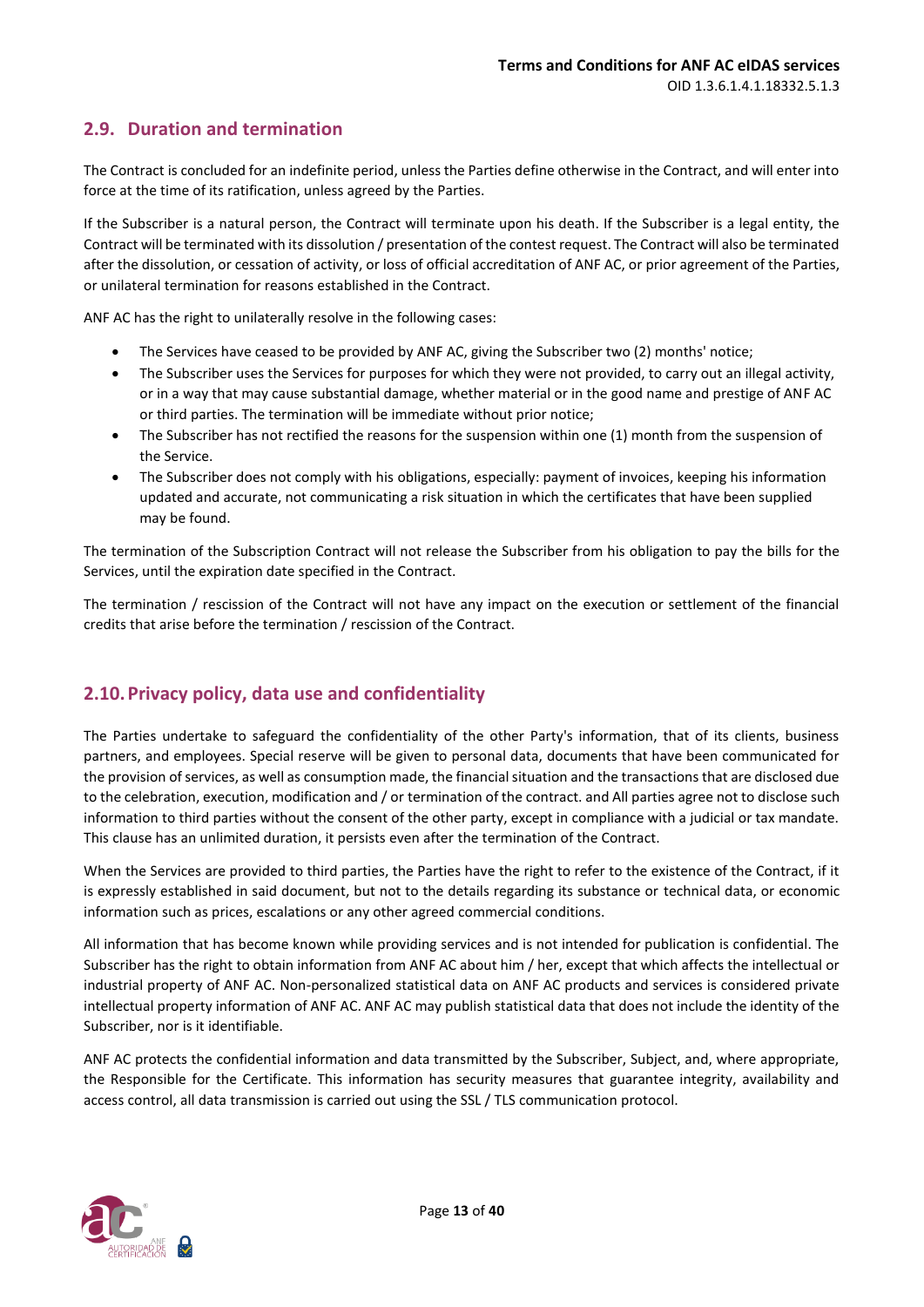ANF AC, in order to maintain a low risk level, has developed different Security Policies and implemented technical safeguards and procedures that have been audited in accordance with ISO 27001, Information Security Management Systems. Assuming that there is no configuration that guarantees 100% security of the assets, there is a Business Continuity and Disaster Recovery Plan that has been audited accordingly. In addition, a Cyber Insurance Policy is available to cover assets that may be damaged by hacker or cracker attacks.

ANF AC, in order to comply with the Principle of Proactive Responsibility (Accountability) established by the General Data Protection Regulation (EU) 679/2016 (RGPD), as well as with the guidelines approved by the European Data Protection Commission and the Spanish Control Body (AEPD), has carried out a Data Protection Impact Assessment (EIPD) of each of the products and services with a low risk level result.

In addition, ANF AC has a Privacy Policy published at

#### <https://www.anf.es/politica-de-privacidad/>

The obligation of confidentiality will not extend to the disclosures that ANF AC makes to its auditors, to organizations that exercise supervision in accordance with the law, legal advisors and, in compliance with a court order.

## <span id="page-13-0"></span>**2.11.Notification Obligation and Document Format**

The Subscriber agrees to immediately notify ANF AC of any change in personal affiliation, especially the representation data of a third party for which he has intervened, professional qualification data, or data that is contained in the Contract, or that provided by filling in any form, or in response to requests from AR, OVP or RDE. The reliability and accuracy of the new information must be accredited by the subject of interest directly or by means of verification in the official registry.

Unless its modification is communicated, the contact information provided by the Parties will be understood to be current and their personal trusted mailboxes. In particular, the email address and mobile phone number provided by the Parties are considered as communication channels accepted by them to issue and receive notifications.

The Subscriber is responsible for the consequences related to the proper custody and use of the email address and / or mobile phone number that they have provided to ANF AC. As well as the credentials that you have identified with ANF AC as belonging to operators that are under your direction, follow your instructions, they are trusted and, therefore, the work orders and accesses that these operators carry out, will be considered as carried out by the own subscriber. The Subscriber has the responsibility to safeguard their trusted mailboxes (eMAIL and Mobile) and to properly supervise and instruct their operators, therefore, cases in which the Subscriber alleges that a third party has fraudulently used or misused the account. of mail, terminal in which the SIM of the mobile number is installed, or even, credentials of its authorized operators, will not be cause for repudiation of the transaction. This responsibility will end at the moment in which the Subscriber communicates to ANF AC the revocation of these accounts or credentials.

Any notification that ANF AC makes to the Subscriber will be made electronically to any of the trust mailboxes indicated by the Subscriber himself, including notifications regarding changes in the Subscription Contract, or in these Terms and Conditions.

## <span id="page-13-1"></span>**2.12.Responsibility of the parties**

Relying Parties are responsible for direct material damage caused to the other Party, to a third party due to noncompliance or improper compliance with the obligations assumed by the Subscription Contract or for violation of applicable legislation.

In the case of the certificate validation service, OCSP Responses or CRL Listings, ANF AC is responsible for ensuring that the most recent validity information related to the certificates it issues is used to issue the OCSP Response and is included in the corresponding CRL List.

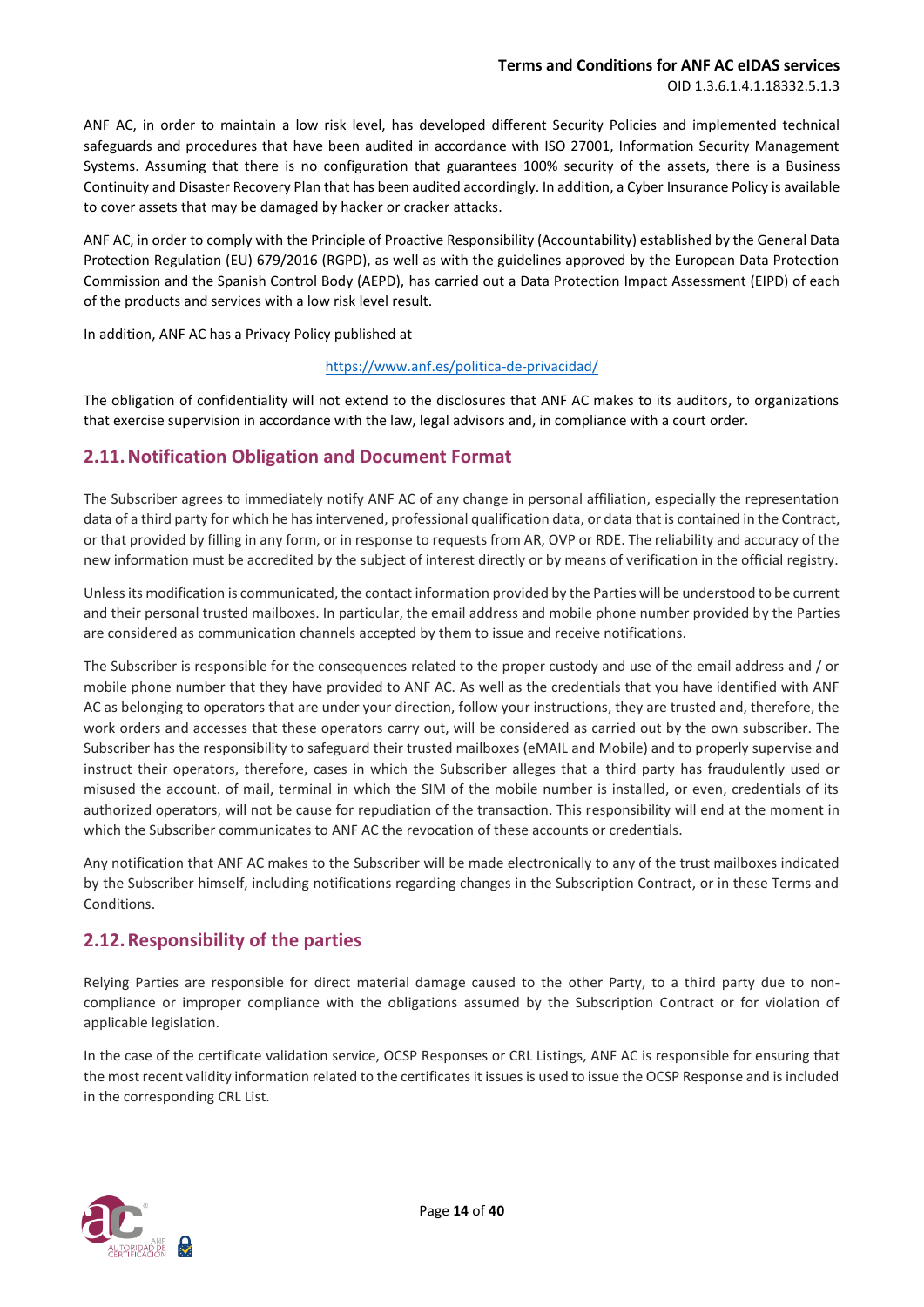ANF AC is not responsible for the breach of the obligations of the Subscriber, Subject and, where appropriate, the Certificate Responsible stipulated in this document.

## <span id="page-14-0"></span>**2.13.Major force**

Causes of force majeure releases the Parties from liability in the event that the fulfillment of the obligations derived from the Contract is hindered. Force majeure are circumstances independent of the intention of the Parties, which are unpredictable, and prevent the obligations arising from the Contract from being carried out.

A Party shall notify the other Party of the force majeure circumstance as soon as possible.

Force majeure will not release the Parties from the obligation to adopt as soon as possible all the measures that are reasonably possible to prevent or mitigate the damages derived from the breach or non-compliance of the Contract.

In the event that the force majeure circumstance applies for a duration of more than 30 (thirty) days, either Party shall have the right to unilaterally terminate the Contract by written notification to the other Party..

## <span id="page-14-1"></span>**2.14. Service Level Agreement (SLA)**

ANF AC, is committed to the quality of its services:

#### • **Guarantee of Response to Requests.**

The service measures the time elapsed between the registration of the request in its systems until the start of its treatment, also controlling the workload of each server. Docker technology is used to ensure that the response time, regardless of concurrency and peaks, is always within optimal parameters. In addition, all services are permanently monitored to determine any risk of lack of resources or incidence.

#### • **Service continuity guarantee.**

ANF AC, guarantees a service level of 99.99%. In case of service interruption, the following table shows the penalty that the Subscriber is entitled to receive according to the degree of non-compliance with the objective, based on the average monthly response time by deduction of interruptions,

| Penalty                | % Monthly payment |
|------------------------|-------------------|
| From 60 minutes        | 3%                |
| 60 to 120 minutes      | 5%                |
| 120 minutes to 8 hours | 10%               |
| More than 8 hours      | 100%              |

#### • **Technical assistance service guarantee.**

The technical department's business hours are Monday through Friday from 9am. at 7pm. Urgent service requests (critical impact level) must be requested exclusively through 24x7 telephone support

- o Business hours 902 902 172
- o Outside working hours 930 502 397

When an incident is registered in the system, it will be classified according to the degree of impact (level of impact) on the service. Based on this classification, a commitment to initiate technical intervention is defined, as shown in the following table:

| Priority     | <b>Objective impact</b> |
|--------------|-------------------------|
| 0 - Critical | 15 <sub>min</sub>       |
| $1 -$ High   | 2 hours*                |
| 2 - Minor    | 4 hours*                |
| $3 - Null$   | 24 hours*               |

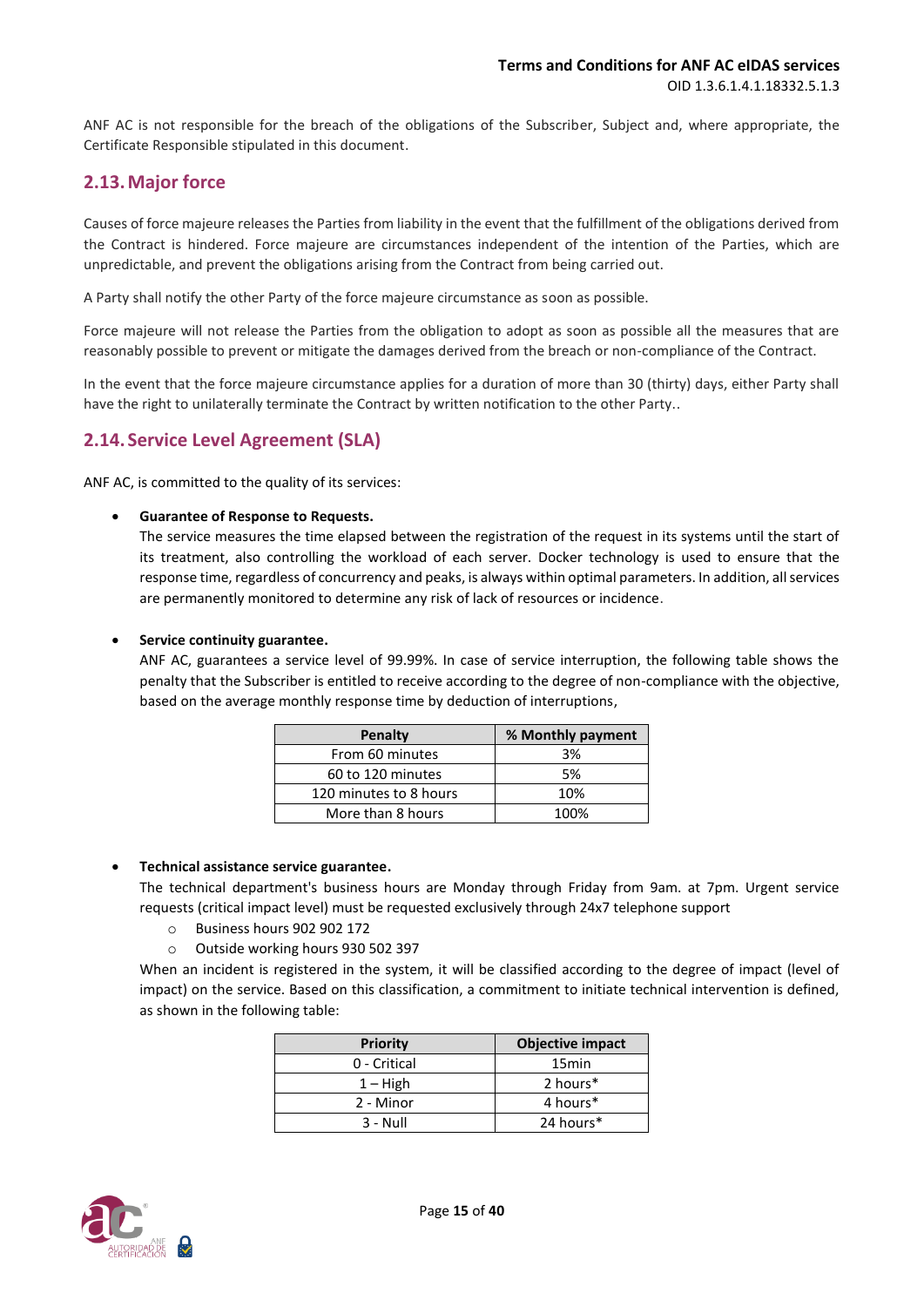*\* Corresponds to Business hours.*

## 2.14.1. Claim procedure

The Subscriber may initiate the claim by e-mail to the customer service department at the address soporte@anf.es, within a maximum period of 30 days after the claimed period.

To calculate the penalty, the monthly fee for the affected service will be used.

If a certain incident involves the breach of more than one SLA parameter, only one of them will be penalized, in which case the most serious one will be chosen.

The Subscriber may cancel the services in advance without any penalty in the event of repeated breach of the SLA.

### 2.14.2. Limitation of SLA liability

ANF AC cannot be held responsible for the breach of this SLA in situations beyond its control, such as:

- Defects in the equipment or applications provided by the Subscriber.
- Failures caused by inadequate management or omission on the part of the Subscriber, as well as failures caused by third parties that intervene under the direction of the Subscriber.
- Denial of service attacks and other security impacts beyond the control of ANF AC.
- Workload situations directly caused by abuse or inappropriate use of the services by the Subscriber. ANF AC systems implement systems against DDoS attacks, therefore, repeated inappropriate calls can activate the defenses and classify the IP or the server from which they are made as an attacker, causing a denial of service.
- ANF AC, in order to provide the service to the Subscriber, it may have to consult another QTSP, for example, query the OCSP status of third-party certificates. In these cases, the provision of the service may be affected by the practices, policies and SLAs of other TSPs that are not under the control of ANF AC.

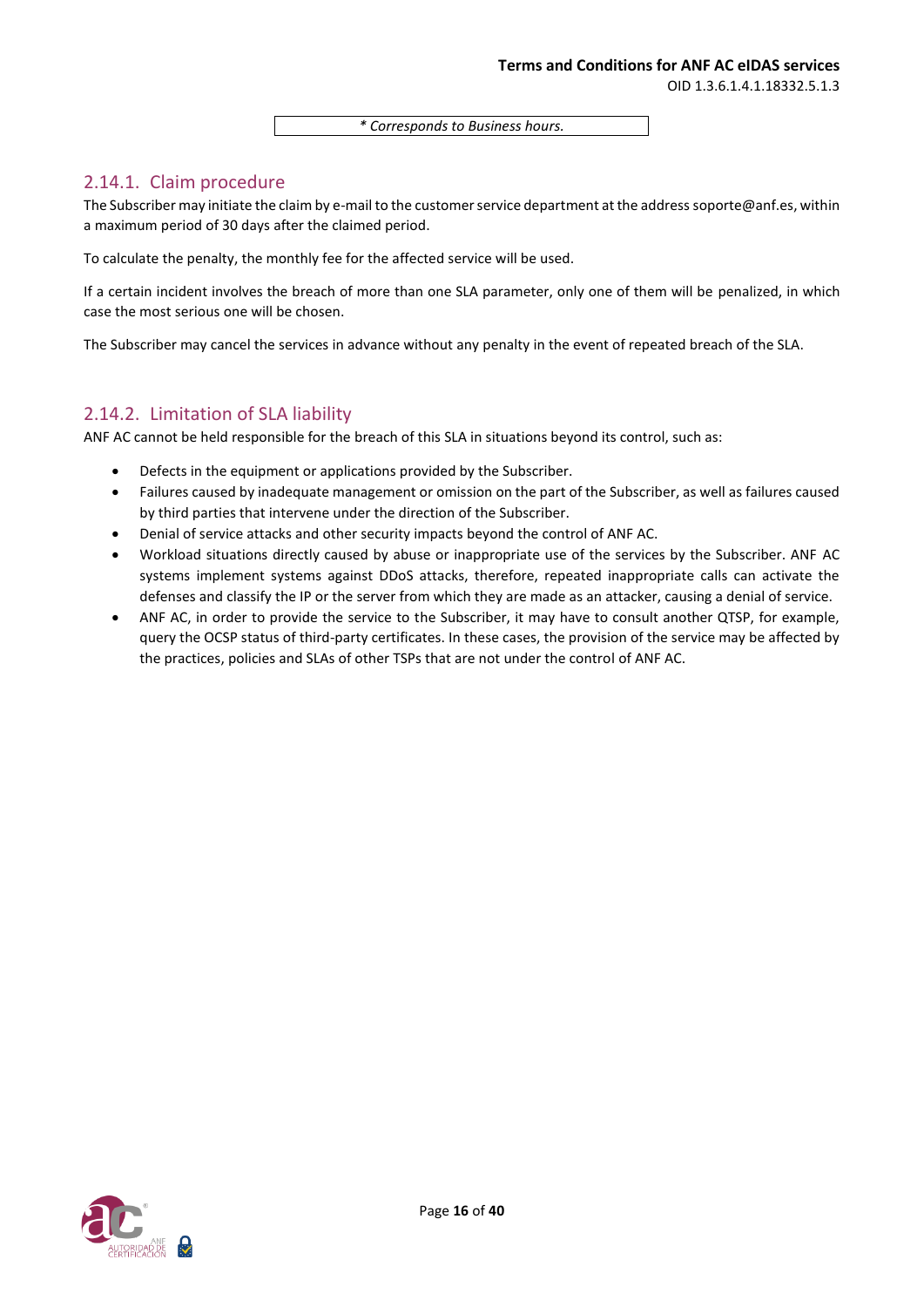## <span id="page-16-0"></span>3. General terms for electronic certification services

## <span id="page-16-1"></span>**3.1. Types and purposes of electronic certificates**

ANF AC issues qualified certificates for electronic signature, electronic seal, and website authentication, in accordance with the eIDAS Regulation. Electronic certificates are an electronic certification that links their holder with some signature verification data and confirms their identity. Each certificate issued is subject to a specific Certification Policy (CP) which has a unique OID identifier. All the documentation related to the policies corresponding to the certificates issued by ANF AC, is published at :

#### <https://anf.es/en/legal-repository/>

Each respective CP details the validation process followed by ANF AC prior to the issuance of the certificate, the return, renewal, revocation, scope, permitted uses, attributes and limitations. The proof of possession of the private key and the certificate acceptance process is defined in the CPS of ANF AC.

## 3.1.1. Qualified certificates for electronic signature

<span id="page-16-2"></span>All certificates issued by ANF AC are in accordance with the eIDAS Regulation, regulated as established in the CPS *(OID 1.3.6.1.4.1.18332.1.9.1.1)* and subject to their respective Certification Policy (CP).

| <b>Type</b>                               | <b>Storage</b>                    |                  | <b>OID</b>                   |
|-------------------------------------------|-----------------------------------|------------------|------------------------------|
| <b>Natural Person</b>                     | Cryptographic software.           |                  | 1.3.6.1.4.1.18332.3.4.1.2.22 |
| Class <sub>2</sub>                        | QSCD                              |                  | 1.3.6.1.4.1.18332.3.4.1.4.22 |
|                                           | QSCD. Centralised service.        |                  | 1.3.6.1.4.1.18332.3.4.1.5.22 |
|                                           | Cryptographic software.           |                  | 1.3.6.1.4.1.18332.3.4.1.6.22 |
| <b>Corporate Natural</b><br>Person        | QSCD                              |                  | 1.3.6.1.4.1.18332.3.4.1.7.22 |
|                                           | <b>QSCD.</b> Centralised service. |                  | 1.3.6.1.4.1.18332.3.4.1.8.22 |
| Legal                                     | Cryptographic software.           |                  | 1.3.6.1.4.1.18332.2.5.1.3    |
| <b>Representative of</b>                  | QSCD                              |                  | 1.3.6.1.4.1.18332.2.5.1.10   |
| <b>Legal Person</b>                       | QSCD. Centralised service.        |                  | 1.3.6.1.4.1.18332.2.5.1.14   |
|                                           |                                   |                  |                              |
| Legal                                     | Cryptographic software.           |                  | 1.3.6.1.4.1.18332.2.5.1.6    |
| Representative of                         | QSCD                              |                  | 1.3.6.1.4.1.18332.2.5.1.11   |
| <b>Entity without</b>                     | QSCD. Centralised service.        |                  | 1.3.6.1.4.1.18332.2.5.1.15   |
| <b>Legal Personality</b>                  |                                   |                  |                              |
| <b>Legal</b>                              | Cryptographic software.           |                  | 1.3.6.1.4.1.18332.2.5.1.9    |
| <b>Representative for</b>                 | QSCD                              |                  | 1.3.6.1.4.1.18332.2.5.1.12   |
| <b>Sole and Joint</b><br><b>Directors</b> | <b>QSCD.</b> Centralised service. |                  | 1.3.6.1.4.1.18332.2.5.1.13   |
| <b>Public Employees</b>                   | High Level                        | <b>HSM Token</b> | 1.3.6.1.4.1.18332.4.1.3.22   |

Qualified electronic signature certificates are subject to CP OID 1.3.6.1.4.1.18332.3.1. Available modalities:

Qualified certificates for electronic signature are always issued in the name of a natural person. They can include legal representation and state the legal person they represent. In any case, it is noted that in accordance with the provisions of article 3,9) of the eIDAS Regulation: "signatory: a natural person who creates an electronic signature".

The maximum period of validity of these certificates is five (5) years..

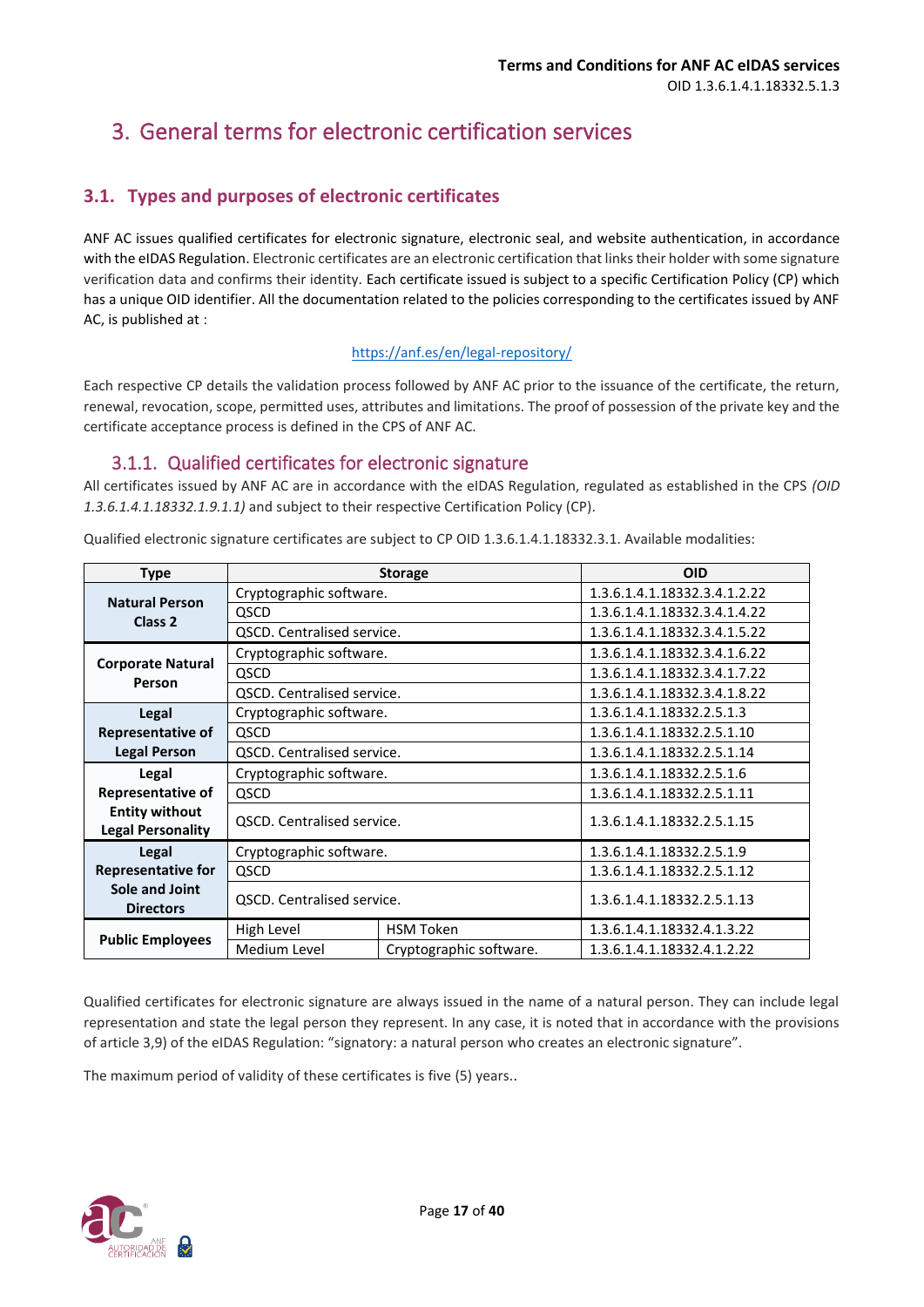## 3.1.2. Qualified certificates for electronic seal

<span id="page-17-0"></span>Qualified certificates for electronic seal are subject to CP OID 1.3.6.1.4.1.18332.25.1.1. Available modalities:

| <b>Type</b>              | Support                             | <b>OID</b>                  |
|--------------------------|-------------------------------------|-----------------------------|
|                          | Cryptographic software              | 1.3.6.1.4.1.18332.25.1.1.1  |
| <b>Electronic Seal</b>   | <b>QSCD</b>                         | 1.3.6.1.4.1.18332.25.1.1.4  |
| (QSealC)                 | <b>QSCD.</b> Centralized service.   | 1.3.6.1.4.1.18332.25.1.1.9  |
|                          | Distributed key management software | 1.3.6.1.4.1.18332.25.1.1.10 |
|                          | Cryptographic software              | 1.3.6.1.4.1.18332.25.1.1.3  |
| <b>AA.PP. Electronic</b> | QSCD                                | 1.3.6.1.4.1.18332.25.1.1.2  |
| Seal<br>(QSealC AA.PP.)  | QSCD. Centralized service.          | 1.3.6.1.4.1.18332.25.1.1.11 |
|                          | Distributed key management software | 1.3.6.1.4.1.18332.25.1.1.12 |
|                          | Cryptographic software              | 1.3.6.1.4.1.18332.25.1.1.5  |
| <b>PSD2 Electronic</b>   | QSCD                                | 1.3.6.1.4.1.18332.25.1.1.6  |
| Seal (QSealC PSD2)       | QSCD. Centralized service.          | 1.3.6.1.4.1.18332.25.1.1.7  |
|                          | Distributed key management software | 1.3.6.1.4.1.18332.25.1.1.8  |

The subscriber has to be a legal person. They allow the issuance of electronic seals, which are an electronic declaration that links the validation data of a seal with the legal entity that subscribes the certificate. Recital 65 of the eIDAS Regulation establishes that: "In addition to authenticating the document issued by the legal entity, electronic seals can be used to authenticate any digital asset of the legal entity, for example, computer programs or servers."

The maximum period of validity of these certificates is five (5) years.

## 3.1.3. Qualified Website Authentication Certificates (SSL/TLS - QWAC)

<span id="page-17-1"></span>Website authentication certificates (SSL / TLS) comply with the requirements established in the CA/B Forum Baseline Requirements (BR) and ETSI standards. In addition, SSL certificates identified as EV comply with the CA/B Forum EV Guidelines and Annex IV of the eIDAS Regulation.

| Type                           | Support             | <b>OID</b>                     |
|--------------------------------|---------------------|--------------------------------|
| <b>SSL Secure Server</b>       | DV                  | 1.3.6.1.4.1.18332.55.1.1.1.322 |
|                                | OV                  | 1.3.6.1.4.1.18332.55.1.1.7.322 |
| <b>Qualified SSL</b>           | Qualified EV (QWAC) | 1.3.6.1.4.1.18332.55.1.1.2.322 |
| <b>Secure Server</b><br>(QWAC) | PSD <sub>2</sub>    | 1.3.6.1.4.1.18332.55.1.1.8.322 |
| <b>EV Electronic</b>           | Medium Level        | 1.3.6.1.4.1.18332.55.1.1.5.322 |
| <b>Headquarters</b>            | High Level          | 1.3.6.1.4.1.18332.55.1.1.6.322 |

The purpose of these certificates is to establish data communications via TLS / SSL in computer services and applications, especially for: the identification of the organization that owns the domain (DNS), providing a reasonable guarantee to the user of an Internet browser that the website you access is owned by the Organization identified in the certificate through its name and address. The encryption of communications between the user and the website, facilitating the exchange of the encryption keys necessary for the encryption of information over the Internet.

The maximum period of validity of these certificates is one (1) year.

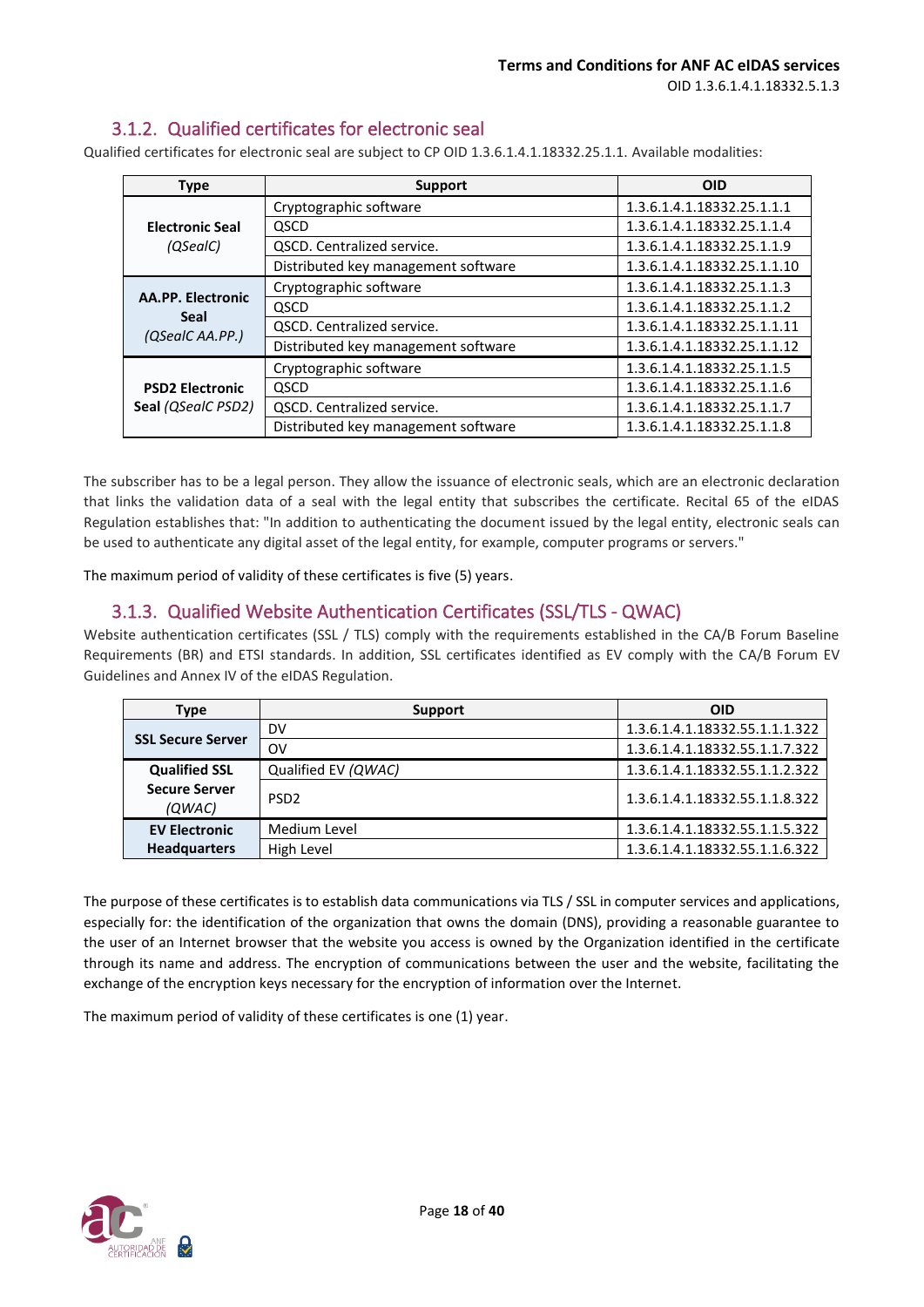## <span id="page-18-0"></span>**3.2. Certificate acceptance**

Upon receiving the Certificate issued by ANF AC, they will not use it until they verify the correspondence of the data included in the certificate with the information provided by the Subscriber, as well as the adequacy of the certificate to the request made. The use of the certificate by the Subscriber, presupposes its full acceptance and conformity.

#### <span id="page-18-1"></span>**3.3. Certificate usage limits**

The Subscriber and, where appropriate, the legal representative, undertake to make appropriate use of the certificate in the relationships they maintain with trusted third parties, in accordance with the authorized uses stipulated in the CP, in the contract signed between ANF AC and the subscriber. , especially those described in the section "Obligations of the Applicant, Holder and Responsible for the Certificate", and also, assuming the limitation of liability set by the issuer in the body of the certificate in the field QcLimitValue OID 0.4.0.1862.1.2.

### <span id="page-18-2"></span>**3.4. Obligations of users of the certificate and services**

Prior to the issuance of the certificate or provision of the service, the Subscriber, where appropriate his legal representative, have been informed of all the rights and obligations, applicable fees, and have access to the current CPS and CPs.

## 3.4.1. Obligation in the application

<span id="page-18-3"></span>The Subscriber undertakes to apply the necessary measures to guarantee the conformity of the request, providing exact data and following the procedures established for this purpose by ANF AC.

The Subscriber agrees to pay the fees corresponding to the Certificates and/or Services requested, and assumes the obligation to process the request with the sole interest of making use of the purpose for which it is marketed by ANF AC.

Is totally prohibited:

- reverse engineer:
- any action that has the purpose of putting stress on ANF AC's systems, applications, or products;
- any action that has the objective of analyzing, evaluating, or discovering the technology used by ANF AC;
- any action that has the objective of analyzing, or evaluating, or knowing the procedures, algorithms or functions of the applications or solutions of ANF AC; and
- any action that does not correspond to the sole purpose for which the product or service has been provided by ANF AC.

Both parties acknowledge the significant investment in material and human resources made in the development of this platform of services and PKI products, which is an exclusive intellectual property of ANF AC. Therefore, given the serious damages that any of the actions listed above entails, it is established that in the event that the Subscriber or any collaborator, or person under his / her direction incurs in any of the prohibitions listed above, ANF AC will be compensated with the amount of ONE HUNDRED THOUSAND EUROS.

## 3.4.2. Information obligation

<span id="page-18-4"></span>The Subscriber and, where appropriate, the legal representative requesting the certificate, authorize the publication and free dissemination of the public part of their certificate without any type of restriction and, in the event that the certificate incorporates associated powers or commandments, they authorize the free publication of the same, especially as part included in the electronic signatures.

If the Subscriber and the requesting subject, or the person responsible for using the certificate are not the same entity, the Subscriber must inform of the obligations applicable to the Subject and / or person responsible for use, specifically:

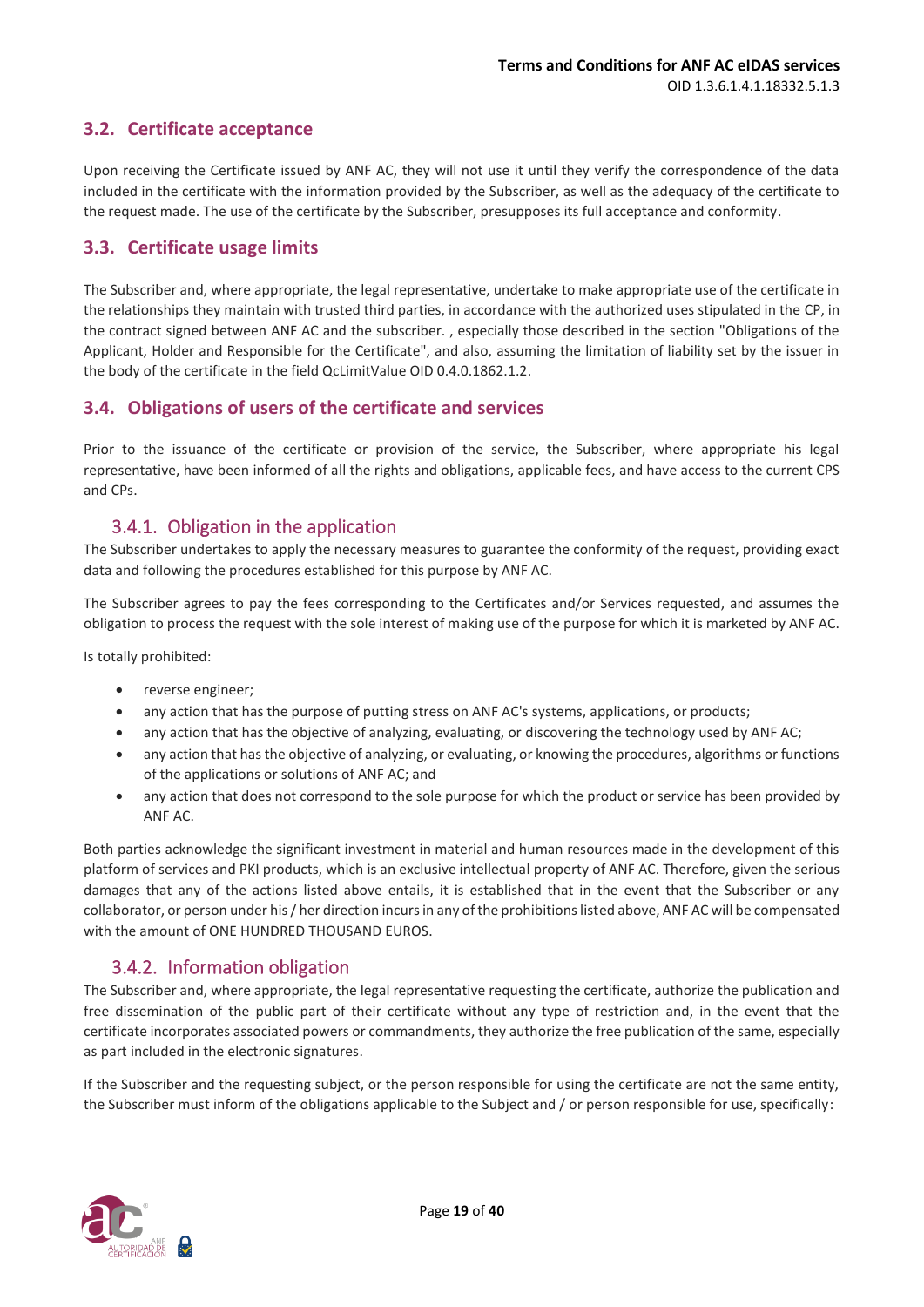- The information submitted to ANF AC is accurate and complete, in accordance with the requirements of the CP and CPS, particularly in relation to the registration form.
- The loss of validity of any information included in the certificate must be communicated without delay to ANF  $AC$
- The key pair is only used in accordance with the limitations notified to the Subscriber
- Reasonable care is exercised to avoid unauthorized use of the Subject's private key.

Duty to immediately inform ANF AC in case of:

- a. Inaccuracies or changes related to the information contained in the Certificate, urging the revocation of the certificate when said modification constitutes cause for revocation.
- b. The loss, theft or any risk that compromises the private key. After the commitment of the private key, its use will be immediately and permanently interrupted.
- c. The loss or mere suspicion of risk in the personal control of the signature activation data (PIN).

### 3.4.3. Obligation of correct use

<span id="page-19-0"></span>The Subscriber and, where appropriate, the Applicant and/or the Responsible for the Certificate is/are obliged to use the certificates in compliance with the Terms and Conditions, Policies, CPS and addendum of ANF AC, in a purely enunciative manner in no limiting case, the following obligations are highlighted:

a. They undertake to review and comply with these Terms and Conditions for the use of certificates and services, and the rest of the obligations that are detailed in the corresponding Certification Policy to which the issuance of the certificate or provision of the service is subject, and to the Certification Practice Statement and its addendum, all these documents are published on the website,

<https://www.anf.es/repositorio-legal/>

- b. They undertake to adapt the use of the Certificates and / or Services contracted to the permitted uses and to accept the restrictions imposed on them by ANF AC.
- c. They recognize that the PKI of ANF AC is a system open to the public, and that the free publication of the public part of the certificates, as well as the powers of representation that determine the scope of action of the legal representative, is the model followed by ANF AC to reinforce the trust of Relying Third Parties.
- d. They will guarantee the proper use, private custody and preservation of the certificate supports.
- e. They will use the certificate appropriately and, in particular, they will comply with the limitations of use.
- f. When creating electronic signatures/seals, the signer will ensure:
	- i. That the certificates are valid..
	- ii. That the electronic signature/seal generation devices used guarantee the privacy and full control of the signer regarding the signature generation data (private key) and signature activation data *(PIN)*.
	- iii. The electronic signature certificates issued by ANF AC, have as their sole purpose and destination, to prepare signatures with full legal effects, or to carry out identity authentication with full legal security. The use of these certificates to carry out test or test signatures or authentications is prohibited.
	- iv. It is the responsibility of the signer to maintain the custody and privacy of the private signature key and the signature activation data *(PIN)*. Therefore, the signer, until the moment of its revocation or expiration, will assume the obligations derived in the custody and use of the certificate, committing not to repudiate transactions in which his certificate has intervened in validity.

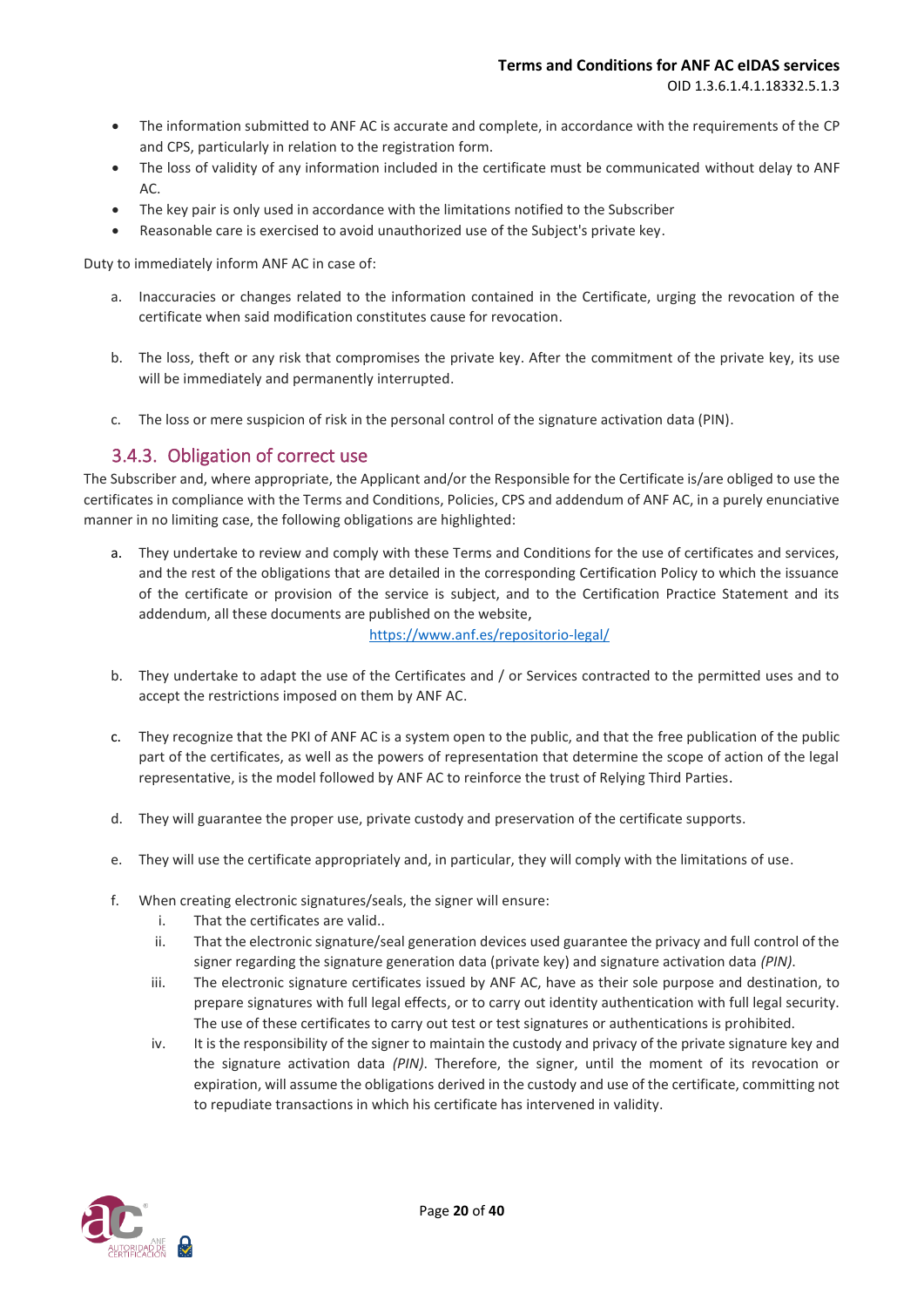- g. They will stop using the private key after the period of validity of the certificate, or when it has been revoked.
- h. It will not be monitored, nor manipulated, it will be subjected to tests or stress tests, nor will reverse engineering acts be carried out on the certification products and services, without express written permission of ANF AC.
- i. They will not use the private keys corresponding to the public keys contained in the certificates, for the purpose of signing any certificate, as if it were a CA.

### 3.4.4. Obligation of protection and custody

<span id="page-20-0"></span>The Subscriber and, where appropriate, the Applicant and/or the Responsible for the Certificate is/are obliged to be diligent in the custody of their private key, and will maintain the privacy of the signature activation data in order to avoid unauthorized uses.

They will not intentionally compromise the security of the certification services.

The transfer of the certificate to centralized electronic signature services is restricted to centralized ANF AC services. The transfer and custody to other providers or companies is prohibited, even if they are qualified providers of trust services. Breaking this obligation can lead to serious harm to trusted third parties by jeopardizing the legal effectiveness of the transactions, which in turn causes serious damage to the image and prestige of the ANF AC PKI. In case of infringement of this obligation, the parties agree to compensation in favor of ANF AC of FIVE THOUSAND EUROS.

#### <span id="page-20-1"></span>**3.5. ANF AC (CA) Obligations**

#### 3.5.1. Obligations in the provision of the certification service

<span id="page-20-2"></span>The obligations of ANF AC are defined in the CPS of ANF AC. It should be noted:

Generally:

- Provide certification services in accordance with the provisions of the CPS, in the corresponding CPs, and respecting the provisions of current legislation, especially Regulation (EU) 910/2014 (eIDAS), Law 6/2020 (LRDASEC), Regulation (EU) 679/2016 (RGPD), Organic Law 3/2018 (LOPDPGDD) and Law 34/2012 (LSSI).
- Issue, deliver, revoke or renew the certificates according to the instructions of the subscriber in the cases and for the reasons described in the CPS, CP and applicable regulations.
- Notify the subscriber of the proximity of the expiration date and, where appropriate, of the option to renew the certificate.
- Communicate to trusted third parties the validity status of the certificates issued by ANF AC through access to the CRLs revocation lists, and access to the OCSP Responder online consultation service *(in accordance with RFC 6960)*.

Of security:

- Use reliable systems and products that are protected against any alteration and that guarantee the technical and cryptographic security of the certification processes and systems, in accordance with its Security Policy.
- Take measures against the falsification of the media and guarantee confidentiality in the generation process and its delivery by a secure procedure to the signer.
- Use reliable systems to store qualified certificates that allow verification of their authentication and prevent unauthorized persons from altering the data, restricting their accessibility in the cases or to the persons indicated by the signer, and allowing the detection of any change that affects these security conditions.
- Periodically carry out regular security checks, in order to verify compliance with established standards.
- The correct management of your security, in accordance with the principles established by ISO / IEC 27001.

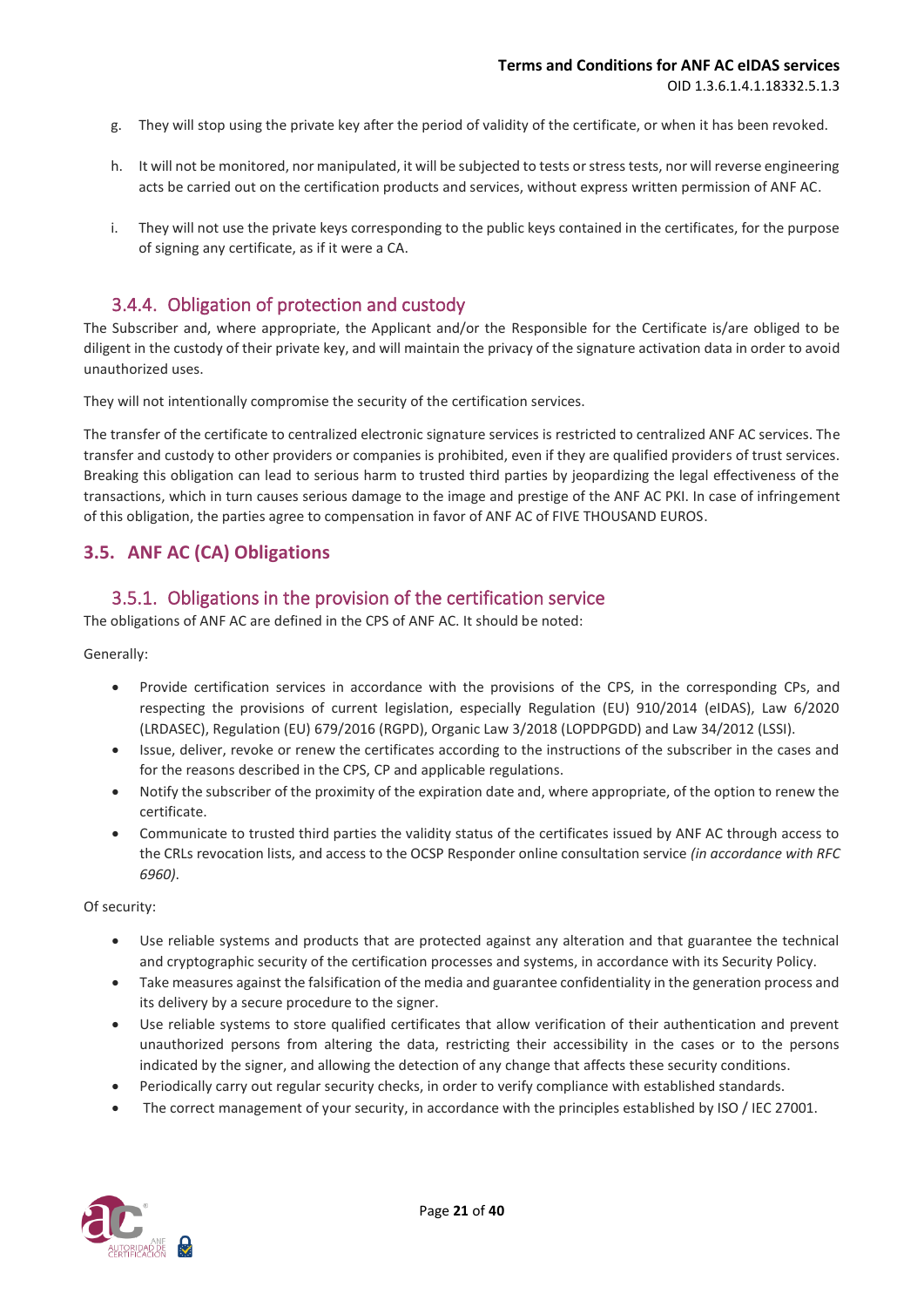• Select exclusively suppliers that have the capacity to guarantee the security levels required by ANF AC, according to the type of services or products that they are going to supply.

#### Of personal:

- Employ personnel with the qualifications, knowledge and experience necessary to provide the services offered and the appropriate security and management procedures in the field of eDIAS services.
- Comply with the regulations and security standards ETSI, ISO, Protection of Personal Data.

#### Procedural:

- Before providing the service, ANF AC makes the corresponding terms and conditions, price, Statement of Certification Practices and Certification Policies available to all users.
- ANF AC has a plan to cease its activity in which the conditions under which it would be carried out are specified.
- ANF AC has a business continuity and disaster recovery plan.
- ANF AC will inform in advance the proximity of expiration of the certificate.
- ANF AC, in case of ex officio revocation, will report the causes of said revocation.
- All ANF AC public repositories are defined in the Certification Practice Statement.

## 3.5.2. Obligation to verify information

<span id="page-21-0"></span>ANF AC will carry out the verifications it deems appropriate regarding the identity and other personal information, in compliance with what is required in the CPS, CP and applicable ANF AC regulations.

In case of errors in the information, deficient information or lack of supporting documentation, ANF AC will notify the subscriber to make the changes it deems necessary or request additional documentation, prior to the issuance of the certificate.

ANF AC reserves the right not to issue a certificate when it considers that the documentary justification is insufficient for the correct identification and authentication of the subscriber.

## 3.5.3. Retention Period

<span id="page-21-1"></span>ANF AC will keep the evidence corresponding to the requests for issuance and renewal of certificates for a minimum period of 15 years from the expiration of the certificate or the end of the service provided, in compliance with section 5.5.2. of the CPS.

#### <span id="page-21-2"></span>**3.6. Using the certificate validation service**

The validation service is in compliance with RFC 6960. And it complies with the provisions of Article 9.2 of Law 6/2020 (LRDASEC).

The access point to the OCSP and CRLs online consultations is outlined in the body of the certificate issued by ANF AC.

OCSP responders and revocation lists CRLs are free and publicly accessible.

## <span id="page-21-3"></span>**3.7. Obligation of Relying parties**

Relying third parties, prior to placing their trust in certificates issued by ANF AC or other certification services, must:

- ─ Check and take into account the restrictions that appear in the certificate regarding its possible uses and the individualized amount of the transactions that can be carried out with it.
- Check the validity status of the certificates, and verify the authenticity and integrity of the certificates and any other certification services they wish to trust. To carry out the verification, a qualified validation system must be used, either from ANF AC or from another QTSP.

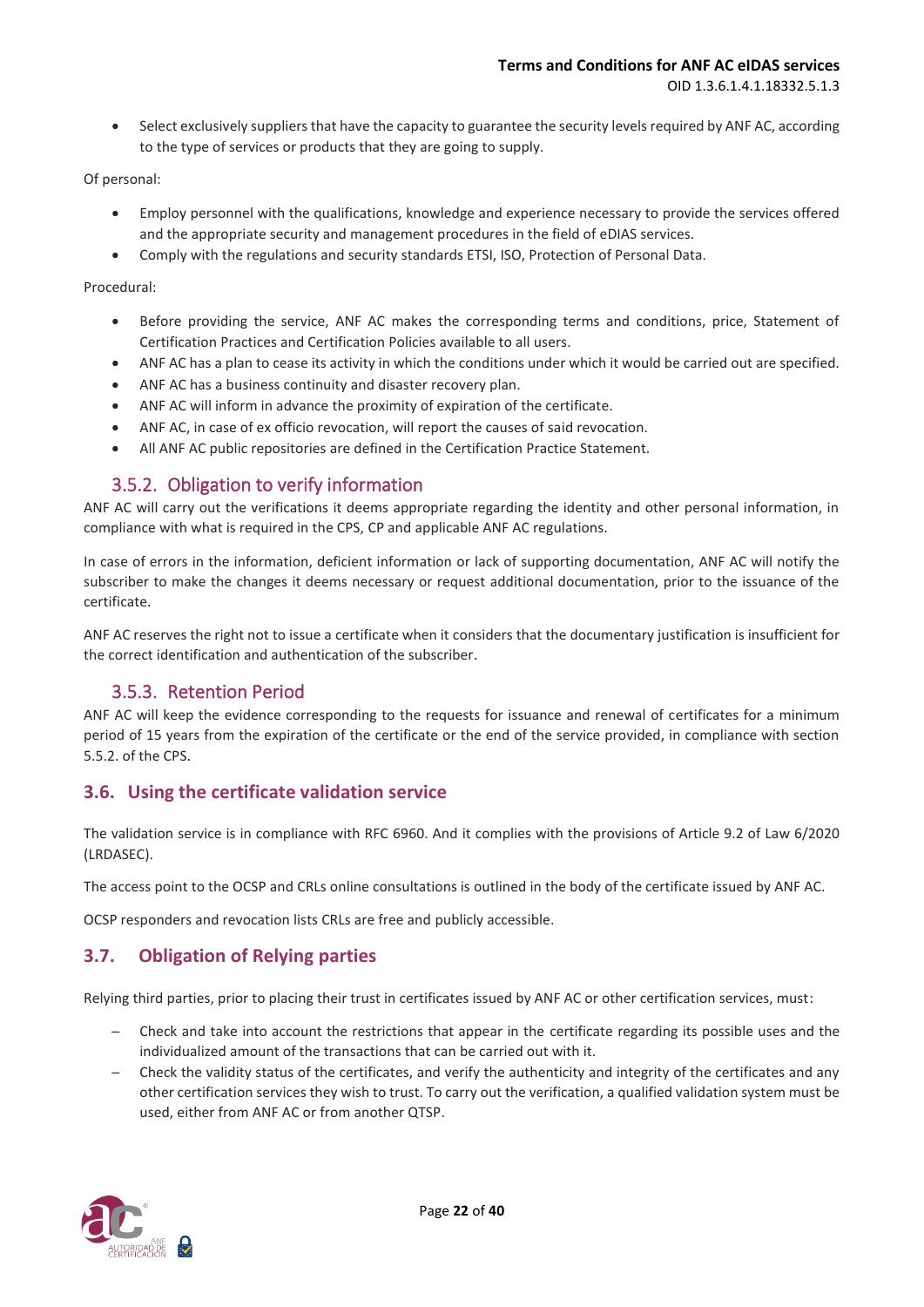## <span id="page-22-0"></span>**3.8. Limited warranty and disclaimer of liability**

ANF AC, as provided in article 9.3.b) of Law 6/2020, regulating certain aspects of electronic trust services (LRDASEC), and in accordance with the provisions of the SSL certificate issuance and management guides of Extended Validation (EV) published by CAB / Browser Forum, a civil liability insurance has been established for the amount of FIVE MILLION EUROS (€ 5,000,000): This RC policy guarantees the patrimonial liability derived from the provision of services.

ANF AC will assume, up to the limit established in the certificate, the responsibilities contemplated in Art. 13 of Regulation (EU) 910/2014 (eIDAS), in Art. 10 of Law 6/2020 (LRDASEC), in the CPS and in the corresponding CP to the service of interest.

In any case, the following assumptions are excepted:

- a. ANF AC will not be responsible for any direct and indirect, special, incidental, emergent damages, any loss of profits, loss of data, punitive damages, whether foreseeable or not, arising in relation to the use, delivery, license, operation or non-operation of the certificates, electronic signatures, or any other transaction or service offered or contemplated in the corresponding CPS or CP, in case of improper use, or when they are used in transactions that involve a risk greater than that expressed in the compensation limit of expressed by ANF AC and that appears in the corresponding certificate.
- b. In all the cases provided for in article 11 of Law 6/2020, regulating certain aspects of electronic trust services.
- c. ANF AC does not assume any other commitment or responsibility than those detailed in the CPS.
- d. Specifically, the subscribers, their legal representatives and those responsible for the certificates when they fail to comply with the obligations contained in the CPS and in the CP corresponding to the service of interest.
- e. Specifically, the third parties who trust when they fail to comply with the obligations contained in the current legislation in the CPS and in the CP corresponding to the service of interest.

#### <span id="page-22-1"></span>**3.9. Trust limits of eIDAS electronic signatures/seals.**

Confidence in a signed message with an advanced or qualified electronic signature or seal, in compliance with eIDAS is based on the following conditions:

- a. The electronic signature was generated using a valid qualified certificate for electronic signature/seal and can be verified using a verified certificate chain. To determine the validity of the certificate, it is necessary to verify, among other issues, that the issuer of the certificate was accredited in the TSL list of the country where it carries out its operations to issue that certificate at the time it was issued.
- b. The type of certificate is appropriate and the trust is reasonable under the circumstances. If circumstances require additional guarantees, these must be obtained for such confidence to be reasonable. For this, it may be essential that the signature has included an express submission to a specific signature policy or that its scope can be deduced from the context of the signed document. If a signature policy is included, the signature will be validated against said policy.
- c. The electronic signature was generated during the operational period of a valid qualified certificate for electronic signature/seal, and can be verified using a verified certificate chain. To determine the validity of the certificate, it may be essential to determine the exact time it was used, for this it may be

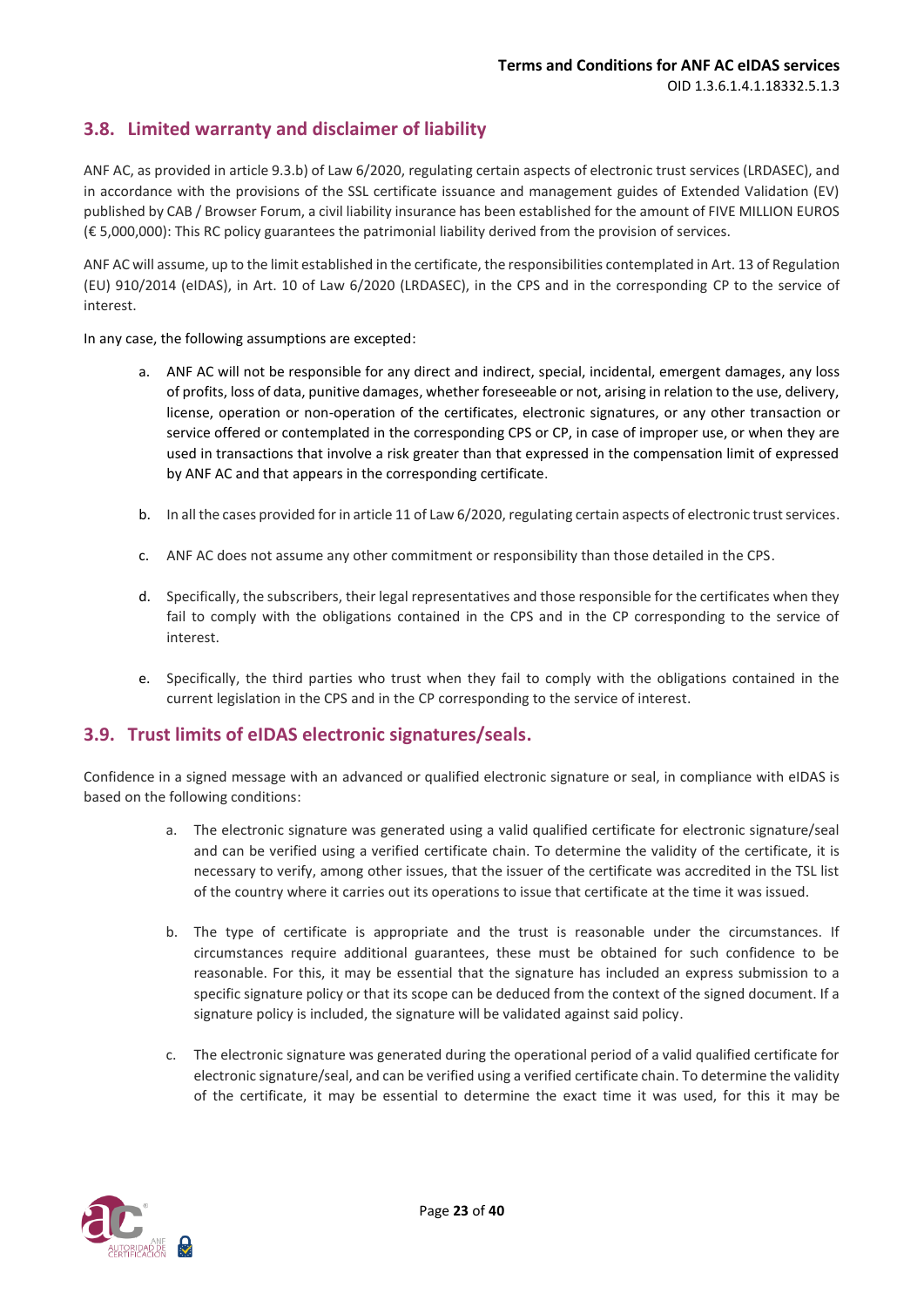necessary to include a qualified electronic time stamp or use a qualified service for the preservation of electronic signatures/seals.

d. The signature corresponds to the signed document, and the document and the certificate used are authentic. For this, a qualified service for the validation of electronic signatures/seals must be used.

Relying third parties or the signers themselves can only place their trust in the certificate issued by ANF AC or in the electronic signatures, after having proceeded to verify at least the conditions outlined.

The electronic certificates issued by ANF AC are qualified certificates that serve the purposes specified in the corresponding CP.

The registration information of all certificates issued and all events that take place during the life cycle of a certificate, including renewal and possible revocation, is kept for a period of at least fifteen (15) years.

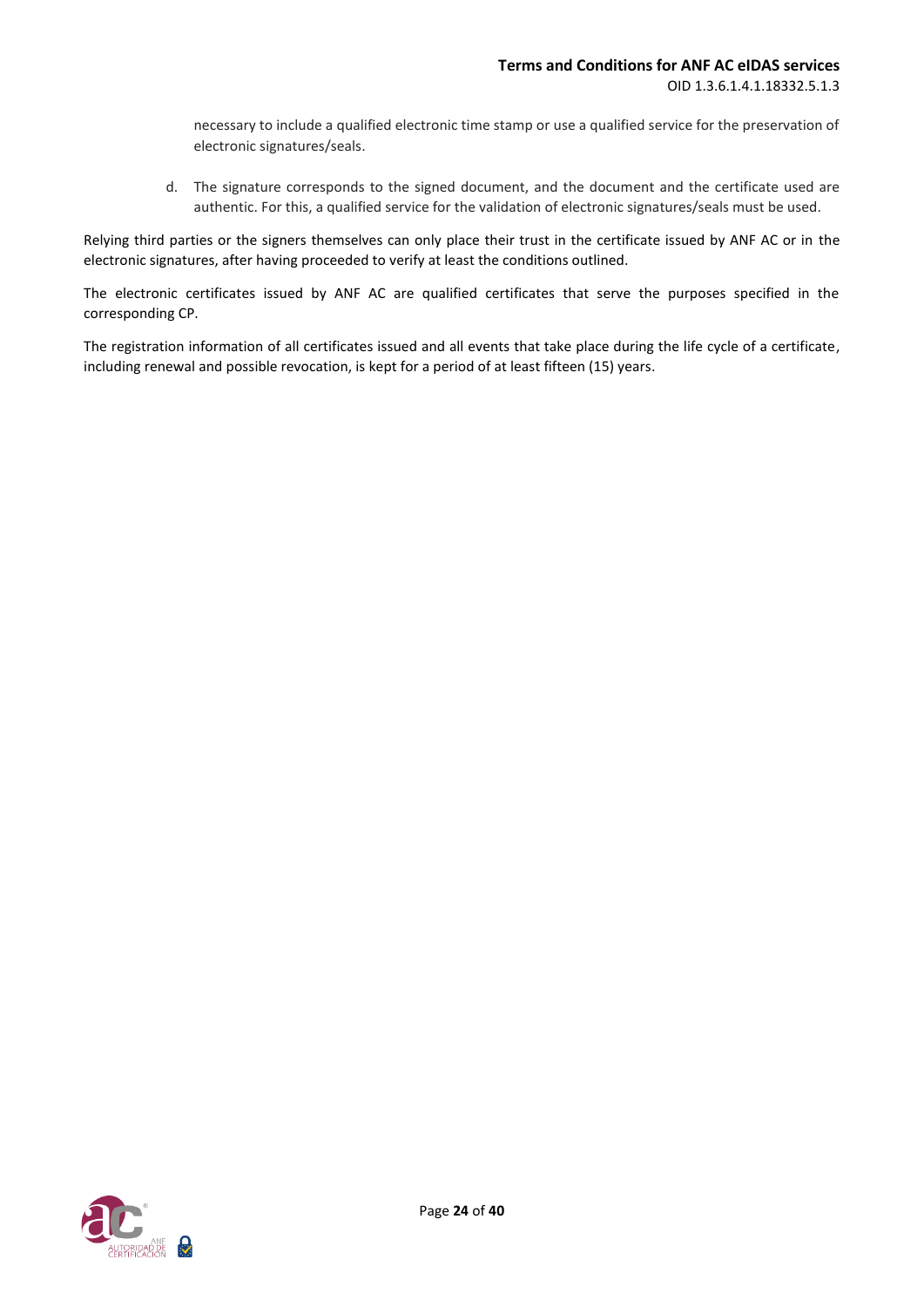## <span id="page-24-0"></span>4. Specific terms applicable to centralized certificates

## <span id="page-24-1"></span>**4.1. Centralized electronic signature certificates and remote electronic signature service**

ANF AC issues "Qualified Certificates of Centralized Electronic Signature" in accordance with eIDAS. These certificates issued by ANF AC are subject to the general terms of section 3 above. This section 4 details additional specific terms.

This type of certificate is subject to the corresponding CP according to the characteristics of the subscriber, natural person or legal representative, and they are uniquely identified by a specific OID.

ANF AC issues the following types of **Qualified Certificates of centralized electronic signature**:

- a. Natural Person Class 2 certificate 1.3.6.1.4.1.18332.3.4.1.5.22
- b. Legal Representative for Sole and joint administrators 1.3.6.1.4.1.18332.2.5.1.13
- c. Legal Representative of a Legal Person 1.3.6.1.4.1.18332.2.5.1.14
- d. Legal Representative of an Entity without Legal Personality 1.3.6.1.4.1.18332.2.5.1.15

It is noted that in accordance with the provisions of article 6 point 2 of Law 59/2003, of December 19, on electronic signatures (according to Final Provision 4.2 of Law 25/2015, of July 28): "*The signer is the person who uses a signature creation device and who acts on his own behalf or on behalf of a natural or legal person whom he represents. "*

On January 1, 2017, the PKI Governing Board approved the creation of the remote electronic signature service. This service uses a qualified electronic signature device (QSCD) that complies with the provisions of Annex II, and article 30.3 of the eIDAS Regulation and, therefore, is included in the list of qualified devices maintained by the European Commission in compliance with Articles 30, 31 and 39 of the eIDAS Regulation..

<https://ec.europa.eu/futurium/en/content/compilation-member-states-notification-sscds-and-qscds>

This remote signature service allows the Subscriber:

- generate theirkey pair (public and private),
- decide without third party intervention their signature activation data (PIN),
- generate the certificate signing request (CSR), and
- process the request to issue the certificate to ANF AC.

Once issued, the certificate is installed on the QSCD device. The signer has exclusive control over the use of his electronic signature creation data.

This remote signature service when it prepares signatures with qualified centralized signature certificates, meets the requirements of a qualified electronic signature.

## <span id="page-24-2"></span>**4.2. Users specific obligations**

In addition to what is established in section 3.4. of this document:

- a. It undertakes to review and comply with the Terms and Conditions for the use of the Qualified Certificates of Centralized Electronic Signature. These are detailed in the corresponding CP, and in the CPS. These documents can be found on the Website.
- b. It is committed to the correct use of the Qualified Certificate of Centralized Electronic Signature and to apply the necessary measures to guarantee the conformity of the request with the permitted uses and to accept the restrictions imposed on them by ANF AC.

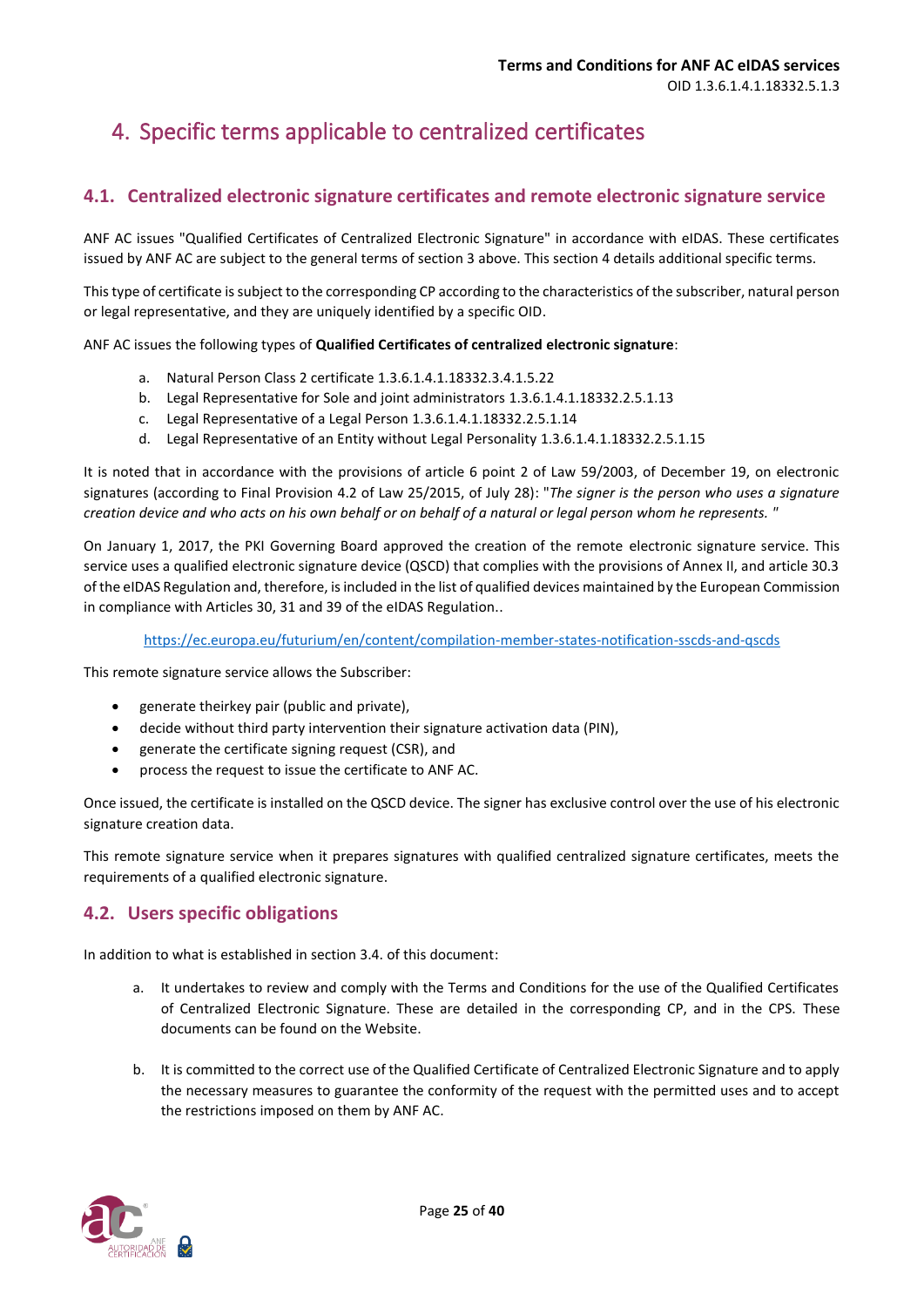- c. It undertakes to apply measures to prevent access to the Qualified Certificate for Centralized Electronic Signature by third parties.
- d. The subscriber, at the time of requesting his certificate, provides mailbox addresses of his trust that are under his exclusive control, email and mobile phone number. In these mailboxes ANF AC communicates, among other issues, the value of double authentication used in the remote signature system, therefore in case of change of address or number, loss, theft or mere suspicion of risk of any of them, you must inform the CA without delay.
- e. The certificates must be used for their own function and established purpose, without being able to be used for other functions and for other purposes. Similarly, certificates should only be used in accordance with applicable law, especially taking into account import and export restrictions on cryptography that exist at any given time. In the case of Centralized Electronic Signature Certificates to sign electronically (non-repudiation and commitment to what is signed), to carry out identification and authentication processes before computer systems.

## <span id="page-25-0"></span>**4.3. Specific ANF AC (CA) obligations for centralized certificates**

## <span id="page-25-1"></span>4.3.1. Key generation for centralized certificates

In the field of Qualified Certificates of Centralized Electronic Signature, ANF AC for the generation of the keys, their storage and subsequent use, exclusively uses devices certified specifically in accordance with the applicable requirements in accordance with article 30.3 of the eIDAS Regulation and, therefore , included in the list of qualified devices maintained by the European Commission in compliance with articles 30, 31 and 39 of the eIDAS Regulation.

<https://ec.europa.eu/futurium/en/content/compilation-member-states-notification-sscds-and-qscds>

ANF AC makes available to subscribers secure communication channels and specific management and administrative security procedures.

ANF AC has a procedure for destroying the private key of subscribers who request it. The Subscriber who requires the destruction of his private key must identify himself personally before ANF AC, or one of its Registration Authorities, a notary public or make the request by means of an electronically signed document.

#### <span id="page-25-2"></span>4.3.2. Secure signature creation environment

ANF AC applies specific management and administrative security procedures and uses reliable systems and products, including secure electronic communication channels to ensure that the electronic signature creation environment is reliable and is used under the exclusive control of the signer.

## <span id="page-25-3"></span>4.3.3. Custody

ANF AC guards the signature/seal creation data of the signer and protects them against any alteration, destruction or unauthorized access

Its continuous and total availability for the signer is guaranteed.

#### <span id="page-25-4"></span>4.3.4. Backup

ANF AC duplicates the signature creation data solely in order to make a backup copy of the aforementioned data and always fulfilling the following requirements:

i. the security of duplicate data sets is of the same level as for original data sets;

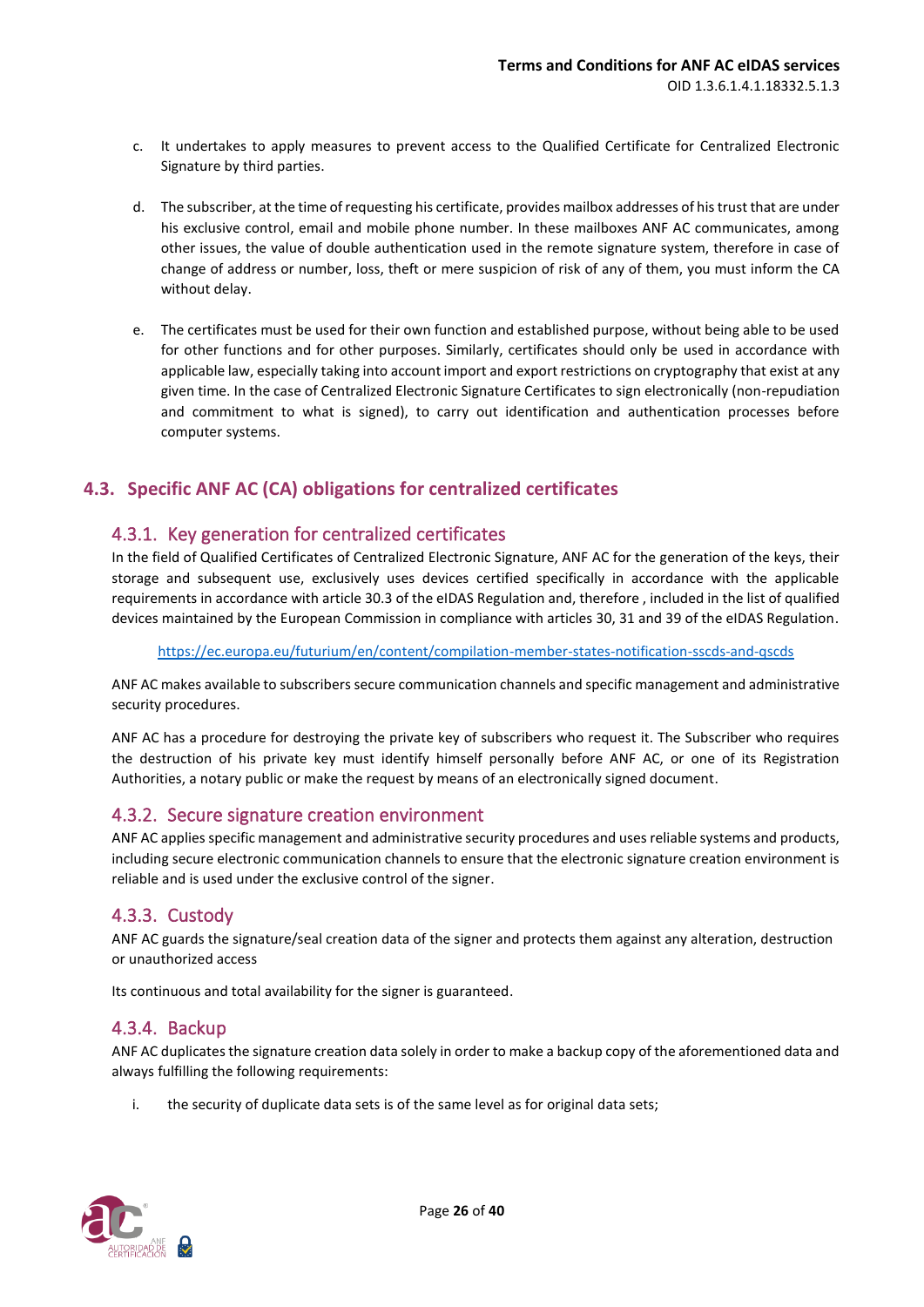OID 1.3.6.1.4.1.18332.5.1.3

ii. the number of duplicate data sets does not exceed the minimum necessary to ensure continuity of service:

## <span id="page-26-0"></span>4.3.5. Specific software for centralized certificates

Due to the technical and usability characteristics of the centralized certificate, the installation of specific ANF AC, Middleware software is required. ANF AC will provide said software to the user.

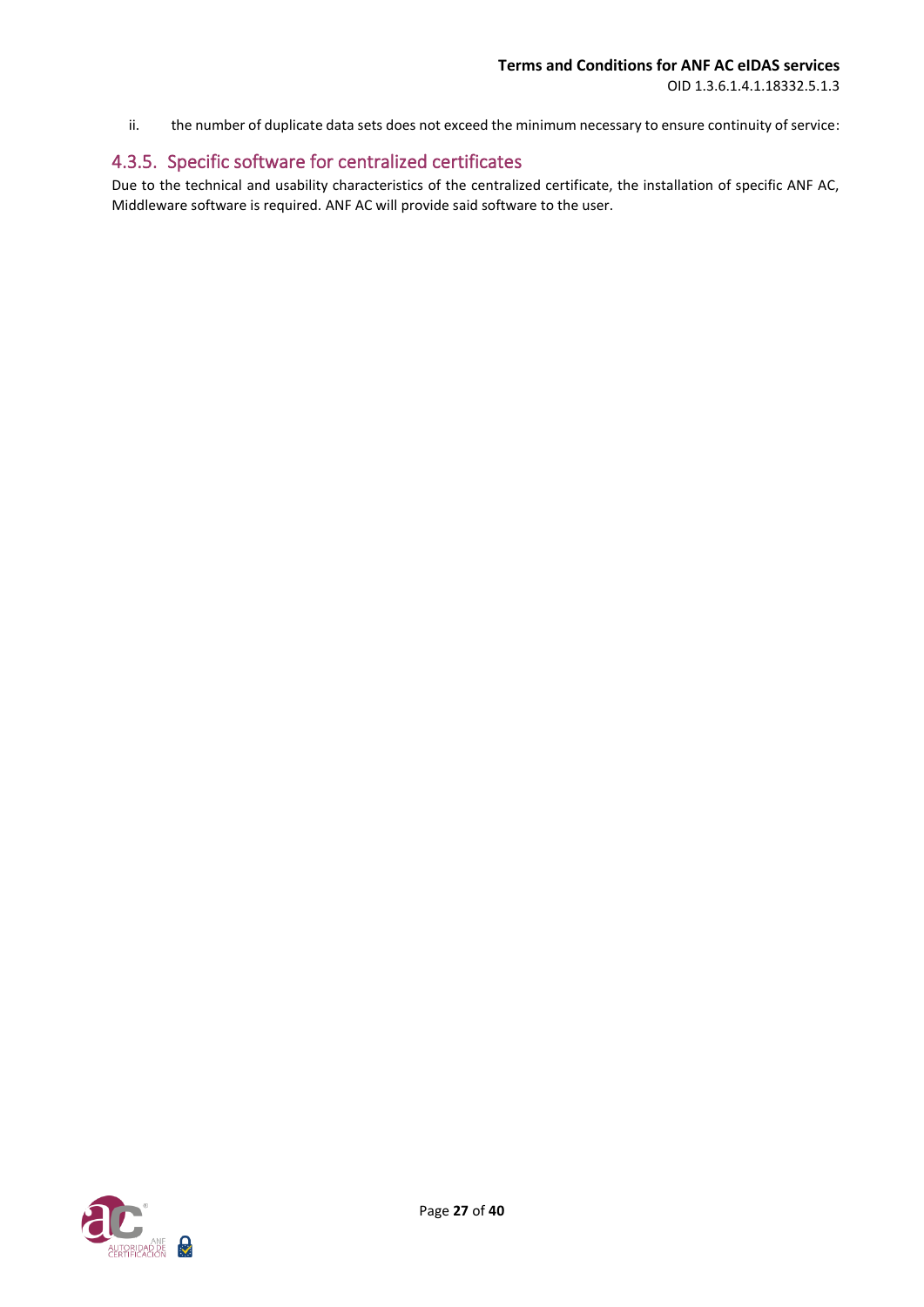## <span id="page-27-0"></span>5. Terms applicable to website authentication certificates (SSL / TLS)

## <span id="page-27-1"></span>**5.1. Specific obligations of the Applicant, Holder and Responsible for the SSL certificate**

The subscriber guarantees and agrees to:

- a. Install and use each SSL / TLS Certificate:
	- i. only in the domains owned or controlled by the Subscriber and
	- ii. only on servers accessible in the SubjectAltName listed in the Certificate;
- b. The subject mentioned in each requested SSL / TLS Certificate has exclusive control of the domain names listed in said Certificate;
- c. Inform ANF AC in case of losing exclusive control over at least one domain name listed in the Certificate;
- d. Provide ANF AC with an operational contact that allows the AC to notify the APPLICANT at any time of incidents or anomalies related to the certificate, its revocation and replacement, if applicable.

The subscriber expressly understands and accepts that ANF AC's practices regarding the SSL/TLS certificate service may suffer variations and changes that affect the contracted certificate during its validity, without such changes being grounds for termination of the contract or any compensation, always and when they are motivated by an imposition of CA/Browser Forum or some application software provider that has agreed to include the root certificate of ANF AC in their distributed software.

## <span id="page-27-2"></span>**5.2. Obligaciones de ANF AC (CA) específicas para certificados SSL**

#### <span id="page-27-3"></span>5.2.1. Keypair generation

ANF AC does not generate in any case the SSL/TLS certificate key pair.

#### <span id="page-27-4"></span>5.2.2. Incidents and revocation

In case of detecting directly or by notification of a third party, any anomaly or breach in the SSL certificate issued, ANF AC will notify the subscriber of this circumstance within 24 hours and must investigate and correct the problem within 5 days.

ANF AC will notify the subscriber in case of need for revocation, and may unilaterally revoke the certificate in the first 24 hours in case of detecting that the certificate has been badly issued or in the event of a serious security incident. In which case, the certificate will be replaced by a valid one.

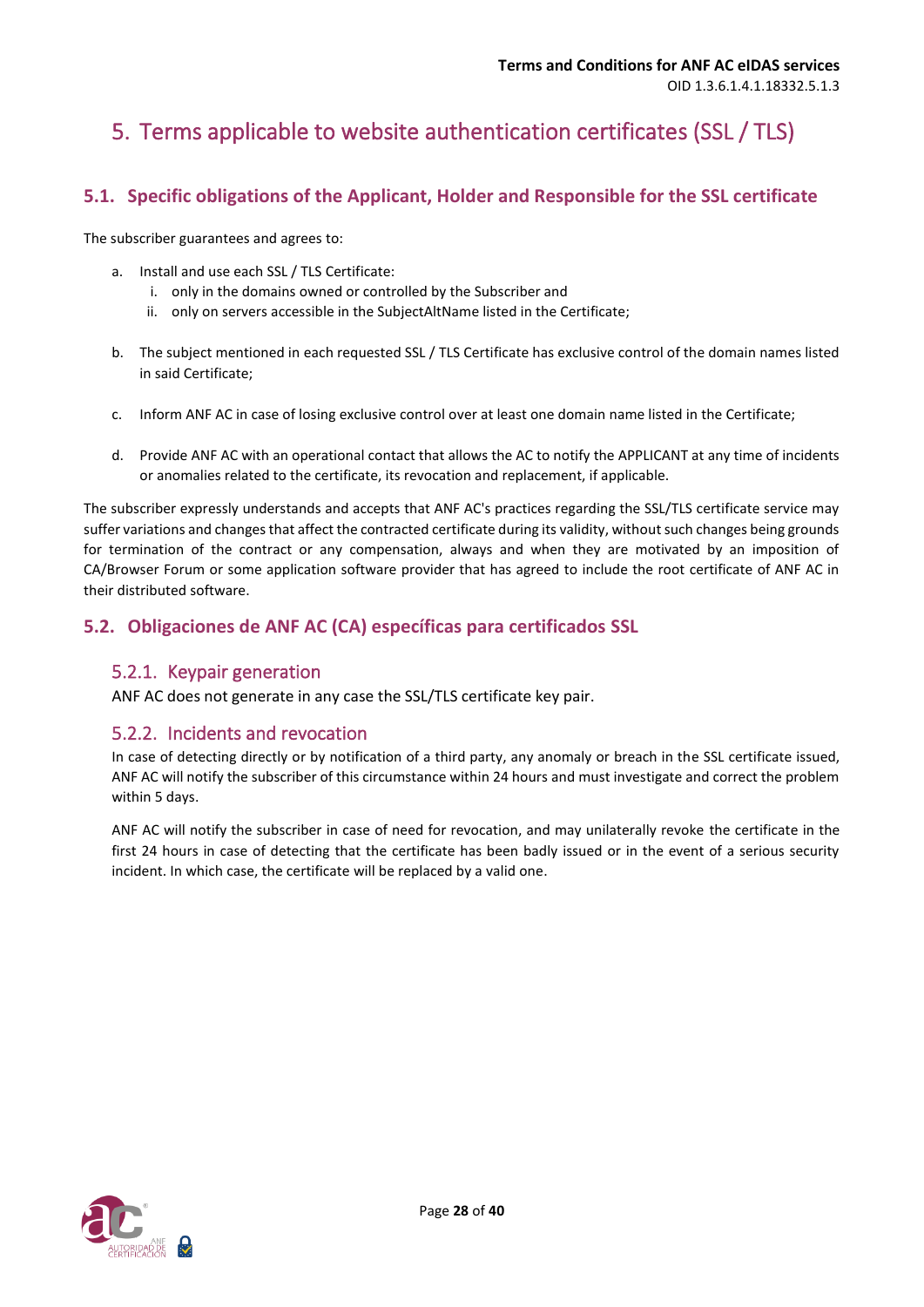## <span id="page-28-0"></span>6. Qualified Timestamping Service Applicable terms

## <span id="page-28-1"></span>**6.1. General terms**

The ANF AC time stamp service complies with the eIDAS Regulation, the LRDASEC and the ETSI EN 319 421 standard "Electronic Signatures and Infrastructures (ESI): Policy and Security Requirements for Trust Service Providers issuing Time-Stamps and other related standards" .

The TSU of ANF AC issues qualified electronic time stamps according to the eIDAS Regulation. ANF AC's TSU does not issue unqualified electronic time stamps. ANF AC issues the TSTs in accordance with the ETSI EN 319 421 standard and with the following OID: 1.3.6.1.4.1.18332.15.1. By including this object identifier (OID) when generating time stamps, ANF AC TSA stipulates compliance with this time stamp policy.

Qualified Electronic Time Stamps:

- link the date and time to the data in such a way as to reasonably eliminate the possibility of modifying the data without detection:
- are based on a temporary information source linked to Coordinated Universal Time, and
- have been signed by using an advanced electronic signature or sealed with an advanced electronic seal from ANF AC.

The URL of the service is specified in the Subscription Agreement. Each TST contains a time stamp policy identifier, a unique serial number and a TSU certificate that contains the identification information of the ANF AC TSA.

ANF AC accepts SHA256, SHA384, SHA512 hashing algorithms in timestamp requests and uses the SHA-256 cryptographic function to sign TSTs.

The keys in the TSU are 2048-bit RSA keys. The key is used only to sign the TSTs.

The useful life of a TST is indefinite.

ANF AC records all TSTs issued. Log records are retained for at least three (3) months. The time stamp protocols, which means each time stamp issued, are maintained for at least fifteen (15 years. ANF AC can demonstrate the existence of a specific TST from the request of a Trusting Third Party.

The use of the timestamp service is carried out according to the protocol described in RFC 5816, or in its most recent publication.

The service is based on, and its use subject to the Time Stamping Authority Policy and Statement of Practices, which is available on the website[, www.anf.es](http://www.anf.es/)

The technical parameters of the time stamp service, and the certificate of the time stamp service, is published on the website[, www.anf.es](http://www.anf.es/)

## <span id="page-28-2"></span>**6.2. Subscriber obligations**

The subscriber will respect what is established in the CPS of ANF AC, in the TSA Practice Statement and Timestamping Policy, as well as what is agreed in the contractual documents and, especially, the Terms and Conditions of ANF AC.

The Subscriber is obliged to verify the TST signature and to ensure that the certificate used to sign the TST was valid. To perform these checks, a qualified signature service and qualified electronic stamps must be used.

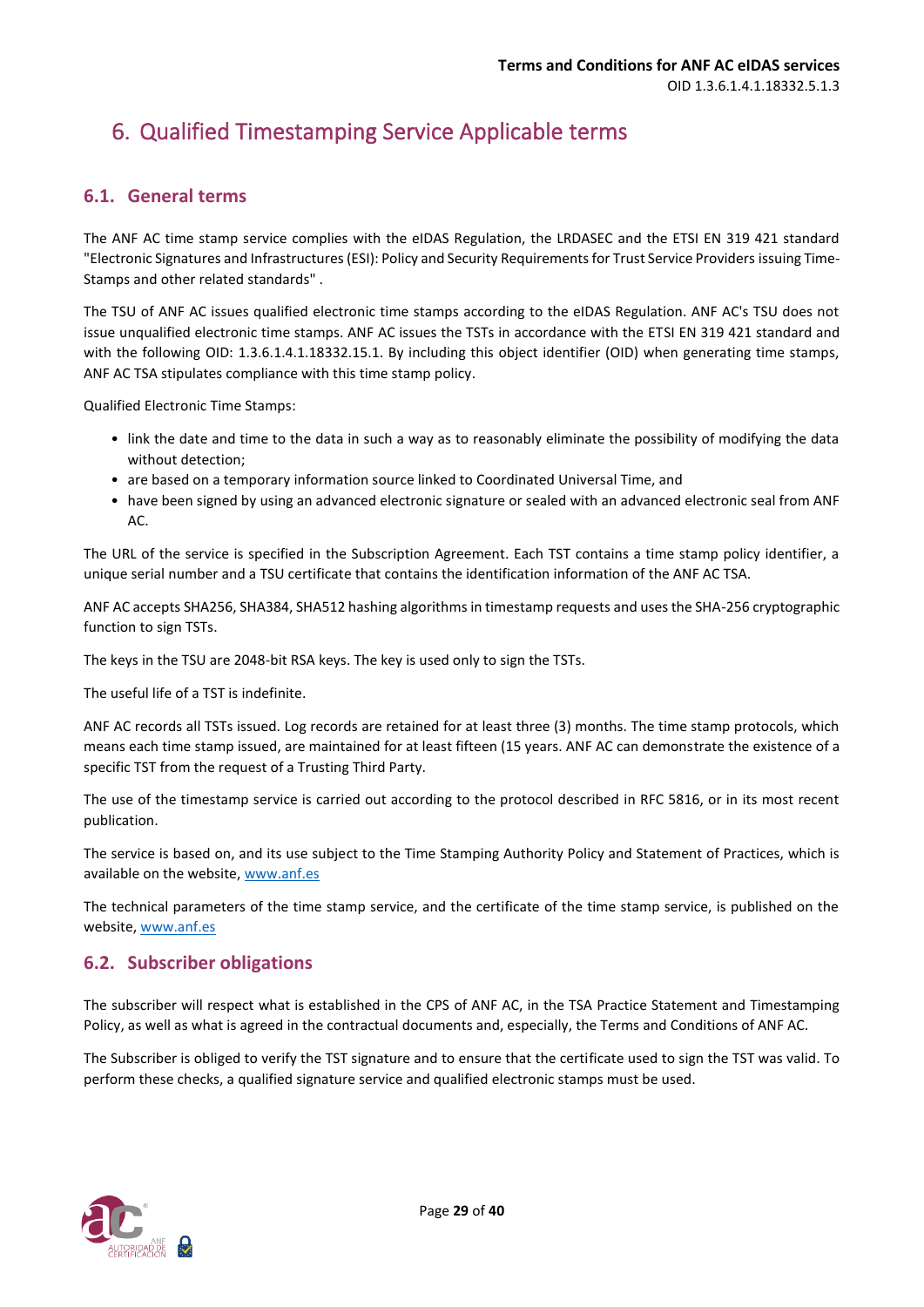If the subscriber is not using an ANF AC timestamp client, they will need to check that the hash contained in the timestamp matches the hash they sent in their TST request.

If the subscriber does not use an ANF AC timestamp client, the subscriber is obliged to use the secure cryptographic functions for timestamp requests.

If the subscriber not contracted the service for the custody of evidence and long-term preservation of electronic signatures and stamps, the storage and conservation of the time stamps issued by the TSA is the responsibility of the subscriber.

The Subscriber is obliged to inform its end users (for example, Trusting Third Parties) about the correct use of the time stamps and the conditions of the CPS ANF AC TSA. In the event that the Subscriber is a legal entity, it will be responsible if the end users do not correctly comply with their obligations. When the Subscriber is an end user, he will be directly responsible if he does not correctly fulfill his obligations.

Prior to the issuance of the certificate, the Subscriber has been informed of all the rights and obligations in the use of this instrument, of the fees of the ANF AC certification services, and that he has received a copy of the CPS ANF AC TSA, as well It has given its full agreement to the publication and free dissemination of the public part of its certificate and, if it associates powers or commandments with it, it also authorizes its free dissemination and publication, without any type of restriction. It recognizes that the PKI of ANF AC is a system open to the general public, and that free publication is the model followed by ANF AC to reinforce the trust of Relying Third Parties..

## <span id="page-29-0"></span>**6.3. ANF AC (TSA) Obligations**

ANF AC TSA guarantees that its clock is synchronized with UTC within the stated accuracy of one (1) second using NTP.

ANF AC TSA supervises the synchronization of its clock and guarantees that, if the time indicated in a TST drifts or goes out of synchronization with UTC, such a case is detected. In case the TSA clock is derived from accuracy, no time stamps will be issued until the clock is synchronized.

The time stamping service is located in Spain, where a time signal is provided through the ROA (Royal Observatory of the Navy), a laboratory recognized by the international public body Bureau International des Poids et Mesures (BIPM). Declared for legal purposes as National Pattern of said unit, as well as the maintenance and official dissemination of the "Coordinated Universal Time" (UTC (ROA)) scale, considered for all purposes as the basis of legal time throughout the national territory (RD 23 October 1992, no. 1308/1992)

The timestamp service uses this ROA timestamp, and a set of NTP servers as time sources. With that configuration, the timestamp service achieves an accuracy of +/- 100 ms or better relative to UTC.

Log records are retained for at least three (3) months. Time stamp protocols, which means each time stamp issued, is kept for at least fifteen (15) years.

## <span id="page-29-1"></span>**6.4. Obligations of Relying parties and verification of the status of the TSU**

The Trusting Third Party is obliged to study the risks, responsibilities, limitations and uses related to the acceptance of the TSTs, which are included in the CPS ANF AC TSA and these Terms and Conditions.

The Trusting Third Party is obliged to verify the validity of the status of the TSU's public key certificate by reference to the CRL or OCSP services located in the certificate.

The public keys of the TSU will be made available to Third Parties who trust a public key certificate.

The Trusting Third Party is obliged to verify the signature of the TST and guarantee that the private key used to sign said TST has not been compromised until the moment of verification by reference to the CRL or OCSP services located in the

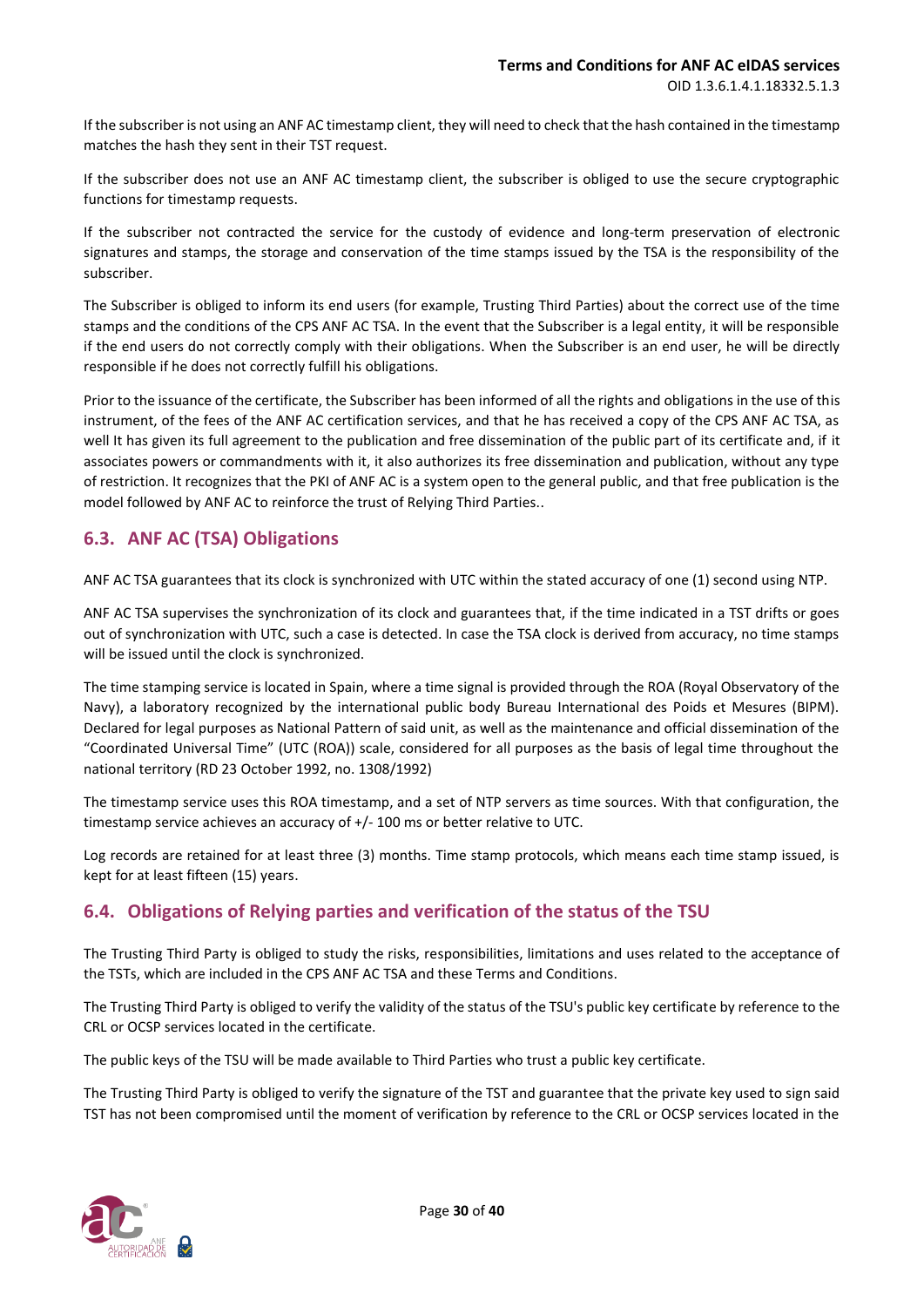certificate. The Trusting Third Party is obliged to take the necessary measures in order to guarantee the validity of the TST beyond the validity period of the ANF AC TSA certificates..

## <span id="page-30-0"></span>**6.5. Limited warranty and disclaimer of liability**

ANF AC is responsible for the execution of all the obligations specified in the CPS ANF AC TSA in accordance with Spanish and European Union legislation.

ANF AC, to face the risk of liability for damages that may be caused by the time stamp service, has subscribed the corresponding civil liability insurance, and has increased the amount required by current legislation, up to the amount of FIVE MILLION EUROS ( $\epsilon$  5,000,000).

ANF AC will inform all Subscribers before ANF AC stops providing the time stamp services and will maintain the documentation related to the completed services and the necessary information in accordance with the processes established in the CPS ANF AC TSA.

ANF AC will not be responsible for:

- a. Errors in verifying the validity of time stamps or erroneous conclusions conditioned by omissions or by the consequences of such erroneous conclusions.
- b. Non-compliance with their obligations if said non-compliance is due to failures or security problems of the supervisory body (Ministry of Industry, Energy and Tourism), the data protection supervisory authority (Spanish Data Protection Agency), the Trust List or any other public entity.
- c. Non-compliance if said non-compliance was caused by force majeure.
- d. Due to the interruption of the service in compliance with section 7.7.2. of ETSI EN 319 421, whereby if ANF AC TSA detects that the time to be entered in a time stamp deviates or loses synchronization with UTC, it is obliged to stop the broadcast. When the service interruption is carried out in compliance with said rule, the subscriber will not have the right to claim.
- e. The Subscriber, with the acceptance of the time stamp, exempts ANF AC from all responsibility, and in particular, undertakes to hold ANF AC harmless from any damage arising from any action or omission that results in liability, damage or loss, expense of any type, including judicial and legal representation that may be incurred, due to the publication and use of the time stamp, when any of the following causes concur:
	- i. Falseness or erroneous manifestation made by the user of the time stamp.
	- ii. Error of the user of the certificate when providing the data of the request, if in the action or omission mediated fraud or negligence with respect to ANF AC, the registration entity or any Third Party that trusts the time stamp.
	- iii. Negligence in the protection of the private key, in the use of a reliable system or in maintaining the necessary precautions to avoid the compromise, loss, disclosure, modification or unauthorized use of said key.
	- iv. Use by the Subscriber of a name, or other information in the certificate, that infringes the intellectual or industrial property rights of third parties.
	- v. Improper use of the private key of the certificate, for operations that are not authorized in it.
	- vi. Failure to pay the fees for issuance, renewal, payment of the Cryptographic Device, electronic signatures or any other that the subscriber has contracted.
- f. Relying Parties who relies on the certificate undertakes to hold ANF AC harmless from any damage arising from any action or omission that results in liability, damage, loss or expense of any kind, including judicial and legal representation that may be incurred by the publication and use of the certificate, when any of the following causes concur:
	- i. Breach of the obligations of the third party who trusts the certificate.

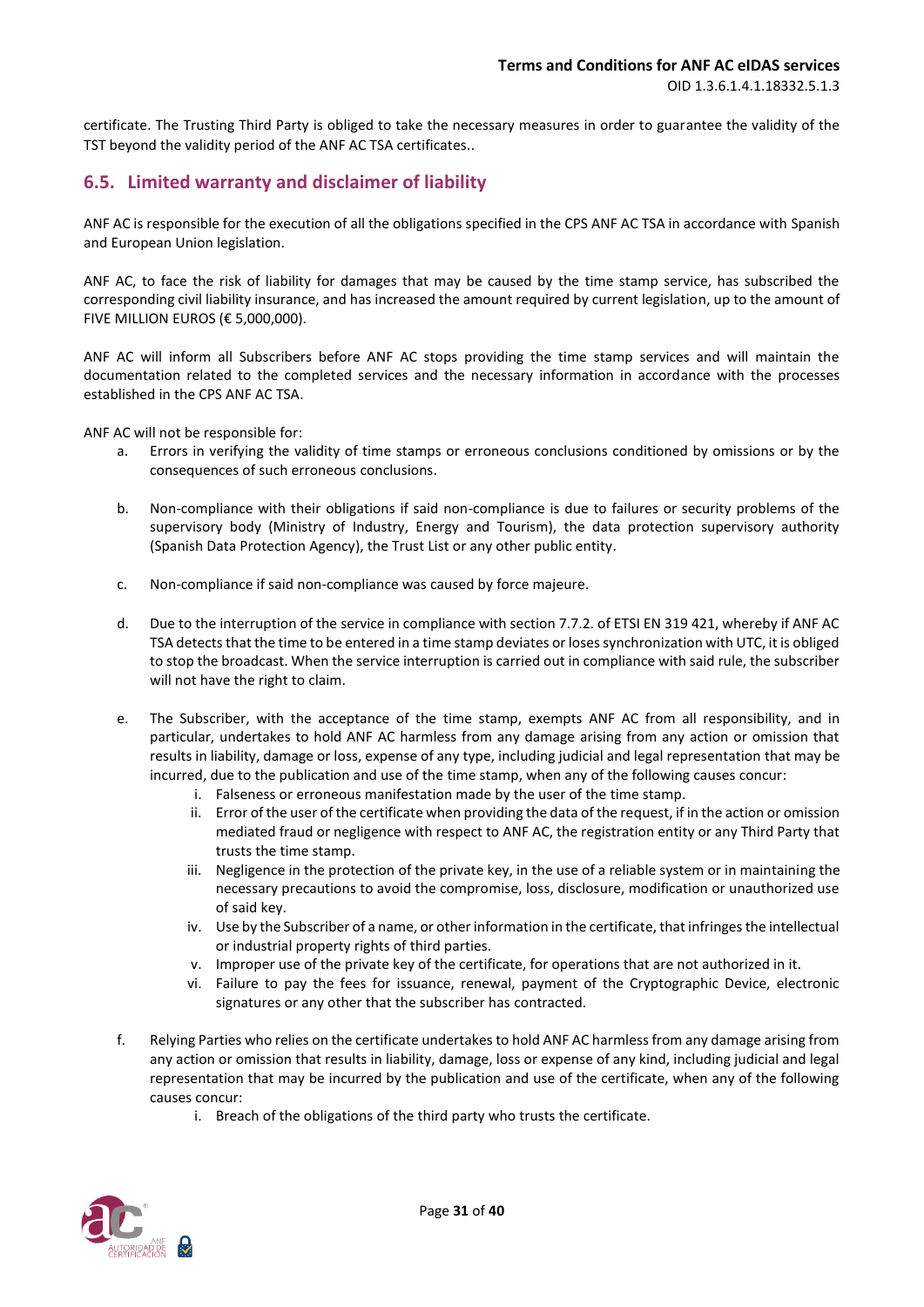OID 1.3.6.1.4.1.18332.5.1.3

- ii. Reckless reliance on a certificate, depending on the circumstances.
- iii. Failure to verify the status of a certificate, to determine that it is not suspended or revoked.
- iv. Verification of the certificate using devices not approved by ANF AC.
- v. Do not use the signature re-marking service, when any of the cryptographic components are at risk in accordance with the publication that ANF AC makes on the Website for this purpose.

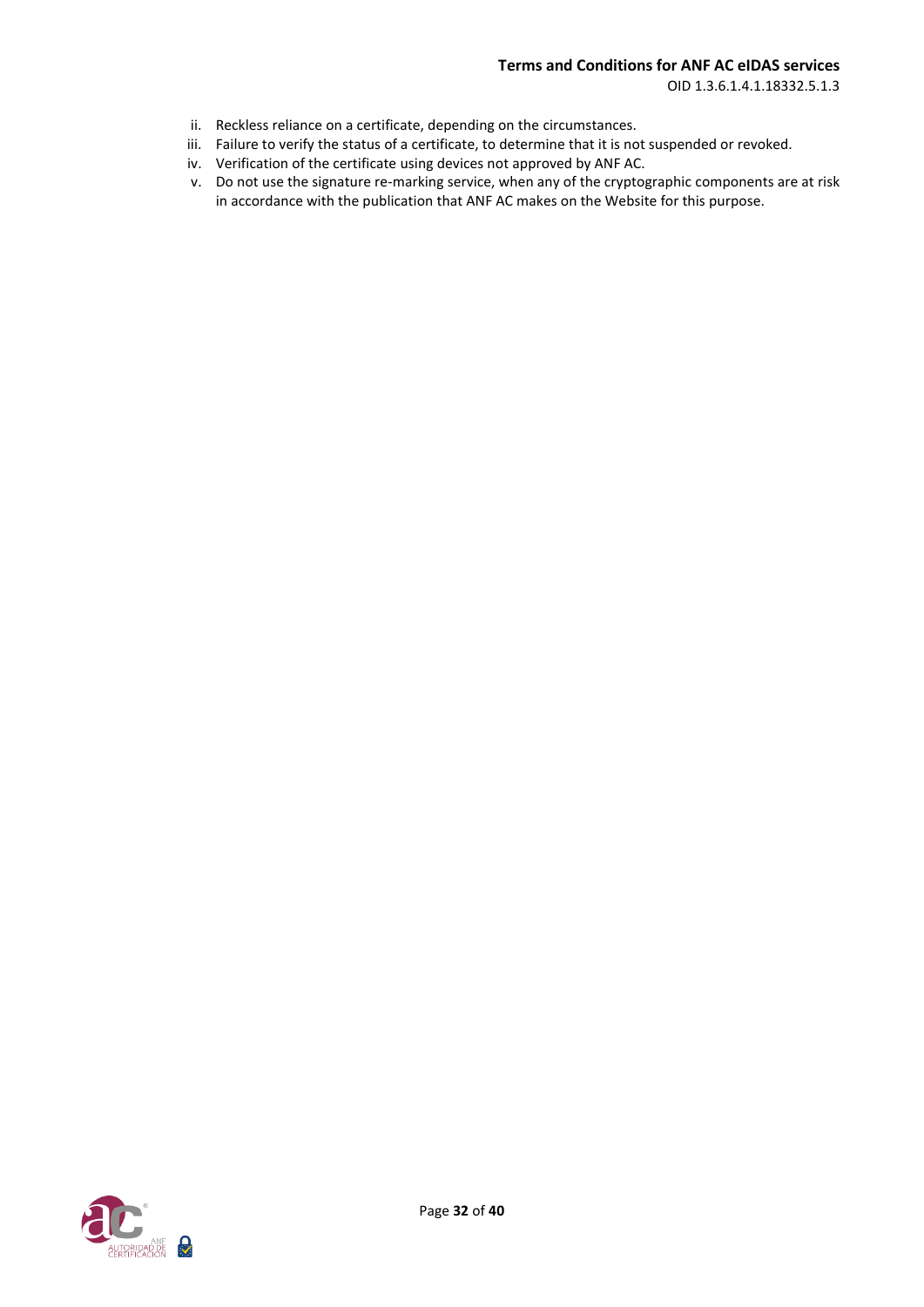## <span id="page-32-0"></span>7. Qualified signature/seal validation services Applicable terms

The recipients of these Terms and Conditions are subscribers and Relying third parties.

## <span id="page-32-1"></span>**7.1. Description of the service, regulatory and legal framework**

The Qualified Electronic Signature Validation Service is provided in accordance with articles 32 and 33 of the eIDAS.

The Qualified Electronic Seal Validation Service is provided in accordance with article 40 of the eIDAS Regulation.

The Qualified Validation service applies the requirements established in clause 6.2 of ETSI EN 319 401, and works on the basis of a validation policy of signatures as input, that is, the validation of signatures/seals, is always carried out against a validation policy. The validation policies accepted and whose requirements are used to carry out the validation process of signatures and electronic seals are:

- ANF AC Validation Policty OID 1.3.6.1.4.1.18332.56.1.1
- Validation Policy that meets the basic criteria ETSI TS 119 441 OID 0.4.0.19441.1.1
- Validation policy that meets the qualified validation criteria ETSI TS 119 441 OID 0.4.0.19441.1.2
- ANF AC Validation Policy permanently updated and published at https://www.anf.es/repositorio-legal/

The Qualified Validation Service follows the requirements established by ETSI TS 119 102-2 and ETSI TS 119 441. In the event that ANF AC decides to make any variation in them, this variation will be included in the OID 1.3.6.1 Validation Policy. 4.1.18332.56.1.1 and service subscribers will be informed by email.

The qualified service of validation of advanced/qualified signatures/seals electronic (QSVS) of ANF AC, supports the following formats of QES/QESeal,

- XAdES ETSI EN 319 132
- CAdES ETSI EN 319 122
- PAdES ETSI EN 319 142

And levels

- XAdES B T LT y LTA
- $\bullet$  CAdES B T LT y LTA
- $\bullet$  PAdES B T LT y LTA

#### <span id="page-32-2"></span>**7.2. Specific terms**

- A. The service accepts the following levels: Qualified Signatures and Seals (QAdES) and Advanced Signatures and Seals (AdES)
- B. In the case of multiple signatures, the signed document must be of the envelopement type (signature includes the signed document)
- C. In the event that the signature includes non-current elements (eg, expired or revoked certificates, time stamps or obsolete cryptographic elements –ETSI TS 119 312-) the criteria published by the EU Commission and regulations in the matter, and especially what is established in this matter in ETSI TS 119102-1.
- D. The proof of signature (PoE of the signature) is made up of the signed document and the signature, both elements can be included in a single file if the signature is envelopement.

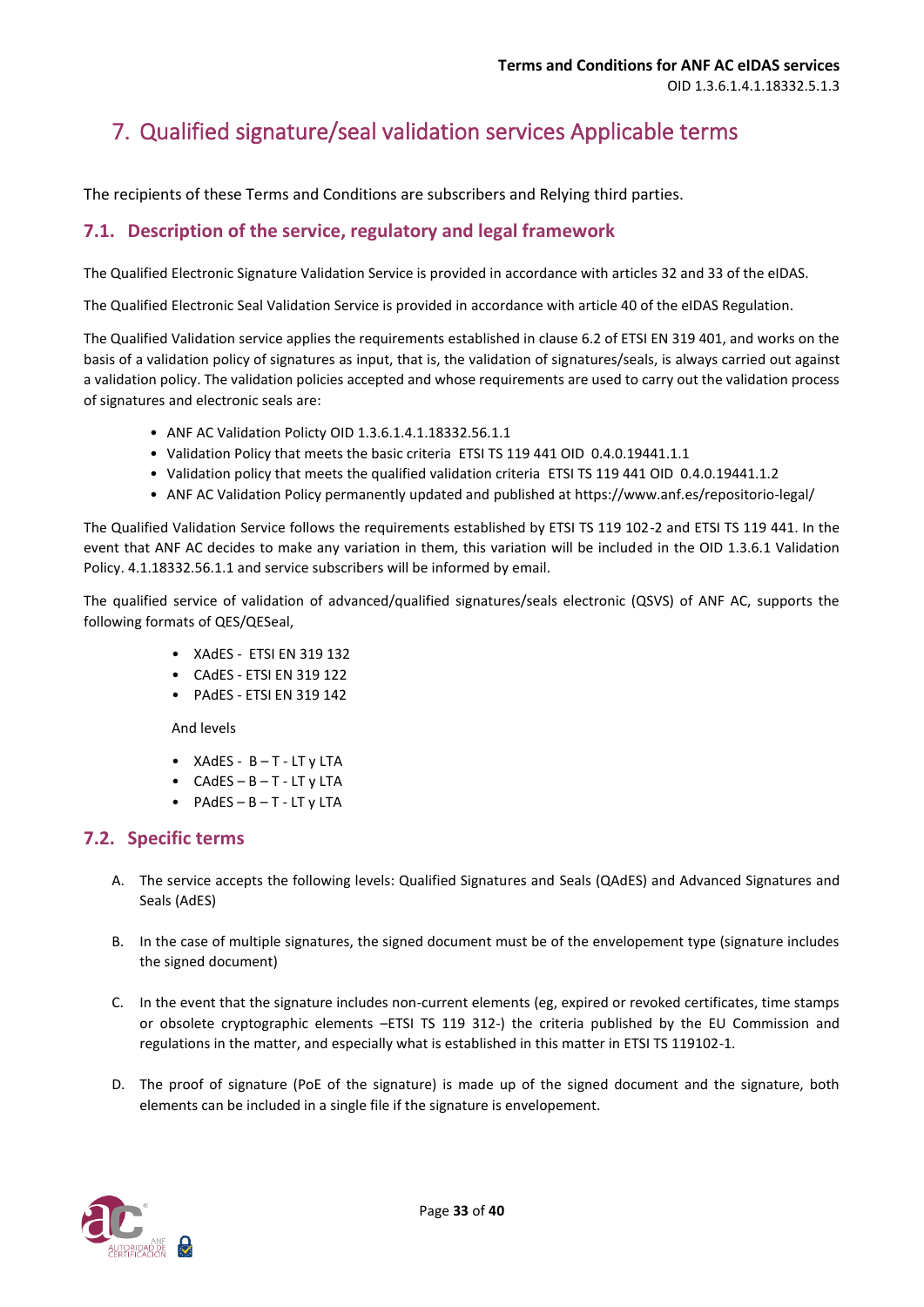#### **Terms and Conditions for ANF AC eIDAS services** OID 1.3.6.1.4.1.18332.5.1.3

- E. In the event that the ANF AC Validation Service allows the subscriber to send only the hash summaries of the signed documents and the subscriber decides to use this option, the verification of the integrity of the signed document and its correspondence with the signature remains outside the control and responsibility of ANF AC.
- F. ANF AC in the provision of its services currently uses SHA256 hash functions and RSA signature algorithm. In any case, ANF AC keeps track of the evolution of technology and always follows the recommendations of ETSI TS 119 312 "Electronic Signatures and Infrastructures (ESI); Cryptographic Suites"
- G. ANF AC, in order to provide the service, you may have to consult another QTSP, for example OCSP status query. In this case, the communication channel between ANF AC and other providers requires that the called PSC be qualified, the information received is signed and it is possible to validate it.
- H. The validation service may be affected by the practices, policies and SLAs of other TSPs that are not under the control of ANF AC.
- I. The rights and obligations of the recipients of this service and of ANF AC are set out in this document, in the CPS and in the corresponding CP.

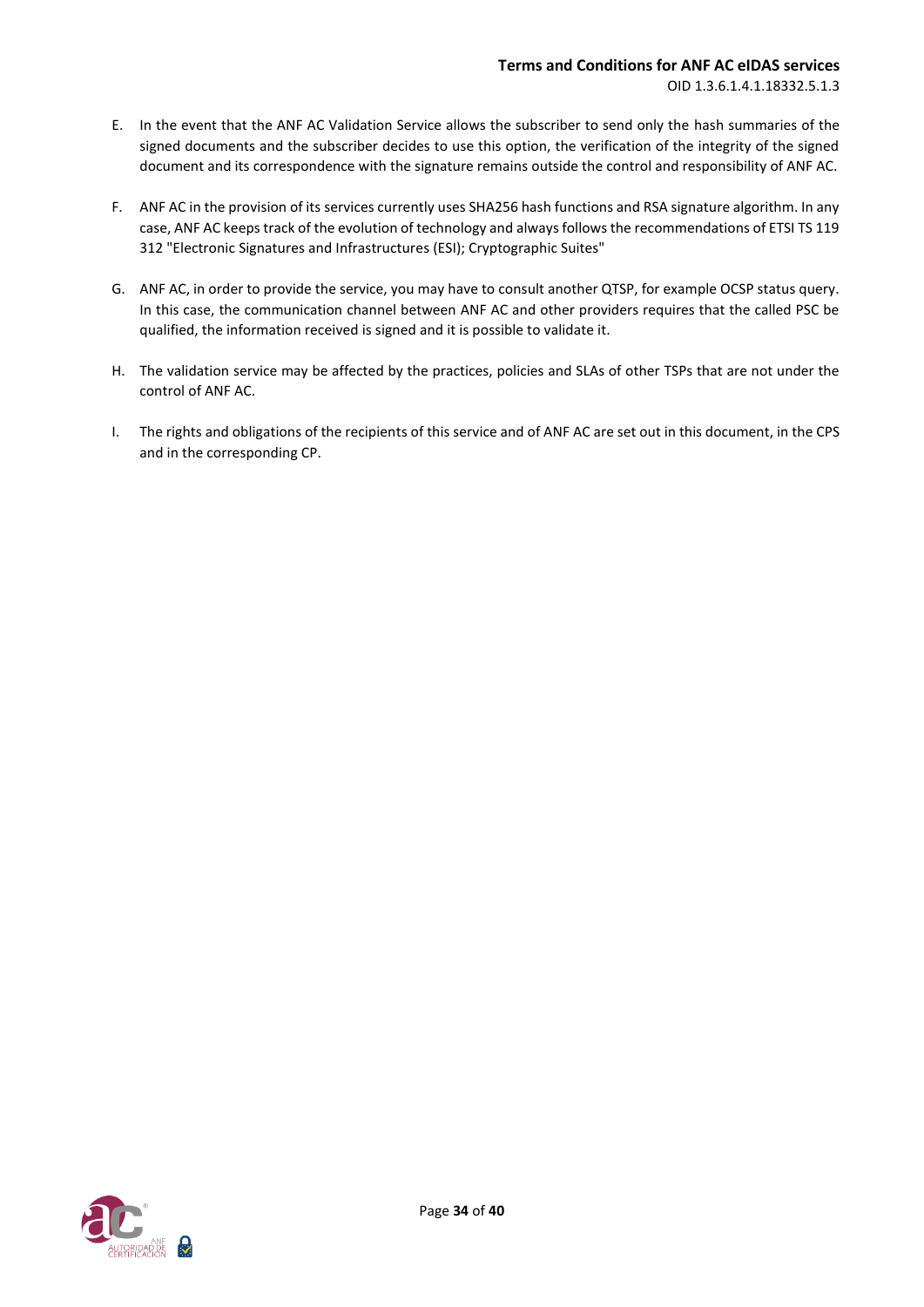## <span id="page-34-0"></span>8. Qualified signature/seals preservation services Applicable terms

The recipients of these Terms and Conditions are subscribers and Relying third parties.

## <span id="page-34-1"></span>**8.1. Description of the service, regulatory and legal framework**

The qualified electronic signature and seal preservation service complies with the provisions of Articles 34 and 40 of Regulation (EU) 910/2014 of the European Parliament and of the Council. And it is subject to the Policy for the preservation of qualified electronic signatures and qualified electronic seals OID 1.3.6.1.4.1.18332.61

The service for the preservation of qualified electronic signatures and qualified electronic seals of ANF AC, applies the requirements established in clause 6.2 of ETSI EN 319 401, and uses procedures and technologies capable of increasing the reliability of the signature and seal data. qualified electronics beyond the technological validity period.

The qualified electronic signature and seal preservation service complies with those established in the ETSI TS 119 511 V1.1.1 (2019-06) Annex A, B, C and D.

ANF AC provides the preservation service in the temporary storage mode (WTS). The duration of the service is the duration of the contract with the customer. Upon termination of the contract, ANF AC communicates to the client the option of being able to provide them with a copy and portability of the stored documents, for a period of 60 days, prior to their destruction. You can find information on the preservation profiles admitted are defined in the OID Preservation Policy 1.3.6.1.4.1.18332.61, available on the website<https://www.anf.es/repositorio-legal/>

The preservation service of ANF AC, in addition to being applied to electronic signatures and seals, can be applied to other objects, in particular to documents with tax or fiscal significance .

## <span id="page-34-2"></span>**8.2. Specific terms**

ANF AC provides the service of preservation of qualified electronic signatures and seals, with the following requirements:

- a. The preservation platform uses the services of ANF AC TSA and has been developed to extend the reliability of the qualified electronic signature data beyond the technological validity period. In the same way, it applies to the preservation of electronic Seals which, according to article 40 establishes "mutatis mutandis will be applied to the preservationof the Seals". For this reason, the ANF AC preservation platform applies indistinctly to qualified electronic signatures and qualified electronic seals.
- b. ANF AC will apply the requirements detailed in clauses 5 to 9 of ETSI TS 119 511 V1.1.1 (2019-06)
- c. The preservation service will retain all the information necessary to verify the qualification status of the electronic signature or seal that would not be publicly available until the end of the preservation period.
- d. The preservation service when it is not possible to collect and verify all the validation data, will cancel the preservation request.
- e. The timestamps used in the preservation evidence are provided by ANF AC as a qualified TSA.
- f. The preservation service has a digital service identifier that allows the service to be uniquely and unambiguously identified within an EUMS trusted list [\(https://ec.europa.eu/digital-single-market/en/eu-trusted-lists-trust](https://ec.europa.eu/digital-single-market/en/eu-trusted-lists-trust-service-providers)[service-providers\)](https://ec.europa.eu/digital-single-market/en/eu-trusted-lists-trust-service-providers)
- g. ANF AC's preservation platform provides:

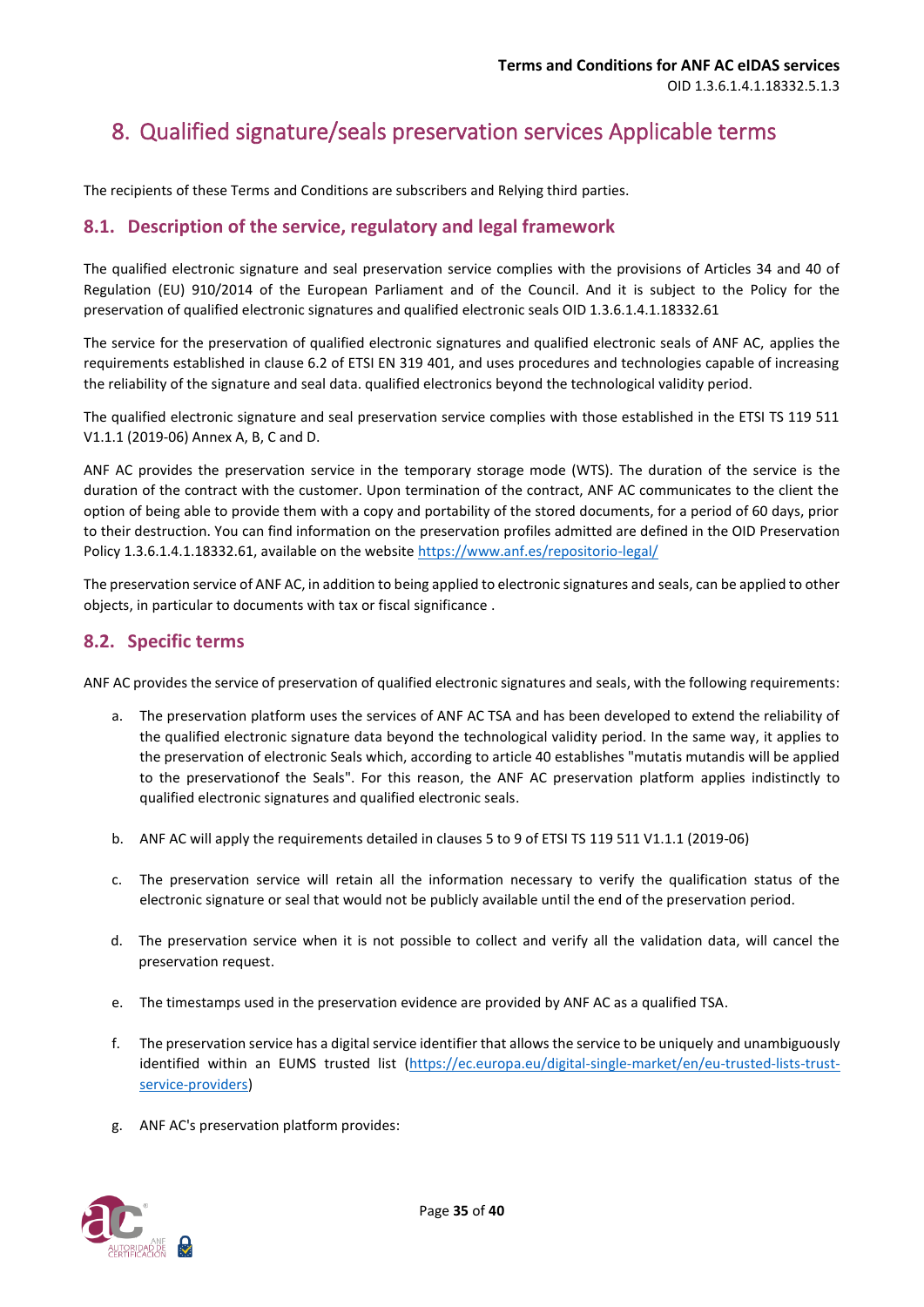OID 1.3.6.1.4.1.18332.5.1.3

- evidence of the existence of data over long periods of time; and
- extends the ability to validate a digital signature and maintain its validity status for long periods of time
- h. The service provides proof of existence of:
	- The signature;
	- The signed data; and
	- The validation data (certificate paths, revocation information)
- i. The demonstration of a proof of existence is based on two factors:
	- an audit of the preservation service according to the criteria established in ETSI TS 119511; and
	- the use of digital signature techniques that prove that the data thus authenticated has not been modified since a certain date.
- j. The ANF AC preservation platform uses algorithms recommended by ETSI TS 119 312. When the ANF AC preservation service has access to the signed data, it proceeds to verify the signature and performs a new signature including a time stamp based on a new hash of the received information, thus guaranteeing the integrity and proof of existence of the signed data before the original hash algorithm is weakened.

In the event that the preservation sender has only sent the hash of the signed data, the proof of the existence of the signed data is beyond the control and responsibility of the preservation service. The preservation client is responsible for creating submitted abstracts and preserving signed data. The preservation service will apply the signature and time stamp techniques to the hash received.

In the event that the state of the art puts any of the cryptographic elements used at risk, the service will proceed to apply a new signature and time stamp using cryptographic components classified as secure.

- k. Time claims are protected by obtaining a new timestamp that covers the original data.
- l. Revocation of a certificate indicates that the use of the private key can no longer be trusted. The Preservation Service addresses this risk by including information on the status of the revocation through OCSP consultation. This procedure avoids the problem that the revocation information for the QTSP that issued the certificate is no longer available.

This principle applies to digital signatures sent by the preservation sender, as well as any signature / time stamp created by the preservation service.

- m. The preservation platform has two procedures so that subscribers can transmit the data objects:
	- API to establish communication between the subscriber's automated system and the ANF AC preservation platform.
	- End user console on web server.
- n. In order to ensure the confidentiality of information, electronic data objects related to different owner organizations are stored and archived in specific folders, and intended for the exclusive use of each organization. In addition, each data object has a unique identifier of its owner (subscriber code) and access to the data is restricted based on its owner.
- o. When the ANF AC preservation platform cannot collect and verify all the validation data, a denial of service will be made.
- p. The service is only provided to customers who have signed the corresponding contract with acceptance of these Terms and Conditions and the Preservation Policy, OID 1.3.6.1.4.1.18332.61.

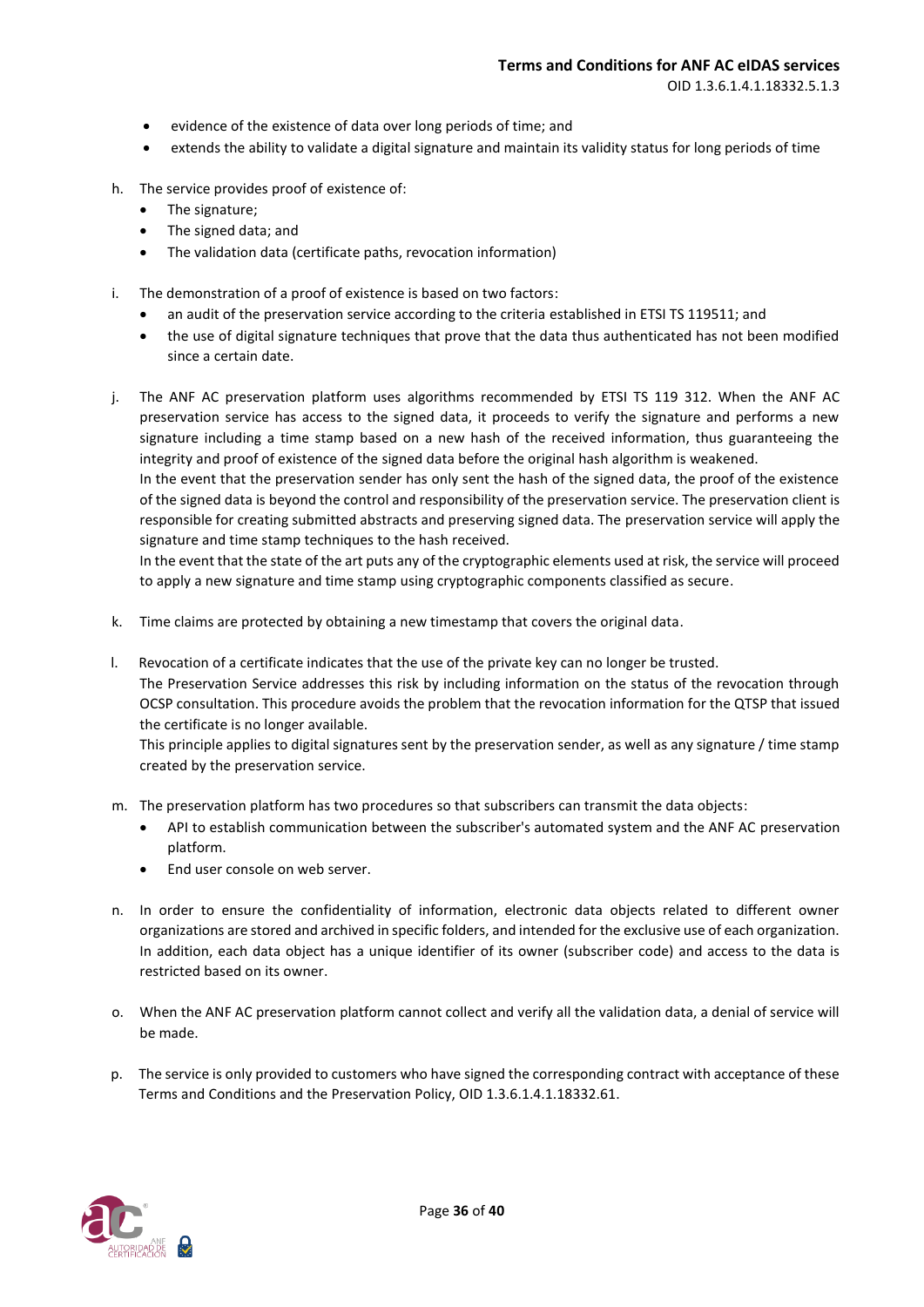q. The subscriber, as stated in the OID Preservation Policy OID 1.3.6.1.4.1.18332.61 clause 8.7, may request the export of the data stored on the preservation platform. ANF AC will provide the information in a standardized format (always based on an open format). This service, depending on the volume and complexity of the information, will be previously budgeted and the cost will be borne by the subscriber.

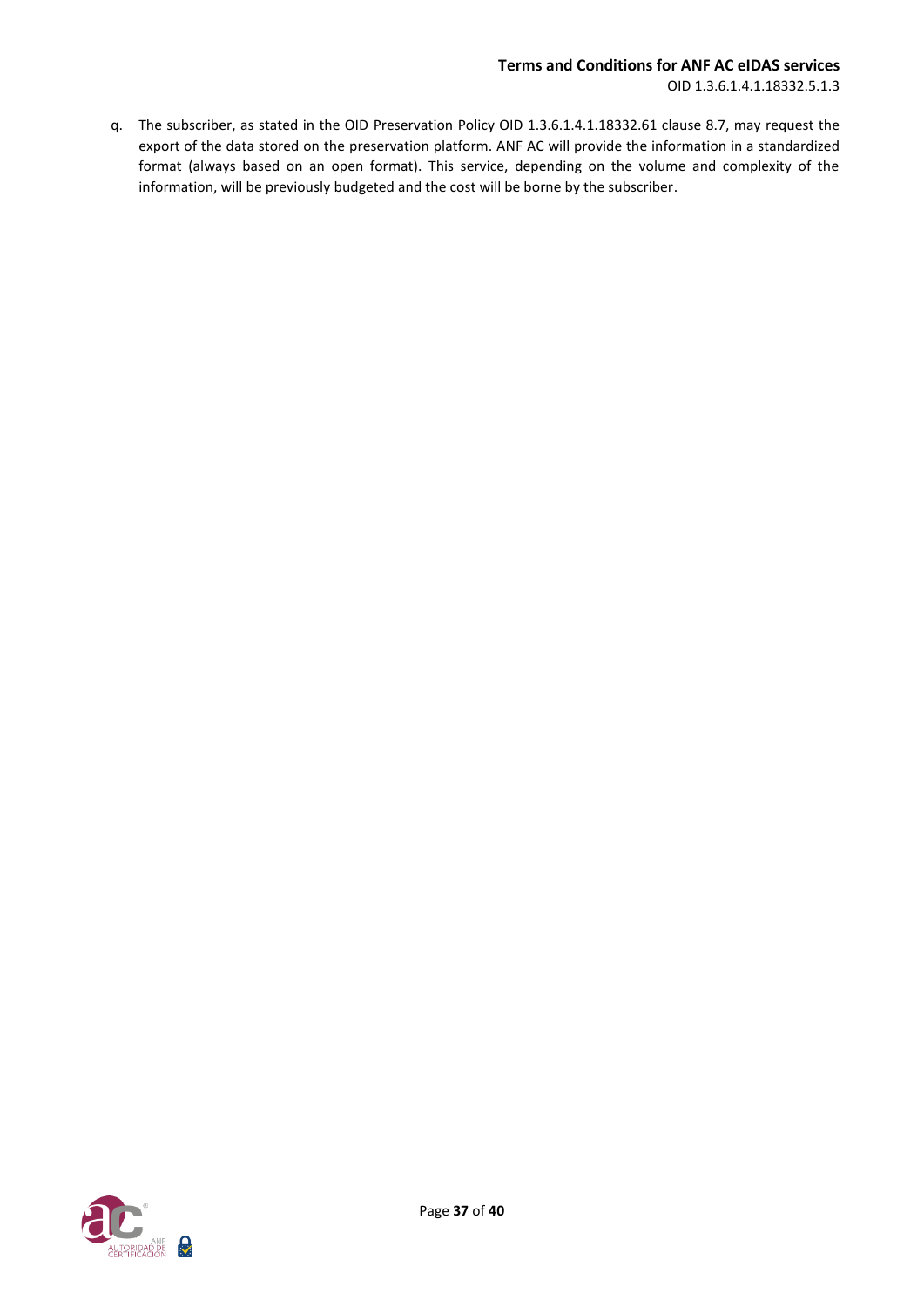## <span id="page-37-0"></span>9. Qualified electronic registered delivery service (eDelivery) Applicable terms

The recipients of these Terms and Conditions are the subscribers (senders), recipients and Relying third parties.

## <span id="page-37-1"></span>**9.1. Description of the service, regulatory and legal framework**

The Electronic Registered Delivery Service (ERDS) is a service that allows the transmission of data between the sender and the recipients by electronic means, provides evidence regarding the handling of the transmitted data, including proof of sending and receiving the data, and which protects the transmitted data against the risk of loss, theft, damage or any unauthorized alteration.

ANF AC has developed and has the Registered Delivery Policy OID 1.3.6.1.4.1.18332.60, to which all available service modalities are subject:

- **ERDS Service.** A Electronic Registered Delivery Service (ERDS) guarantees the safe and reliable delivery of electronic messages between the parties, which generates evidence of the shipping and delivery process for legal purposes . The level of security of the identification and intervention of the parties is medium / substantial.
- **QERDS Service**. eIDAS defines the so-called Qualified Electronic Registered Delivery Service (QERDS), which is a special type of ERDS, in which both the service and its provider must meet a series of additional requirements regarding the Conventional ERDS and the entities that provide them. The level of security in the identification and intervention of the parties is high.

ANF AC makes the CPS, the Policy corresponding to this service, and this Terms and Conditions document available to service subscribers, recipients and all trusting parties, these documents are permanently published in pdf format and can be downloaded at [https://www.anf.es/repositorio-legal/.](https://www.anf.es/repositorio-legal/)

The registered electronic delivery service complies with the provisions of Art. 43 of Regulation (EU) 910/2014 of the European Parliament and of the Council, and applies the requirements established in clause 6.2 of ETSI EN 319 401.

ANF AC's electronic registered delivery service is provided in accordance with the standards ETSI EN 319 521 "Policy and security requirements for Electronic Registered Delivery Service Providers", and ETSI EN 319 522 "Electronic Signatures and Infrastructures (ESI) Electronic Registered Delivery Services "And ETSI EN 319 531 V1.1.1.

## <span id="page-37-2"></span>**9.2. Specific terms**

## <span id="page-37-3"></span>9.2.1. Contracting the service.

The service is only provided to subscribers who have formally subscribed the corresponding contract by which they accept these Terms and Conditions and the Service Policy.

## <span id="page-37-4"></span>9.2.2. Constitution of the delivery

The Qualified Registered Electronic Delivery Service provides the safe and reliable delivery of electronic messages between the parties, producing evidence of the delivery process for legal liability.

In accordance with article 28 of Law 34/2002, of July 11, on information society services, the ERDS considers delivery to have been made at the moment when the systems that manage the recipient's account confirm receipt.

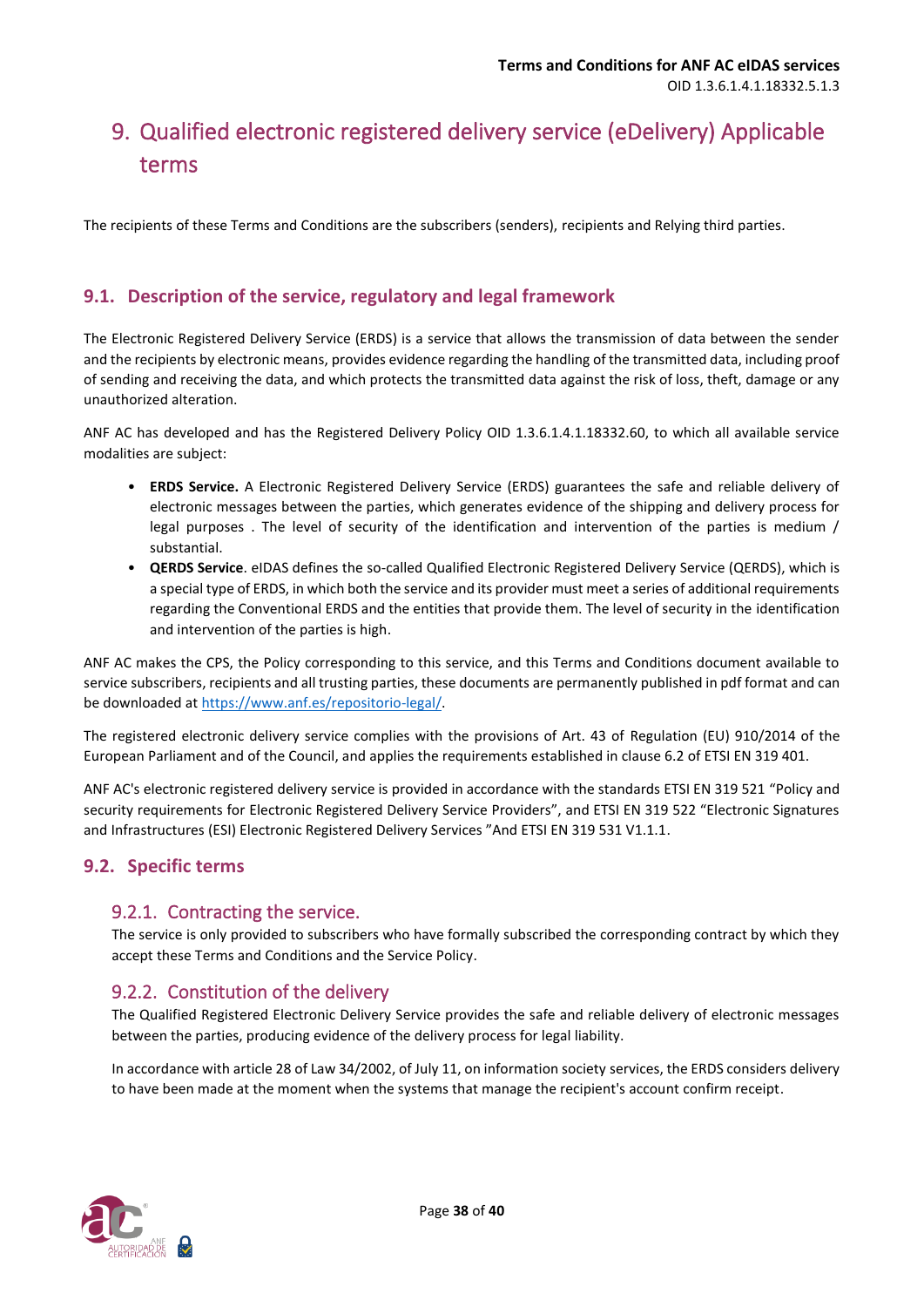The delivery will generate evidence that will be stored associated with the message on the platform and will be made available to the orderor of the service.

The ERDS considers the document to be accessed by the recipient when it performs an explicit collection compliance action.

The recipient's access to the document will generate evidence that will be stored associated with the message on the platform and will be made available to the service provider.

The evidence is prepared as a statement from the Electronic Registered Delivery Service Provider that a specific event, rigorously detailed, related to the delivery process occurred at a specific time. The evidence can be immediately delivered to the payer or it can be saved or it can be saved in a repository for later access by interested parties.

The evidence is encoded with a unique identifier and authenticated by an electronic long-term seal of ANF AC, thus stating the responsibility assumed and guaranteeing its integrity.

All the evidences associated with a certified electronic delivery are compiled in an evidentiary document.

The probative document is encoded with an exclusive identifier and authenticated by means of an electronic longterm seal of ANF AC, thus stating the responsibility assumed and guaranteeing its integrity.

## <span id="page-38-0"></span>9.2.3. Availability of delivery data

Once the delivery is constituted, the recipient will have a maximum period established by the ordering party to confirm receipt of the data, which in no case will exceed six months. Once this threshold is exceeded, the delivery data will no longer be available for receipt by the recipient.

#### <span id="page-38-1"></span>9.2.4. Service availability

The Qualified Service of Certified Electronic Delivery will be available 24 hours a day, 7 days a week, understanding by availability the ability to access the service by whoever requests it, regardless of the speed or pace at which it subsequently be borrowed.

This availability, measured in a period of one month, may in no case be less than 99.9%.

The terms and conditions of the service level agreement (SLA) are detailed in section 21.2 of these terms and conditions.

#### <span id="page-38-2"></span>9.2.5. Information Management System Security

The ERDS guarantees authenticity, integrity of the information, exclusive access control to duly authorized persons, and its confidentiality.